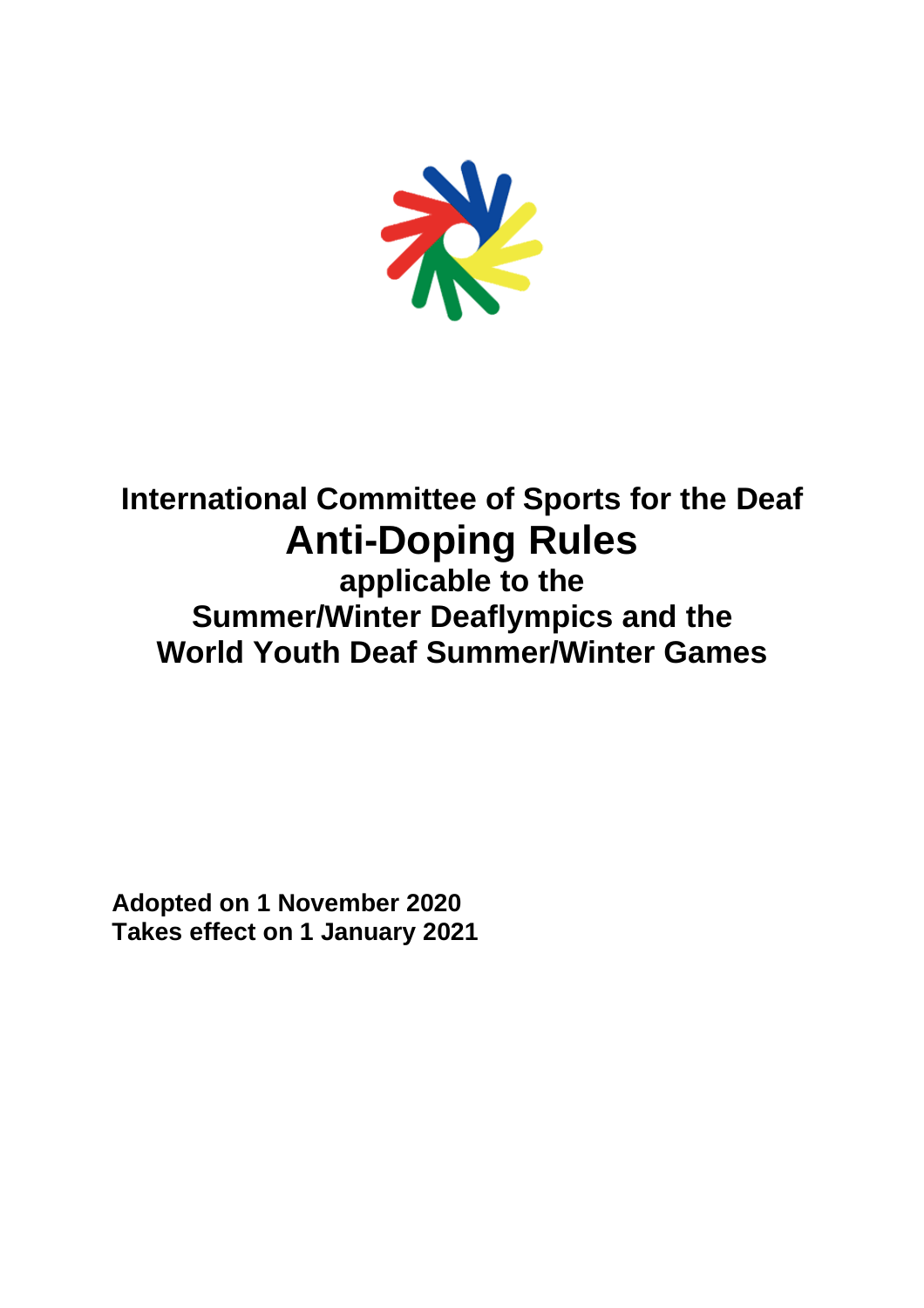## **TABLE OF CONTENTS**

| <b>INTRODUCTION</b> |                                                            |  |
|---------------------|------------------------------------------------------------|--|
| <b>ARTICLE 2</b>    |                                                            |  |
| <b>ARTICLE 3</b>    |                                                            |  |
| <b>ARTICLE 4</b>    |                                                            |  |
| <b>ARTICLE 5</b>    |                                                            |  |
| <b>ARTICLE 6</b>    |                                                            |  |
| <b>ARTICLE 7</b>    | RESULTS MANAGEMENT: RESPONSIBILITY, INITIAL REVIEW, NOTICE |  |
| <b>ARTICLE 8</b>    | RESULTS MANAGEMENT: RIGHT TO A FAIR HEARING AND NOTICE OF  |  |
| <b>ARTICLE 9</b>    | AUTOMATIC DISQUALIFICATION OF INDIVIDUAL RESULTS  23       |  |
| <b>ARTICLE 10</b>   |                                                            |  |
| <b>ARTICLE 11</b>   |                                                            |  |
| <b>ARTICLE 12</b>   |                                                            |  |
| <b>ARTICLE 13</b>   |                                                            |  |
| <b>ARTICLE 14</b>   |                                                            |  |
| <b>ARTICLE 15</b>   |                                                            |  |
| <b>ARTICLE 16</b>   |                                                            |  |
| <b>ARTICLE 17</b>   | ADDITIONAL ROLES AND RESPONSIBILITIES OF ICSD  44          |  |
| <b>ARTICLE 18</b>   | ADDITIONAL ROLES AND RESPONSIBILITIES OF ATHLETES 45       |  |
| <b>ARTICLE 19</b>   | ADDITIONAL ROLES AND RESPONSIBILITIES OF ATHLETE SUPPORT   |  |
| <b>ARTICLE 20</b>   | ADDITIONAL ROLES AND RESPONSIBILITIES OF OTHER PERSONS     |  |
| <b>ARTICLE 21</b>   |                                                            |  |
| <b>ARTICLE 22</b>   |                                                            |  |
| <b>APPENDIX 1</b>   |                                                            |  |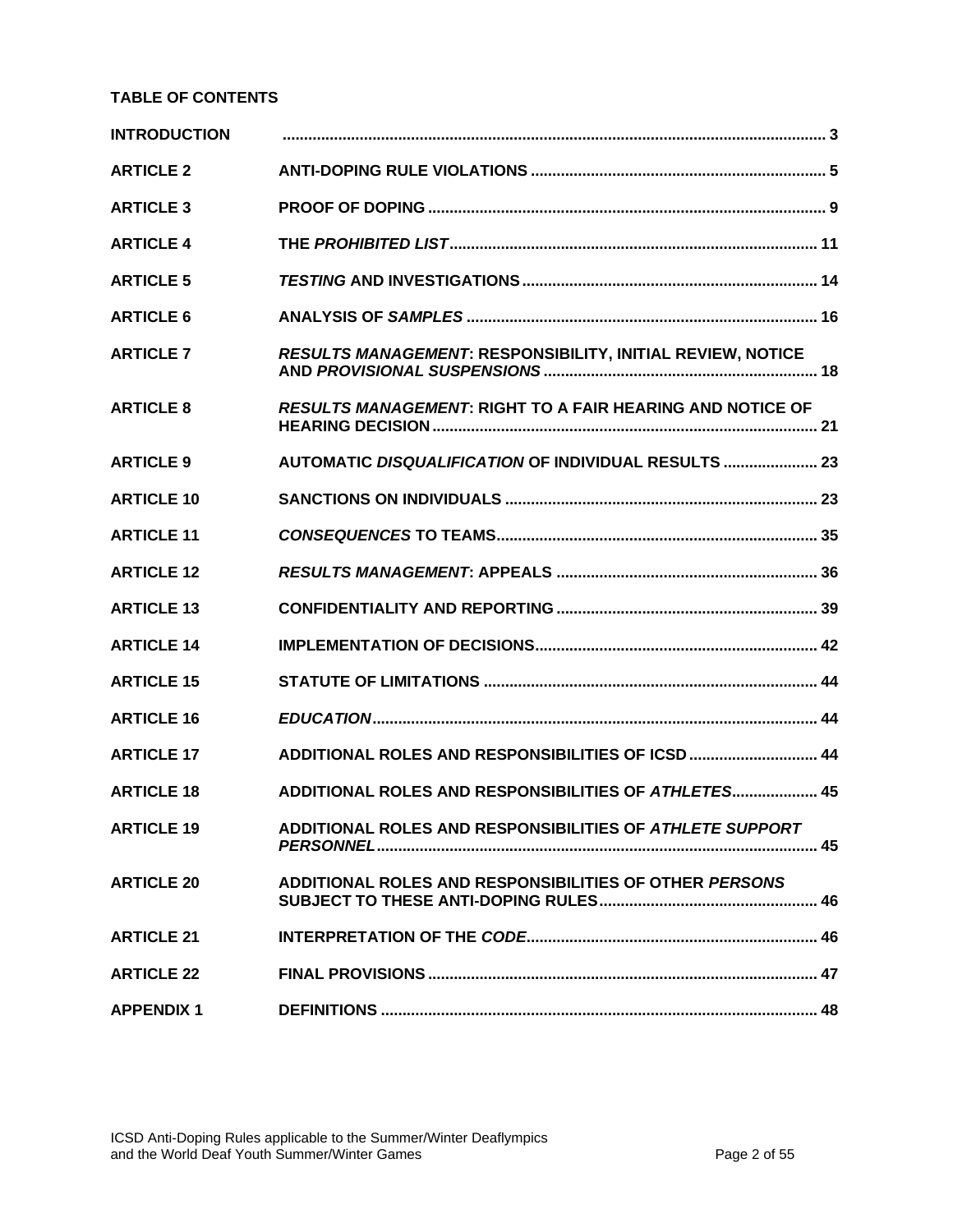## **ICSD ANTI-DOPING RULES**

## <span id="page-2-0"></span>**INTRODUCTION**

#### **Preface**

These Anti-Doping Rules are adopted and implemented in accordance with ICSD's responsibilities under the *Code*, and in furtherance of ICSD's continuing efforts to eradicate doping in sport.

These Anti-Doping Rules are sport rules governing the conditions under which sport is played. Aimed at enforcing anti-doping rules in a global and harmonized manner, they are distinct in nature from criminal and civil laws. They are not intended to be subject to or limited by any national requirements and legal standards applicable to criminal or civil proceedings, although they are intended to be applied in a manner which respects the principles of proportionality and human rights. When reviewing the facts and the law of a given case, all courts, arbitral tribunals and other adjudicating bodies should be aware of and respect the distinct nature of these Anti-Doping Rules, which implement the *Code*, and the fact that these rules represent the consensus of a broad spectrum of stakeholders around the world as to what is necessary to protect and ensure fair sport.

As provided in the *Code*, ICSD shall be responsible for conducting all aspects of *Doping Control*. Any aspect of *Doping Control* or anti-doping *Education* may be delegated by ICSD to a *Delegated Third Party*, however, ICSD shall require the *Delegated Third Party* to perform such aspects in compliance with the *Code*, *International Standards*, and these Anti-Doping Rules. ICSD may delegate its adjudication responsibilities and *Results Management* to the *CAS* Anti-Doping division.

When ICSD has delegated its responsibilities to implement part or all of its *Doping Control* to the *Delegated Third Party*, any reference to ICSD should be intended as a reference to that *Delegated Third Party*, where applicable and within the context of the aforementioned delegation. ICSD *shall* always remain fully responsible for ensuring that any delegated aspects are performed in compliance with the *Code*.

Italicized terms in these Anti-Doping Rules are defined terms in Appendix 1.

Unless otherwise specified, references to Articles are references to Articles of these Anti-Doping Rules.

#### **Fundamental Rationale for the** *Code* **and ICSD's Anti-Doping Rules**

Anti-doping programs are founded on the intrinsic value of sport. This intrinsic value is often referred to as "the spirit of sport": the ethical pursuit of human excellence through the dedicated perfection of each *Athlete's* natural talents.

Anti-doping programs seek to protect the health of *Athletes* and to provide the opportunity for *Athletes* to pursue human excellence without the *Use* of *Prohibited Substances* and *Prohibited Methods*.

Anti-doping programs seek to maintain the integrity of sport in terms of respect for rules, other competitors, fair competition, a level playing field, and the value of clean sport to the world.

The spirit of sport is the celebration of the human spirit, body and mind. It is the essence of Olympism and is reflected in the values we find in and through sport, including:

- Health
- Ethics, fair play and honesty
- *Athletes'* rights as set forth in the *Code*
- Excellence in performance
- Character and *Education*
- Fun and joy
- **Teamwork**

ICSD Anti-Doping Rules applicable to the Summer/Winter Deaflympics and the World Deaf Youth Summer/Winter Games **Page 3** of 55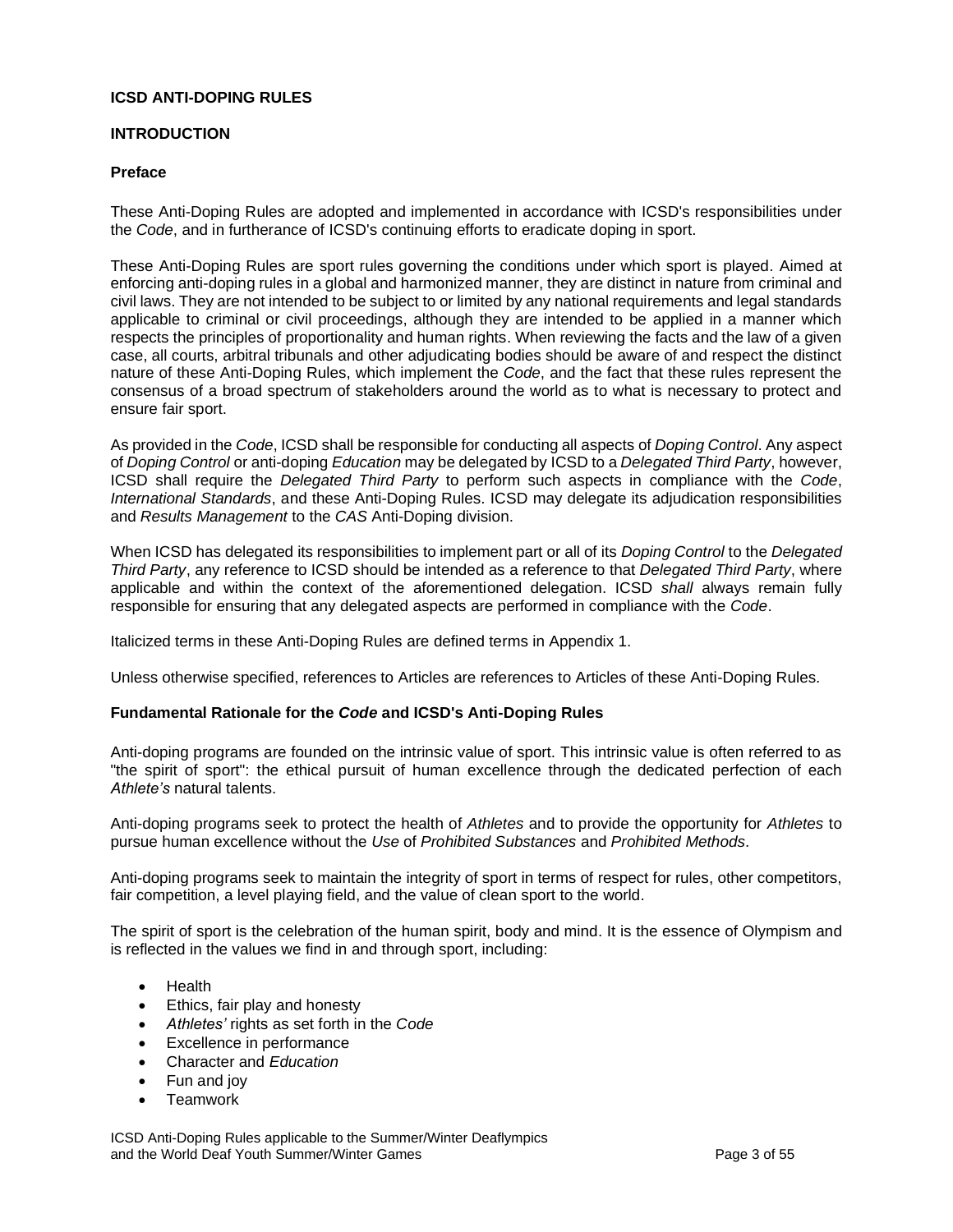- Dedication and commitment
- Respect for rules and laws
- Respect for self and other *Participants*
- **Courage**
- Community and solidarity

The spirit of sport is expressed in how we play true.

Doping is fundamentally contrary to the spirit of sport.

#### **Scope of these Anti-Doping Rules**

These Anti-Doping Rules shall apply in relation to the Summer/Winter Deaflympics and the World Deaf Youth Summer/Winter Games.

These Anti-Doping Rules shall apply to:

- (a) ICSD, including its board members, directors, officers, specified employees, and *Delegated Third Parties* and their employees, who are involved in any aspect of *Doping Control*;
- (b) all *Athletes* preparing for or participating in one of ICSD's *Events* or who have otherwise been made subject to the authority of ICSD for the *Event;*
- (c) all *Athlete Support Personnel* supporting such *Athletes*;
- (d) other *Persons* participating in, or accredited to, the activities of ICSD, including International Federations and *National Olympic Committees*; and
- (e) any *Person*, organization, body or entity (including their employees, board members, directors, officers that are involved in any aspect of *Doping Control)* operating (even if only temporarily) under the authority of ICSD.

Each of the abovementioned *Persons* is deemed, as a condition of his or her participation or involvement in an *Event* organized by ICSD to have agreed to and be bound by these Anti-Doping Rules, and to have submitted to the authority of ICSD to enforce these Anti-Doping Rules, including any *Consequences* for the breach thereof, and to the jurisdiction of the hearing panels specified in Article 8 and Article 12 to hear and determine cases and appeals brought under these Anti-Doping Rules.**<sup>1</sup>**

**<sup>1</sup>** *[Comment: Where the Code requires a Person other than an Athlete or Athlete Support Person to be bound by the Code, such Person would of course not be subject to Sample collection or Testing, and would not be charged with an anti-doping rule violation under the Code for Use or Possession of a Prohibited Substance or Prohibited Method. Rather, such Person would only be subject to discipline for a violation of Code Articles 2.5 (Tampering), 2.7 (Trafficking), 2.8 (Administration), 2.9 (Complicity), 2.10 (Prohibited Association) and 2.11 (Retaliation). Furthermore, such Person would be subject to the additional roles and responsibilities according to Code Article 21.3. Also, the obligation to require an employee to be bound by the Code is subject to applicable law.*

*ICSD shall ensure that, as per Article 17 of these Anti-Doping Rules, any arrangements with their board members, directors, officers, and specified employees, as well as with the Delegated Third Parties and their employees – either employment, contractual or otherwise – have explicit provisions incorporated according to which such Persons are bound by, agree to comply with these Anti-Doping Rules, and agree on the ICSD's authority to solve anti-doping cases.]*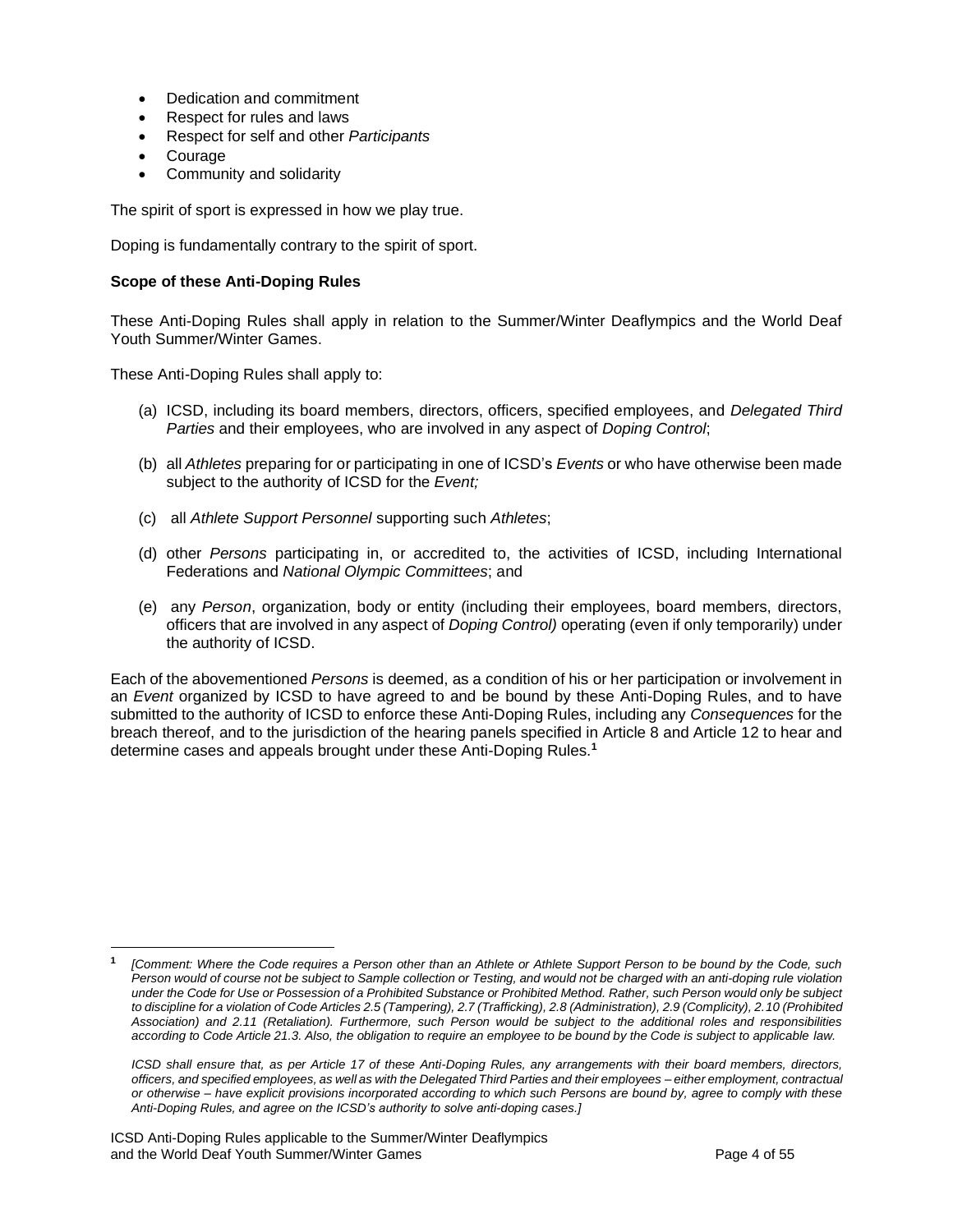## **ARTICLE 1 DEFINITION OF DOPING**

Doping is defined as the occurrence of one or more of the anti-doping rule violations set forth in Article 2.1 through Article 2.11 of these Anti-Doping Rules.

## <span id="page-4-0"></span>**ARTICLE 2 ANTI-DOPING RULE VIOLATIONS**

The purpose of Article 2 is to specify the circumstances and conduct which constitute anti-doping rule violations. Hearings in doping cases will proceed based on the assertion that one or more of these specific rules have been violated.

*Athletes* or other *Persons* shall be responsible for knowing what constitutes an anti-doping rule violation and the substances and methods which have been included on the *Prohibited List*.

The following constitute anti-doping rule violations:

- **2.1 Presence of a** *Prohibited Substance* **or its** *Metabolites* **or** *Markers* **in an** *Athlete***'***s Sample*
	- **2.1.1** It is the *Athletes'* personal duty to ensure that no *Prohibited Substance* enters their bodies. *Athletes* are responsible for any *Prohibited Substance* or its *Metabolites* or *Markers* found to be present in their *Samples*. Accordingly, it is not necessary that intent, *Fault*, *Negligence* or knowing *Use* on the *Athlete's* part be demonstrated in order to establish an anti-doping rule violation under Article 2.1.**<sup>2</sup>**
	- **2.1.2** Sufficient proof of an anti-doping rule violation under Article 2.1 is established by any of the following: presence of a *Prohibited Substance* or its *Metabolites* or *Markers* in the *Athlete's* A *Sample* where the *Athlete* waives analysis of the B *Sample* and the B *Sample* is not analyzed; or, where the *Athlete's* B *Sample* is analyzed and the analysis of the *Athlete's* B *Sample* confirms the presence of the *Prohibited Substance* or its *Metabolites* or *Markers* found in the *Athlete's* A *Sample*; or where the *Athlete's* A or B *Sample* is split into two (2) parts and the analysis of the confirmation part of the split *Sample* confirms the presence of the *Prohibited Substance* or its *Metabolites* or *Markers* found in the first part of the split *Sample* or the *Athlete* waives analysis of the confirmation part of the split *Sample*. **3**
	- **2.1.3** Excepting those substances for which a *Decision Limit* is specifically identified in the *Prohibited List* or a *Technical Document*, the presence of any reported quantity of a *Prohibited Substance* or its *Metabolites* or *Markers* in an *Athlete*'*s Sample* shall constitute an anti-doping rule violation.
	- **2.1.4** As an exception to the general rule of Article 2.1, the *Prohibited List*, *International Standards*, or *Technical Documents* may establish special criteria for reporting or the evaluation of certain *Prohibited Substances*.

**<sup>2</sup>** *[Comment to Article 2.1.1: An anti-doping rule violation is committed under this Article without regard to an Athlete's Fault. This rule has been referred to in various CAS decisions as "Strict Liability". An Athlete's Fault is taken into consideration in determining the Consequences of this anti-doping rule violation under Article 10. This principle has consistently been upheld by CAS.]*

**<sup>3</sup>** *[Comment to Article 2.1.2: The Anti-Doping Organization with Results Management responsibility may, at its discretion, choose to have the B Sample analyzed even if the Athlete does not request the analysis of the B Sample.]*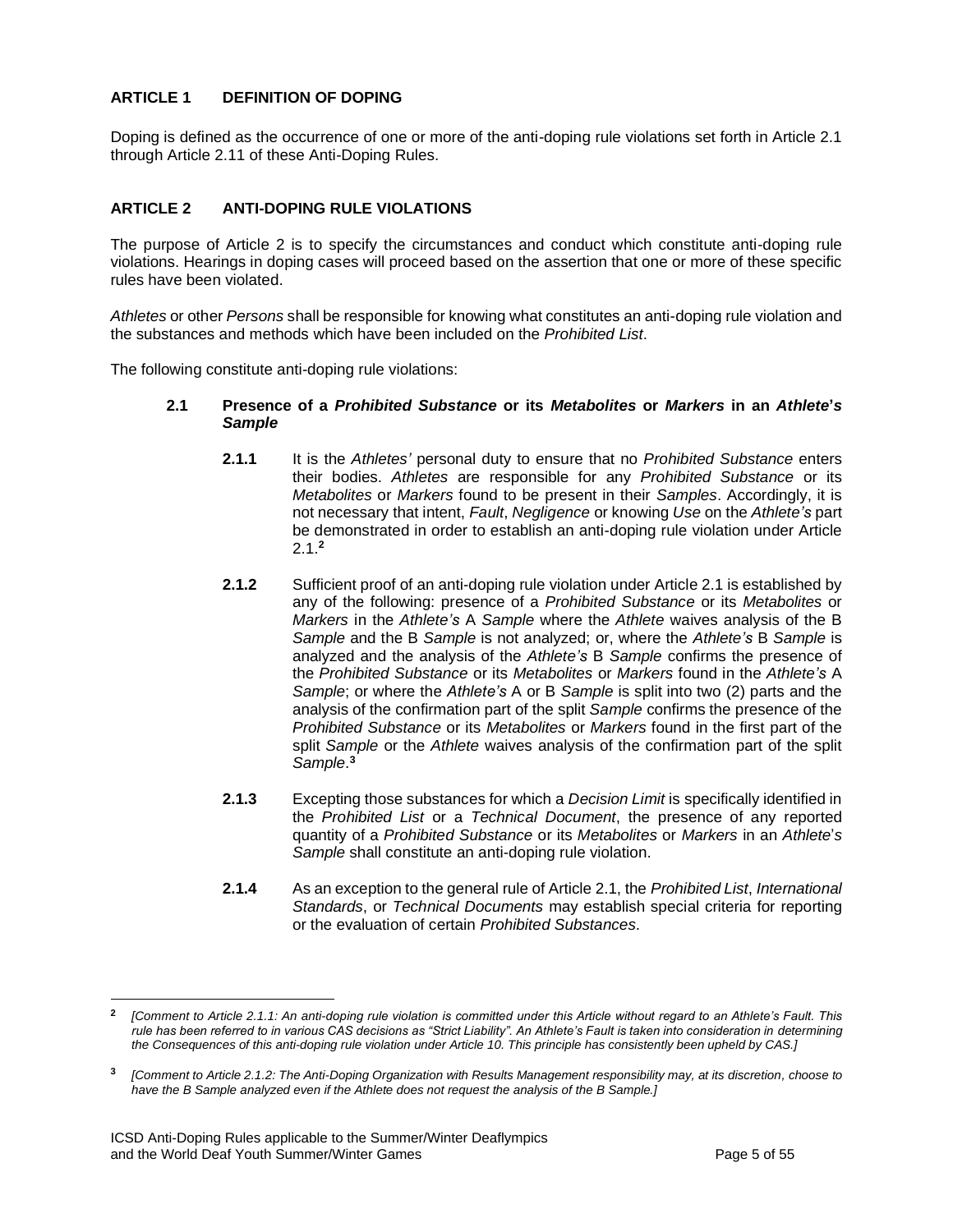## **2.2** *Use* **or** *Attempted Use* **by an** *Athlete* **of a** *Prohibited Substance* **or a** *Prohibited Method*

- **2.2.1** It is the *Athletes'* personal duty to ensure that no *Prohibited Substance* enters their bodies and that no *Prohibited Method* is *Used*. Accordingly, it is not necessary that intent, *Fault*, *Negligence* or knowing *Use* on the *Athlete's* part be demonstrated in order to establish an anti-doping rule violation for *Use* of a *Prohibited Substance* or a *Prohibited Method*.
- **2.2.2** The success or failure of the *Use* or *Attempted Use* of a *Prohibited Substance* or *Prohibited Method* is not material. It is sufficient that the *Prohibited Substance* or *Prohibited Method* was *Used* or *Attempted* to be *Used* for an anti-doping rule violation to be committed.**<sup>5</sup>**

## **2.3 Evading, Refusing or Failing to Submit to** *Sample* **Collection by an** *Athlete*

Evading *Sample* collection; or refusing or failing to submit to *Sample* collection without compelling justification after notification by a duly authorized *Person*. **6**

#### **2.4 Whereabouts Failures by an** *Athlete*

**4**

Any combination of three (3) missed tests and/or filing failures, as defined in the *International Standard* for *Results Management*, within a twelve-month period by an *Athlete* in a *Registered Testing Pool*.

#### **2.5** *Tampering* **or** *Attempted Tampering* **with any Part of** *Doping Control* **by an** *Athlete* **or Other** *Person*

#### **2.6** *Possession* **of a** *Prohibited Substance* **or a** *Prohibited Method* **by an** *Athlete* **or**  *Athlete Support Person*

**2.6.1** *Possession* by an *Athlete In-Competition* of any *Prohibited Substance* or any *Prohibited Method*, or *Possession* by an *Athlete Out-of-Competition* of any *Prohibited Substance* or any *Prohibited Method* which is prohibited *Out-of-Competition* unless the *Athlete* establishes that the *Possession* is consistent with

*For example, Use may be established based upon reliable analytical data from the analysis of an A Sample (without confirmation from an analysis of a B Sample) or from the analysis of a B Sample alone where the Anti-Doping Organization provides a satisfactory explanation for the lack of confirmation in the other Sample.]*

**5** *[Comment to Article 2.2.2: Demonstrating the "Attempted Use" of a Prohibited Substance or a Prohibited Method requires proof of intent on the Athlete's part. The fact that intent may be required to prove this particular anti-doping rule violation does not undermine the Strict Liability principle established for violations of Article 2.1 and violations of Article 2.2 in respect of Use of a Prohibited Substance or Prohibited Method.*

*An Athlete's Use of a Prohibited Substance constitutes an anti-doping rule violation unless such Substance is not prohibited Outof-Competition and the Athlete's Use takes place Out-of-Competition. (However, the presence of a Prohibited Substance or its Metabolites or Markers in a Sample collected In-Competition is a violation of Article 2.1 regardless of when that Substance might have been administered.)]*

**6** *[Comment to Article 2.3: For example, it would be an anti-doping rule violation of "evading Sample collection" if it were established that an Athlete was deliberately avoiding a Doping Control official to evade notification or Testing. A violation of "failing to submit*  to Sample collection" may be based on either intentional or negligent conduct of the Athlete, while "evading" or "refusing" Sample *collection contemplates intentional conduct by the Athlete.]*

ICSD Anti-Doping Rules applicable to the Summer/Winter Deaflympics and the World Deaf Youth Summer/Winter Games **Page 6 of 55** and the World Deaf Youth Summer/Winter Games

**<sup>4</sup>** *[Comment to Article 2.2: It has always been the case that Use or Attempted Use of a Prohibited Substance or Prohibited Method may be established by any reliable means. As noted in the Comment to Article 3.2, unlike the proof required to establish an antidoping rule violation under Article 2.1, Use or Attempted Use may also be established by other reliable means such as admissions by the Athlete, witness statements, documentary evidence, conclusions drawn from longitudinal profiling, including data collected as part of the Athlete Biological Passport, or other analytical information which does not otherwise satisfy all the requirements to establish "Presence" of a Prohibited Substance under Article 2.1.*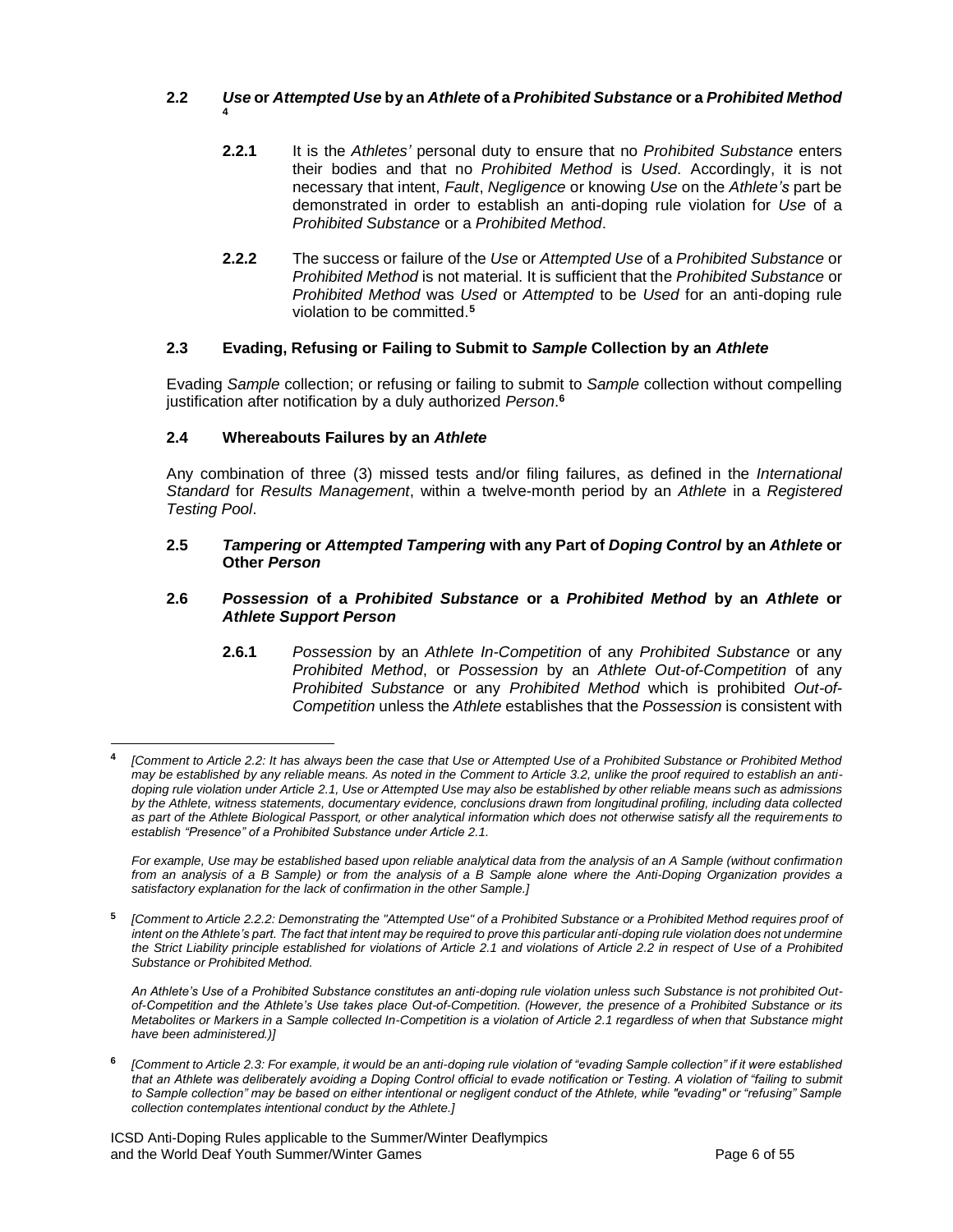a *Therapeutic Use Exemption* ("*TUE*") granted in accordance with Article 4.4 or other acceptable justification.

- **2.6.2** *Possession* by an *Athlete Support Person In-Competition* of any *Prohibited Substance* or any *Prohibited Method*, or *Possession* by an *Athlete Support Person Out-of-Competition* of any *Prohibited Substance* or any *Prohibited Method* which is prohibited *Out-of-Competition* in connection with an *Athlete*, *Competition* or training, unless the *Athlete Support Person* establishes that the *Possession* is consistent with a *TUE* granted to an *Athlete* in accordance with Article 4.4 or other acceptable justification.**<sup>7</sup>**
- **2.7** *Trafficking* **or** *Attempted Trafficking* **in any** *Prohibited Substance* **or** *Prohibited Method* **by an** *Athlete* **or Other** *Person*
- **2.8** *Administration* **or** *Attempted Administration* **by an** *Athlete* **or Other** *Person* **to any**  *Athlete In-Competition* **of any** *Prohibited Substance* **or** *Prohibited Method***, or**  *Administration* **or** *Attempted Administration* **to any** *Athlete Out-of-Competition* **of any**  *Prohibited Substance* **or any** *Prohibited Method* **that is Prohibited** *Out-of-Competition*

#### **2.9 Complicity or** *Attempted* **Complicity by an** *Athlete* **or Other** *Person*

Assisting, encouraging, aiding, abetting, conspiring, covering up or any other type of intentional complicity or *Attempted* complicity involving an anti-doping rule violation, *Attempted* anti-doping rule violation or violation of Article 10.14.1 by another *Person*. **8**

#### **2.10 Prohibited Association by an** *Athlete* **or Other** *Person*

- **2.10.1** Association by an *Athlete* or other *Person* subject to the authority of an *Anti-Doping Organization* in a professional or sport-related capacity with any *Athlete Support Person* who:
	- **2.10.1.1** If subject to the authority of an *Anti-Doping Organization*, is serving a period of *Ineligibility*; or
	- **2.10.1.2** If not subject to the authority of an *Anti-Doping Organization*, and where *Ineligibility* has not been addressed in a *Results Management* process pursuant to the *Code*, has been convicted or found in a criminal, disciplinary or professional proceeding to have engaged in conduct which would have constituted a violation of anti-doping rules if *Code*-compliant rules had been applicable to such *Person*. The disqualifying status of such *Person* shall be in force for the longer of six (6) years from the criminal, professional or disciplinary decision or the duration of the criminal, disciplinary or professional sanction imposed; or

**<sup>7</sup>** *[Comment to Articles 2.6.1 and 2.6.2: Acceptable justification would not include, for example, buying or Possessing a Prohibited Substance for purposes of giving it to a friend or relative, except under justifiable medical circumstances where that Person had a physician's prescription, e.g., buying Insulin for a diabetic child.]*

*<sup>[</sup>Comment to Article 2.6.1 and 2.6.2: Acceptable justification may include, for example, (a) an Athlete or a team doctor carrying Prohibited Substances or Prohibited Methods for dealing with acute and emergency situations (e.g., an epinephrine auto-injector), or (b) an Athlete Possessing a Prohibited Substance or Prohibited Method for therapeutic reasons shortly prior to applying for and receiving a determination on a TUE.]*

**<sup>8</sup>** *[Comment to Article 2.9: Complicity or Attempted Complicity may include either physical or psychological assistance.]*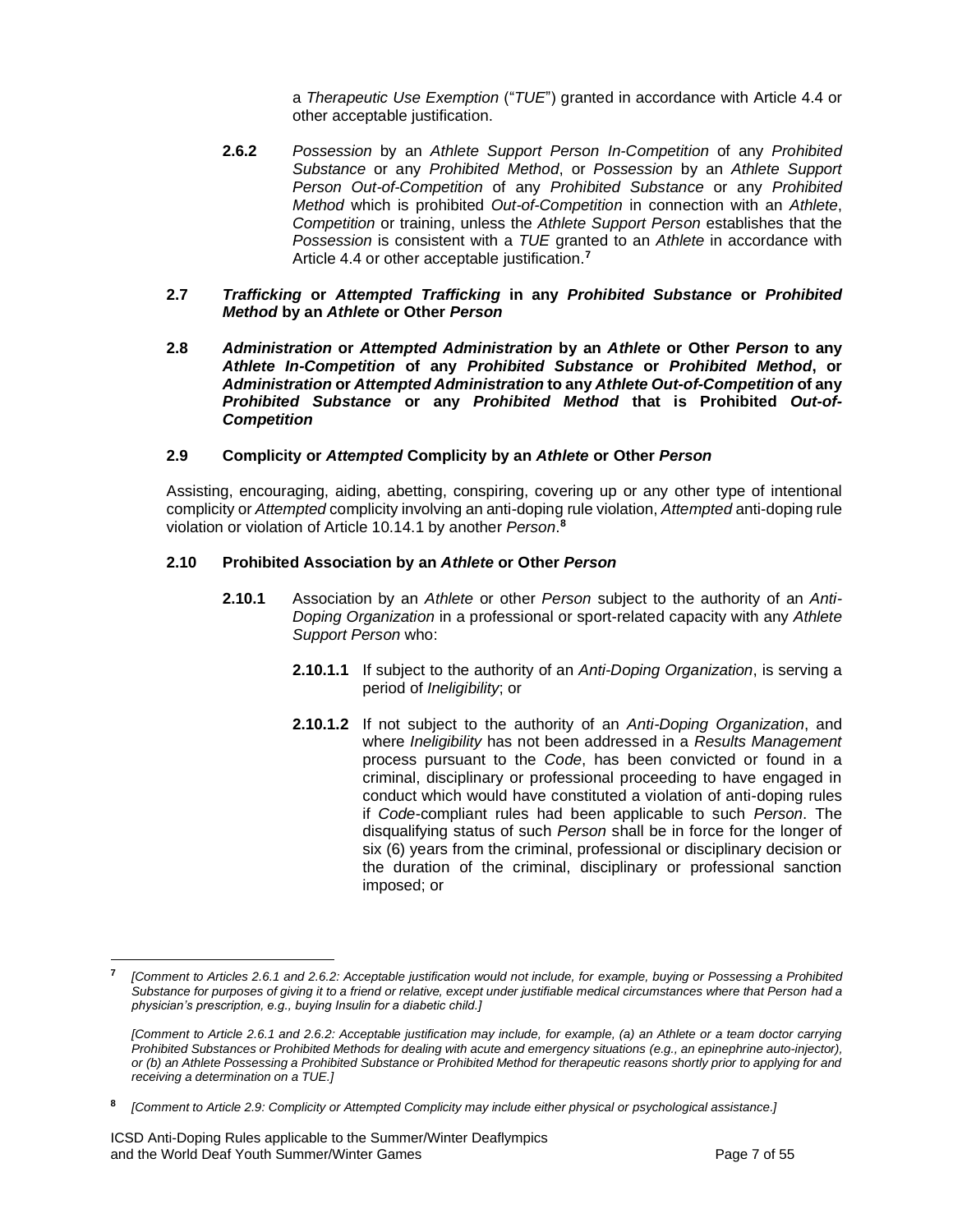**2.10.1.3** Is serving as a front or intermediary for an individual described in Article 2.10.1.1 or 2.10.1.2.

**2.10.2** To establish a violation of Article 2.10, an *Anti-Doping Organization* must establish that the *Athlete* or other *Person* knew of the *Athlete Support Person's* disqualifying status.

> The burden shall be on the *Athlete* or other *Person* to establish that any association with an *Athlete Support Person* described in Article 2.10.1.1 or 2.10.1.2 is not in a professional or sport-related capacity and/or that such association could not have been reasonably avoided.

> *Anti-Doping Organizations* that are aware of *Athlete Support Personnel* who meet the criteria described in Article 2.10.1.1, 2.10.1.2, or 2.10.1,3 shall submit that information to *WADA*. **9**

#### **2.11 Acts by an** *Athlete* **or Other** *Person* **to Discourage or Retaliate Against Reporting to Authorities**

Where such conduct does not otherwise constitute a violation of Article 2.5:

- **2.11.1** Any act which threatens or seeks to intimidate another *Person* with the intent of discouraging the *Person* from the good-faith reporting of information that relates to an alleged anti-doping rule violation or alleged non-compliance with the *Code* to *WADA*, an *Anti-Doping Organization*, law enforcement, regulatory or professional disciplinary body, hearing body or *Person* conducting an investigation for *WADA* or an *Anti-Doping Organization*.
- **2.11.2** Retaliation against a *Person* who, in good faith, has provided evidence or information that relates to an alleged anti-doping rule violation or alleged noncompliance with the *Code* to *WADA*, an *Anti-Doping Organization*, law enforcement, regulatory or professional disciplinary body, hearing body or *Person* conducting an investigation for *WADA* or an *Anti-Doping Organization*.

For purposes of Article 2.11, retaliation, threatening and intimidation include an act taken against such *Person* either because the act lacks a good faith basis or is a disproportionate response.**<sup>10</sup>**

**<sup>10</sup>** *[Comment to Article 2.11.2: This Article is intended to protect Persons who make good faith reports, and does not protect Persons who knowingly make false reports.]*

**<sup>9</sup>** *[Comment to Article 2.10: Athletes and other Persons must not work with coaches, trainers, physicians or other Athlete Support Personnel who are Ineligible on account of an anti-doping rule violation or who have been criminally convicted or professionally disciplined in relation to doping. This also prohibits association with any other Athlete who is acting as a coach or Athlete Support Person while serving a period of Ineligibility. Some examples of the types of association which are prohibited include: obtaining training, strategy, technique, nutrition or medical advice; obtaining therapy, treatment or prescriptions; providing any bodily products*  for analysis; or allowing the Athlete Support Person to serve as an agent or representative. Prohibited association need not involve *any form of compensation.*

*While Article 2.10 does not require the Anti-Doping Organization to notify the Athlete or other Person about the Athlete Support Person's disqualifying status, such notice, if provided, would be important evidence to establish that the Athlete or other Person knew about the disqualifying status of the Athlete Support Person.]*

*<sup>[</sup>Comment to Article 2.11.2: Retaliation would include, for example, actions that threaten the physical or mental well-being or economic interests of the reporting Persons, their families or associates. Retaliation would not include an Anti-Doping Organization asserting in good faith an anti-doping rule violation against the reporting Person. For purposes of Article 2.11, a report is not made in good faith where the Person making the report knows the report to be false.]*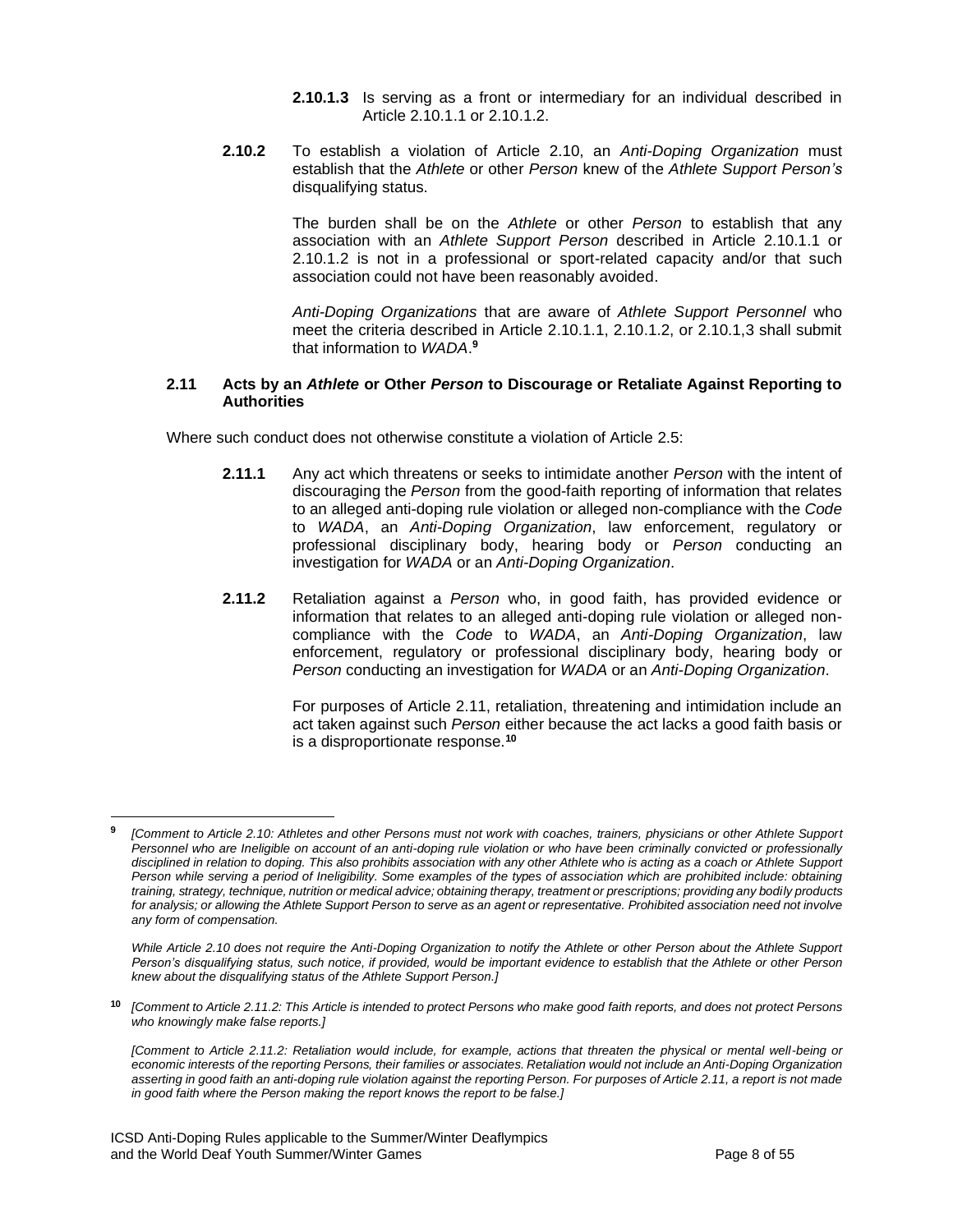## <span id="page-8-0"></span>**ARTICLE 3 PROOF OF DOPING**

## **3.1 Burdens and Standards of Proof**

ICSD shall have the burden of establishing that an anti-doping rule violation has occurred. The standard of proof shall be whether ICSD has established an anti-doping rule violation to the comfortable satisfaction of the hearing panel, bearing in mind the seriousness of the allegation which is made. This standard of proof in all cases is greater than a mere balance of probability but less than proof beyond a reasonable doubt. Where these Anti-Doping Rules place the burden of proof upon the *Athlete* or other *Person* alleged to have committed an anti-doping rule violation to rebut a presumption or establish specified facts or circumstances, except as provided in Articles 3.2.2 and 3.2.3, the standard of proof shall be by a balance of probability.**<sup>11</sup>**

## **3.2 Methods of Establishing Facts and Presumptions**

Facts related to anti-doping rule violations may be established by any reliable means, including admissions.**<sup>12</sup>** The following rules of proof shall be applicable in doping cases:

- **3.2.1** Analytical methods or *Decision Limits* approved by *WADA* after consultation within the relevant scientific community or which have been the subject of peer review are presumed to be scientifically valid. Any *Athlete* or other *Person* seeking to challenge whether the conditions for such presumption have been met or to rebut this presumption of scientific validity shall, as a condition precedent to any such challenge, first notify *WADA* of the challenge and the basis of the challenge. The initial hearing body, appellate body or *CAS*, on its own initiative, may also inform *WADA* of any such challenge. Within ten (10) days of *WADA's* receipt of such notice and the case file related to such challenge, *WADA* shall also have the right to intervene as a party, appear as amicus curiae or otherwise provide evidence in such proceeding. In cases before *CAS*, at *WADA's* request, the *CAS* panel shall appoint an appropriate scientific expert to assist the panel in its evaluation of the challenge.**<sup>13</sup>**
- **3.2.2** *WADA*-accredited laboratories, and other laboratories approved by *WADA*, are presumed to have conducted *Sample* analysis and custodial procedures in accordance with the *International Standard* for Laboratories. The *Athlete* or other *Person* may rebut this presumption by establishing that a departure from the *International Standard* for Laboratories occurred which could reasonably have caused the *Adverse Analytical Finding*.

If the *Athlete* or other *Person* rebuts the preceding presumption by showing that a departure from the *International Standard* for Laboratories occurred which could reasonably have caused the *Adverse Analytical Finding*, then ICSD shall

**<sup>11</sup>** *[Comment to Article 3.1: This standard of proof required to be met by ICSD is comparable to the standard which is applied in most countries to cases involving professional misconduct.]*

**<sup>12</sup>** *[Comment to Article 3.2: For example, ICSD may establish an anti-doping rule violation under Article 2.2 based on the Athlete's admissions, the credible testimony of third Persons, reliable documentary evidence, reliable analytical data from either an A or B Sample as provided in the Comments to Article 2.2, or conclusions drawn from the profile of a series of the Athlete's blood or urine Samples, such as data from the Athlete Biological Passport.]*

**<sup>13</sup>** *[Comment to Article 3.2.1: For certain Prohibited Substances, WADA may instruct WADA-accredited laboratories not to report Samples as an Adverse Analytical Finding if the estimated concentration of the Prohibited Substance or its Metabolites or Markers is below a Minimum Reporting Level. WADA's decision in determining that Minimum Reporting Level or in determining which Prohibited Substances should be subject to Minimum Reporting Levels shall not be subject to challenge. Further, the laboratory's*  estimated concentration of such Prohibited Substance in a Sample may only be an estimate. In no event shall the possibility that *the exact concentration of the Prohibited Substance in the Sample may be below the Minimum Reporting Level constitute a defense to an anti-doping rule violation based on the presence of that Prohibited Substance in the Sample.]*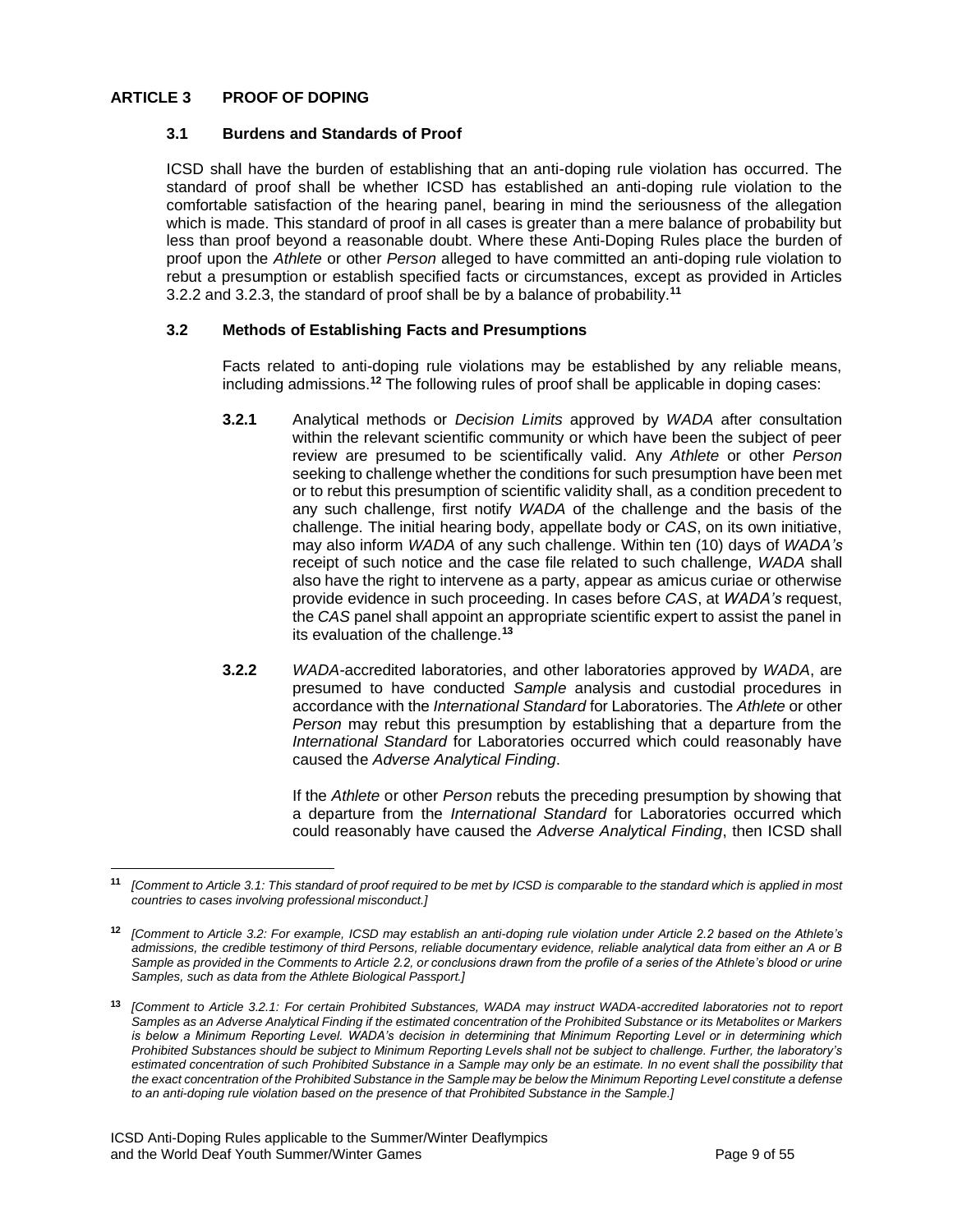have the burden to establish that such departure did not cause the *Adverse Analytical Finding*. **14**

- **3.2.3** Departures from any other *International Standard* or other anti-doping rule or policy set forth in the *Code* or these Anti-Doping Rules shall not invalidate analytical results or other evidence of an anti-doping rule violation, and shall not constitute a defense to an anti-doping rule violation;**<sup>15</sup>** provided, however, if the *Athlete* or other *Person* establishes that a departure from one of the specific *International Standard* provisions listed below could reasonably have caused an anti-doping rule violation based on an *Adverse Analytical Finding* or whereabouts failure, then ICSD shall have the burden to establish that such departure did not cause the *Adverse Analytical Finding* or the whereabouts failure:
	- (i) a departure from the *International Standard* for *Testing* and Investigations related to *Sample* collection or *Sample* handling which could reasonably have caused an anti-doping rule violation based on an *Adverse Analytical Finding*, in which case ICSD shall have the burden to establish that such departure did not cause the *Adverse Analytical Finding*;
	- (ii) a departure from the *International Standard* for *Results Management* or *International Standard* for *Testing* and Investigations related to an *Adverse Passport Finding* which could reasonably have caused an anti-doping rule violation, in which case ICSD shall have the burden to establish that such departure did not cause the anti-doping rule violation;
	- (iii) a departure from the *International Standard* for *Results Management* related to the requirement to provide notice to the *Athlete* of the B Sample opening which could reasonably have caused an anti-doping rule violation based on an *Adverse Analytical Finding*, in which case ICSD shall have the burden to establish that such departure did not cause the *Adverse Analytical Finding*; **16**
	- (iv) a departure from the *International Standard* for *Results Management* related to *Athlete* notification which could reasonably have caused an anti-doping rule violation based on a whereabouts failure, in which case ICSD shall have the burden to establish that such departure did not cause the whereabouts failure.
- **3.2.4** The facts established by a decision of a court or professional disciplinary tribunal of competent jurisdiction which is not the subject of a pending appeal shall be

**<sup>14</sup>** *[Comment to Article 3.2.2: The burden is on the Athlete or other Person to establish, by a balance of probability, a departure from the International Standard for Laboratories that could reasonably have caused the Adverse Analytical Finding. Thus, once the Athlete or other Person establishes the departure by a balance of probability, the Athlete or other Person's burden on causation is the somewhat lower standard of proof–"could reasonably have caused." If the Athlete or other Person satisfies these standards, the burden shifts to ICSD to prove to the comfortable satisfaction of the hearing panel that the departure did not cause the Adverse Analytical Finding.]*

**<sup>15</sup>** *[Comment to Article 3.2.3: Departures from an International Standard or other rule unrelated to Sample collection or handling, Adverse Passport Finding, or Athlete notification relating to whereabouts failure or B Sample opening – e.g., the International Standard for Education, International Standard for the Protection of Privacy and Personal Information or International Standard for Therapeutic Use Exemptions – may result in compliance proceedings by WADA but are not a defense in an anti-doping rule violation proceeding and are not relevant on the issue of whether the Athlete committed an anti-doping rule violation. Similarly, ICSD's violation of the document referenced in Article 20.7.7 of the Code shall not constitute a defense to an anti-doping rule violation.]*

**<sup>16</sup>** *[Comment to Article 3.2.3 (iii): ICSD would meet its burden to establish that such departure did not cause the Adverse Analytical Finding by showing that, for example, the B Sample opening and analysis were observed by an independent witness and no irregularities were observed.]*

ICSD Anti-Doping Rules applicable to the Summer/Winter Deaflympics and the World Deaf Youth Summer/Winter Games **Page 10 of 55** Page 10 of 55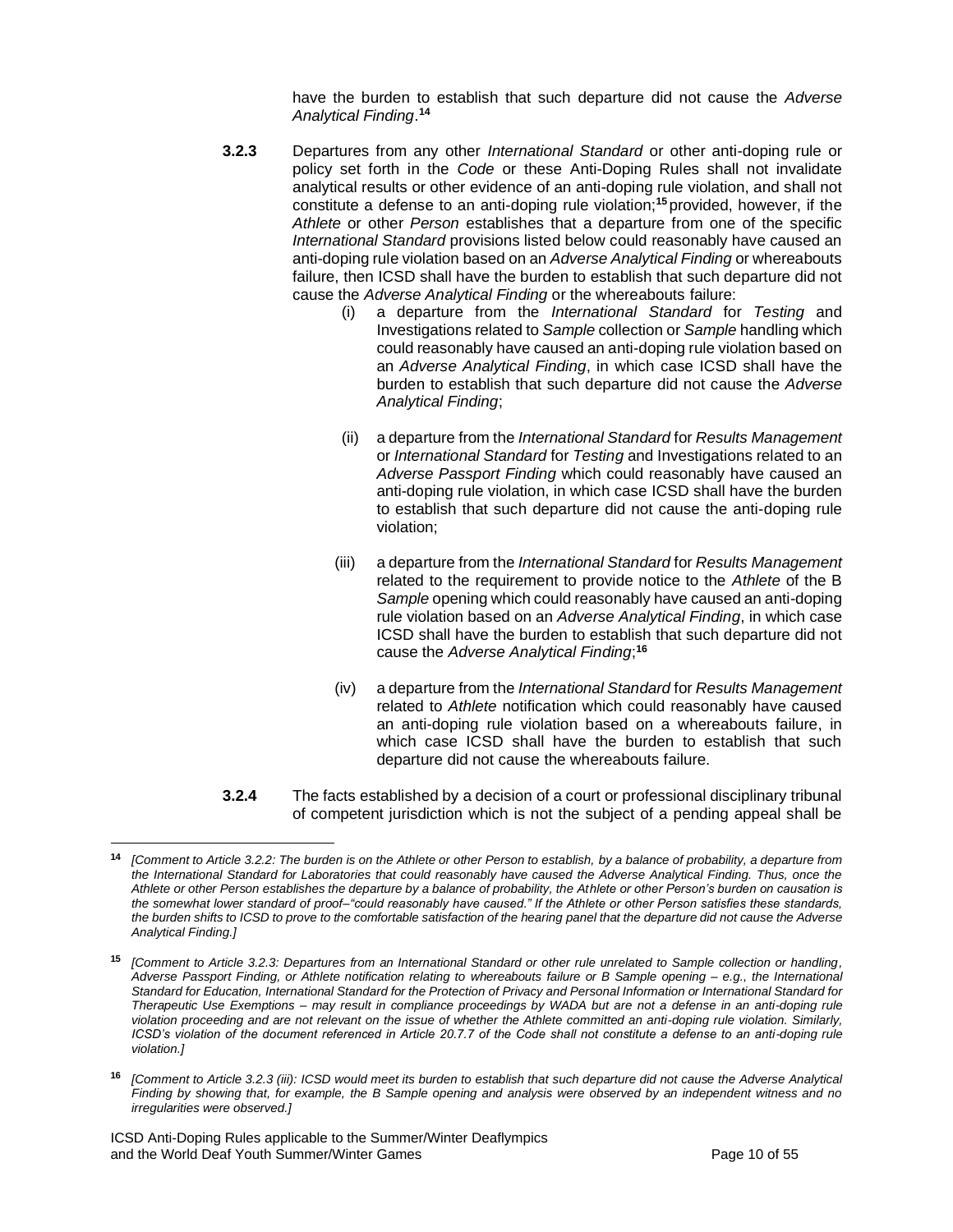irrebuttable evidence against the *Athlete* or other *Person* to whom the decision pertained of those facts unless the *Athlete* or other *Person* establishes that the decision violated principles of natural justice.

**3.2.5** The hearing panel in a hearing on an anti-doping rule violation may draw an inference adverse to the *Athlete* or other *Person* who is asserted to have committed an anti-doping rule violation based on the *Athlete's* or other *Person's* refusal, after a request made in a reasonable time in advance of the hearing, to appear at the hearing (either in person or telephonically as directed by the hearing panel) and to answer questions from the hearing panel or ICSD.

## <span id="page-10-0"></span>**ARTICLE 4 THE** *PROHIBITED LIST*

## **4.1 Incorporation of the** *Prohibited List*

These Anti-Doping Rules incorporate the *Prohibited List* which is published and revised by *WADA* as described in Article 4.1 of the *Code*.

Unless provided otherwise in the *Prohibited List* or a revision, the *Prohibited List* and revisions shall go into effect under these Anti-Doping Rules three (3) months after publication by *WADA*, without requiring any further action by ICSD. All *Athletes* and other *Persons* shall be bound by the *Prohibited List*, and any revisions thereto, from the date they go into effect, without further formality. It is the responsibility of all *Athletes* and other *Persons* to familiarize themselves with the most up-to-date version of the *Prohibited List* and all revisions thereto.**<sup>17</sup>**

## **4.2** *Prohibited Substances* **and** *Prohibited Methods* **Identified on the** *Prohibited List*

## **4.2.1** *Prohibited Substances* and *Prohibited Methods*

The *Prohibited List* shall identify those *Prohibited Substances* and *Prohibited Methods*  which are prohibited as doping at all times (both *In-Competition* and *Out-of-Competition*) because of their potential to enhance performance in future *Competitions* or their masking potential, and those substances and methods which are prohibited *In-Competition* only. The *Prohibited List* may be expanded by *WADA* for a particular sport. *Prohibited Substance*s and *Prohibited Methods* may be included in the *Prohibited List* by general category (e.g., anabolic agents) or by specific reference to a particular substance or method.**<sup>18</sup>**

#### **4.2.2** *Specified Substances* or *Specified Methods*

For purposes of the application of Article 10, all *Prohibited Substances* shall be *Specified Substances* except as identified on the *Prohibited List*. No *Prohibited Method* shall be a *Specified Method* unless it is specifically identified as a *Specified Method* on the *Prohibited List*. **19**

#### **4.2.3** *Substances of Abuse*

**<sup>17</sup>** *[Comment to Article 4.1: The current Prohibited List is available on WADA's website at [www.wada-ama.org.](http://www.wada-ama.org/) The Prohibited List will be revised and published on an expedited basis whenever the need arises. However, for the sake of predictability, a new Prohibited List will be published every year whether or not changes have been made.]*

**<sup>18</sup>** *[Comment to Article 4.2.1: Out-of-Competition Use of a Substance which is only prohibited In-Competition is not an anti-doping rule violation unless an Adverse Analytical Finding for the Substance or its Metabolites or Markers is reported for a Sample collected In-Competition.]*

**<sup>19</sup>** *[Comment to Article 4.2.2: The Specified Substances and Specified Methods identified in Article 4.2.2 should not in any way be considered less important or less dangerous than other doping Substances or methods. Rather, they are simply Substances or Methods which are more likely to have been consumed or used by an Athlete for a purpose other than the enhancement of sport performance.]*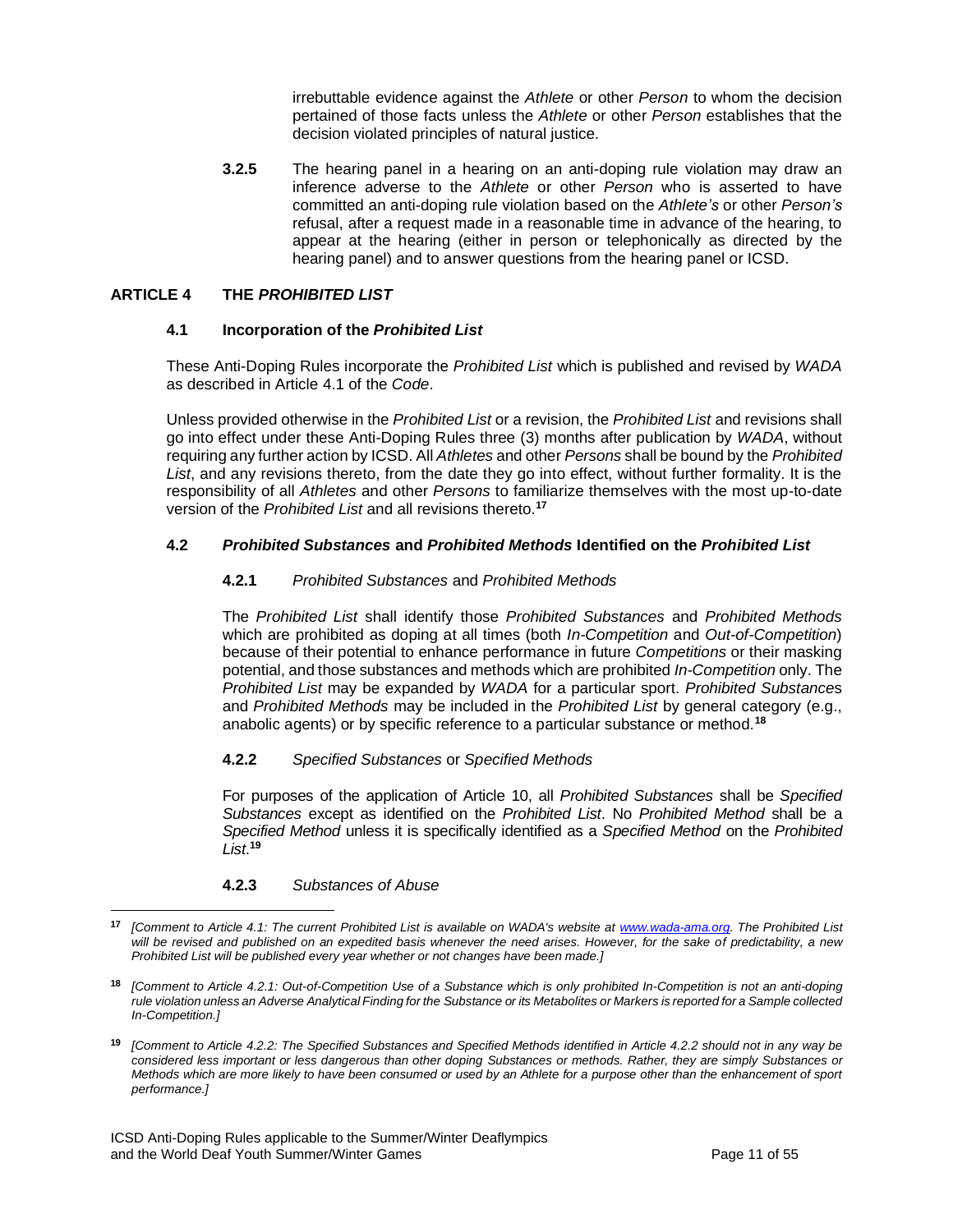For purposes of applying Article 10, *Substances of Abuse* shall include those *Prohibited Substances* which are specifically identified as *Substances of Abuse* on the *Prohibited List* because they are frequently abused in society outside of the context of sport.

## **4.3** *WADA's* **Determination of the** *Prohibited List*

*WADA's* determination of the *Prohibited Substances* and *Prohibited Methods* that will be included on the *Prohibited List*, the classification of substances into categories on the *Prohibited List*, the classification of a substance as prohibited at all times or *In-Competition* only, the classification of a substance or method as a *Specified Substance*, *Specified Method* or *Substance of Abuse* is final and shall not be subject to any challenge by an *Athlete* or other *Person* including, but not limited to, any challenge based on an argument that the substance or method was not a masking agent or did not have the potential to enhance performance, represent a health risk or violate the spirit of sport.

## **4.4** *Therapeutic Use Exemptions* **("***TUEs***")**

**4.4.1** The presence of a *Prohibited Substance* or its *Metabolites* or *Markers*, and/or the *Use* or *Attempted Use*, *Possession* or *Administration* or *Attempted Administration* of a *Prohibited Substance* or *Prohibited Method* shall not be considered an antidoping rule violation if it is consistent with the provisions of a *TUE* granted in accordance with the *International Standard* for *Therapeutic Use Exemptions*.

## **4.4.2** *TUE* Recognition

Where the *Athlete* already has a *TUE* granted by the *Athlete's National Anti-Doping Organization* or International Federation, ICSD will recognize it.

- **4.4.3** *TUE Application Process*
	- **4.4.3.1** If the *Athlete* does not already have a *TUE* granted by their *National Anti-Doping Organization* or International Federation, the *Athlete* must apply directly to ICSD for a *TUE* as soon as possible, save where Articles 4.1 or 4.3 of the *International Standard* for *Therapeutic Use Exemptions* apply.
	- **4.4.3.2** The application to ICSD for grant or recognition of a *TUE* shall be made in accordance with Article 6 of the *International Standard* for *Therapeutic Use Exemptions*, as posted on ICSD's website. **20**
	- **4.4.3.3** ICSD shall establish a *Therapeutic Use Exemption* Committee ("TUEC") to consider applications for the grant or recognition of *TUEs* in accordance with Article 4.4.3.3(a)-(d) below.
		- (a) The TUEC shall consist of a Chair and two (2) other members with experience in the care and treatment of *Athletes* and sound knowledge of clinical, sports and exercise medicine. Each appointed member shall serve a term of four (4) years.
		- (b) Before serving as a member of the TUEC, each member must sign a conflict of interest and confidentiality declaration. The appointed members shall not be employees of ICSD.

**<sup>20</sup>** *[Comment to Article 4.4.3.2: Article 4.4.4.1 of the Code requires a Major Event Organization to ensure a process is available for an Athlete to apply for a TUE if he or she does not already have one. A Major Event Organization may appoint its own TUEC or may outsource this function to a suitably qualified Delegated Third Party*.*]*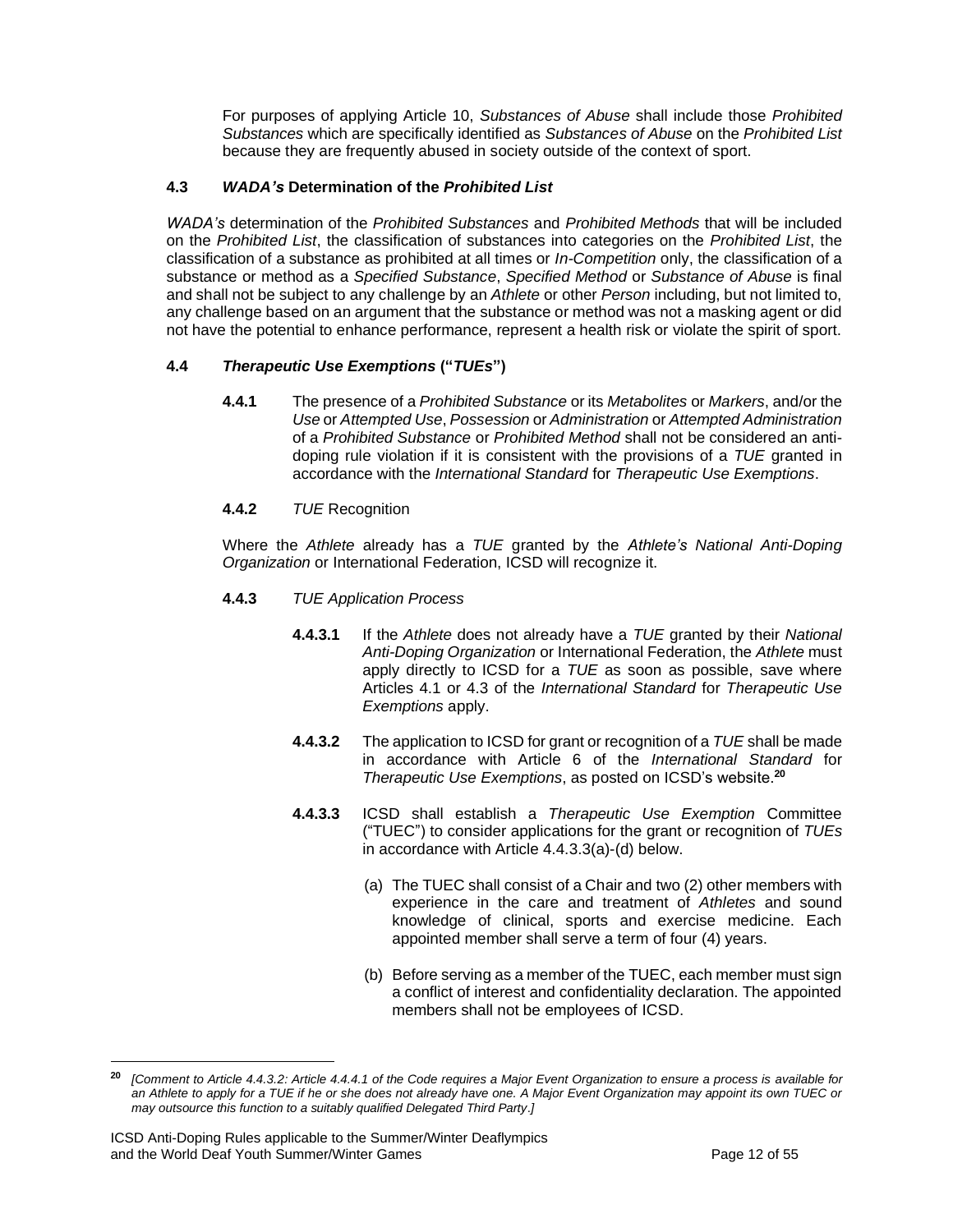- (c) When an application to ICSD for the grant or recognition of a *TUE* is made, the Chair of the TUEC shall appoint three (3) members (which may include the Chair) to consider the application.
- (d) Before considering a TUE application, each member shall disclose to the Chair any circumstances likely to affect their impartiality with respect to the Athlete making the application. If a member appointed by the Chair to consider an application is unwilling or unable to assess the Athlete's TUE application, for any reason, the Chair may appoint a replacement or appoint a new TUEC (e.g., from the pre-established pool of candidates). The Chair cannot serve as a member of the TUEC if there are any circumstances which are likely to affect the impartiality of the *TUE* decision.
- **4.4.4** The TUEC shall promptly evaluate and decide upon the application in accordance with the relevant provisions of the *International Standard* for *Therapeutic Use Exemptions* and usually (i.e., unless exceptional circumstances apply) within no more than twenty-one (21) days of receipt of a complete application. Where the application is made in a reasonable time prior to an *Event*, the TUEC must use its best endeavors to issue its decision before the start of the *Event*.
- **4.4.5** A *TUE* granted by ICSD for an *Event* is effective for that *Event* only.
- **4.4.6** The TUEC decision shall be the final decision of ICSD and may be appealed in accordance with Article 4.4.8. ICSD TUEC decision shall be notified in writing to the *Athlete*, and to *WADA* and other *Anti-Doping Organizations* in accordance with the *International Standard* for *Therapeutic Use Exemptions*. It shall also promptly be reported into *ADAMS*.
- **4.4.7** Retroactive *TUE* Applications

If ICSD chooses to collect a *Sample* from an *Athlete* who is not an *International-Level Athlete* or a *National-Level Athlete*, and that *Athlete* is *Using* a *Prohibited Substance* or *Prohibited Method* for therapeutic reasons, ICSD must permit that *Athlete* to apply for a retroactive *TUE*.

- **4.4.8** Reviews and Appeals of *TUE* Decisions
	- **4.4.8.1** A decision by ICSD not to recognize or not to grant a *TUE* may be appealed by the *Athlete* exclusively to the independent TUE Appeal Committee (the "ICSD's TUE Appeal Committee") established by ICSD for that purpose. If the *Athlete* does not appeal (or the appeal is unsuccessful), the *Athlete* may not *Use* the *Prohibited Substance* or *Prohibited Method* in question in connection with the *Event*. However, any *TUE* granted by the *Athlete's National Anti-Doping Organization* or International Federation for that substance or method remains valid outside of that *Event*. **21**
	- **4.4.8.2** *WADA* may review *TUE* decisions at any time, whether upon request by those affected or on its own initiative. If the *TUE* decision being

**<sup>21</sup>** *[Comment to Article 4.4.8.1: For example, the CAS Ad Hoc Division or a similar body may act as the independent appeal body for particular Events, or WADA may agree to perform that function. If neither CAS nor WADA are performing that function, WADA retains the right (but not the obligation) to review the TUE decisions made in connection with the Event at any time, in accordance with Article 4.4.6 of the Code.]*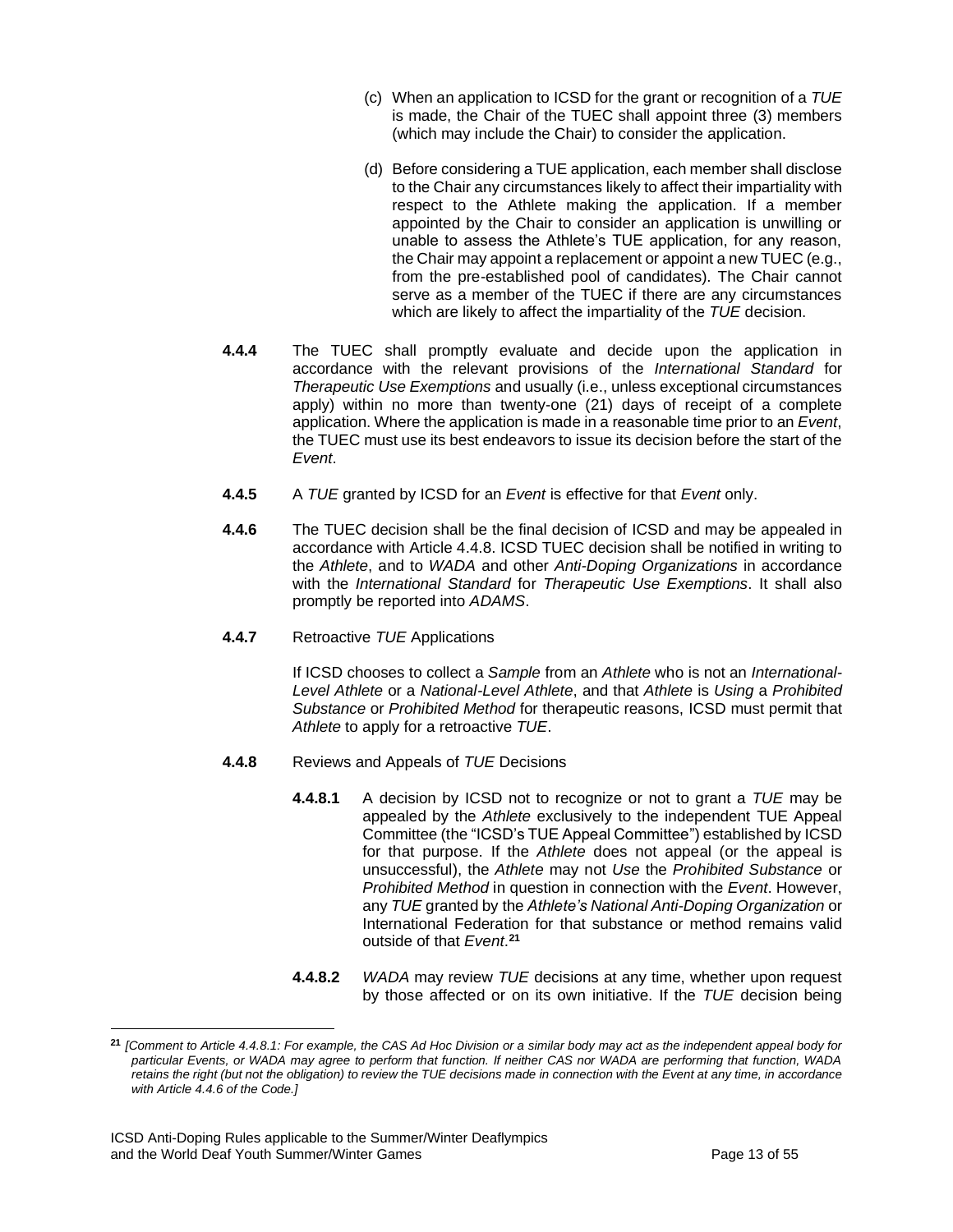reviewed meets the criteria set out in the *International Standard* for *Therapeutic Use Exemptions*, *WADA* will not interfere with it.If the *TUE* decision does not meet those criteria, *WADA* will reverse it.**<sup>22</sup>**

- **4.4.8.3** A decision by *WADA* to reverse a *TUE* decision may be appealed by the *Athlete*, the *National Anti-Doping Organization* and/or the International Federation affected, exclusively to *CAS*.
- **4.4.8.4** A failure to render a decision within a reasonable time on a properly submitted application for grant or recognition of a *TUE* or for review of a *TUE* decision shall be considered a denial of the application thus triggering the applicable rights of review/appeal.

## <span id="page-13-0"></span>**ARTICLE 5** *TESTING* **AND INVESTIGATIONS**

#### **5.1 Purpose of** *Testing* **and Investigations**

- **5.1.1** *Testing* and investigations may be undertaken for any anti-doping purpose. They shall be conducted in conformity with the provisions of the *International Standard* for *Testing* and Investigations and the specific protocols of ICSD supplementing that *International Standard*.
- **5.1.2** *Testing* shall be undertaken to obtain analytical evidence as to whether the *Athlete* has violated Article 2.1 (Presence of a *Prohibited Substance* or its *Metabolites* or *Markers* in an *Athlete's Sample*) or Article 2.2 (*Use* or *Attempted Use* by an *Athlete* of a *Prohibited Substance* or a *Prohibited Method*).

## **5.2 Authority to Test**

- **5.2.1** ICSD shall have *In-Competition Testing* authority for its *Events* at *Event Venues*, in addition to *Out-of-Competition Testing* authority over all *Athletes* entered in one of its future *Events* or who have otherwise been made subject to the *Testing* authority of ICSD for a future *Event*. At the request of ICSD, any *Testing* during the *Event Period* outside of the *Event Venues* shall be coordinated with ICSD.
- **5.2.2** ICSD may require any *Athlete* over whom it has *Testing* authority to provide a *Sample* at any time and at any place.**<sup>23</sup>**
- **5.2.3** If ICSD delegates or contracts any part of *Testing* to a *National Anti-Doping Organization* directly, that *National Anti-Doping Organization* may collect additional *Samples* or direct the laboratory to perform additional types of analysis at the *National Anti-Doping Organization's* expense. If additional *Samples* are collected or additional types of analysis are performed, ICSD shall be notified.
- **5.2.4** If an *Anti-Doping Organization*, which would otherwise have *Testing* authority but is not responsible for initiating and directing *Testing* at an ICSD *Event*, desires to conduct *Testing* of *Athletes* at the *Event Venues* during the *Event Period*, the *Anti-Doping Organization* shall first confer with ICSD. If the *Anti-Doping*

**<sup>22</sup>** *[Comment to Article 4.4.8.2: WADA shall be entitled to charge a fee to cover the costs of: (a) any review it is required to conduct in accordance with Article 4.4.6 of the Code; and (b) any review it chooses to conduct, where the decision being reviewed is reversed.]*

**<sup>23</sup>** *[Comment to Article 5.2.2: ICSD may obtain additional authority to conduct Testing by means of bilateral or multilateral agreements with other Signatories. Unless the Athlete has identified a sixty-minute Testing window between the hours of 11:00 p.m. and 6:00 a.m., or has otherwise consented to Testing during that period, ICSD will not test an Athlete during that period unless it has a serious and specific suspicion that the Athlete may be engaged in doping. A challenge to whether ICSD had sufficient suspicion for Testing during this time period shall not be a defense to an anti-doping rule violation based on such test or attempted test.]*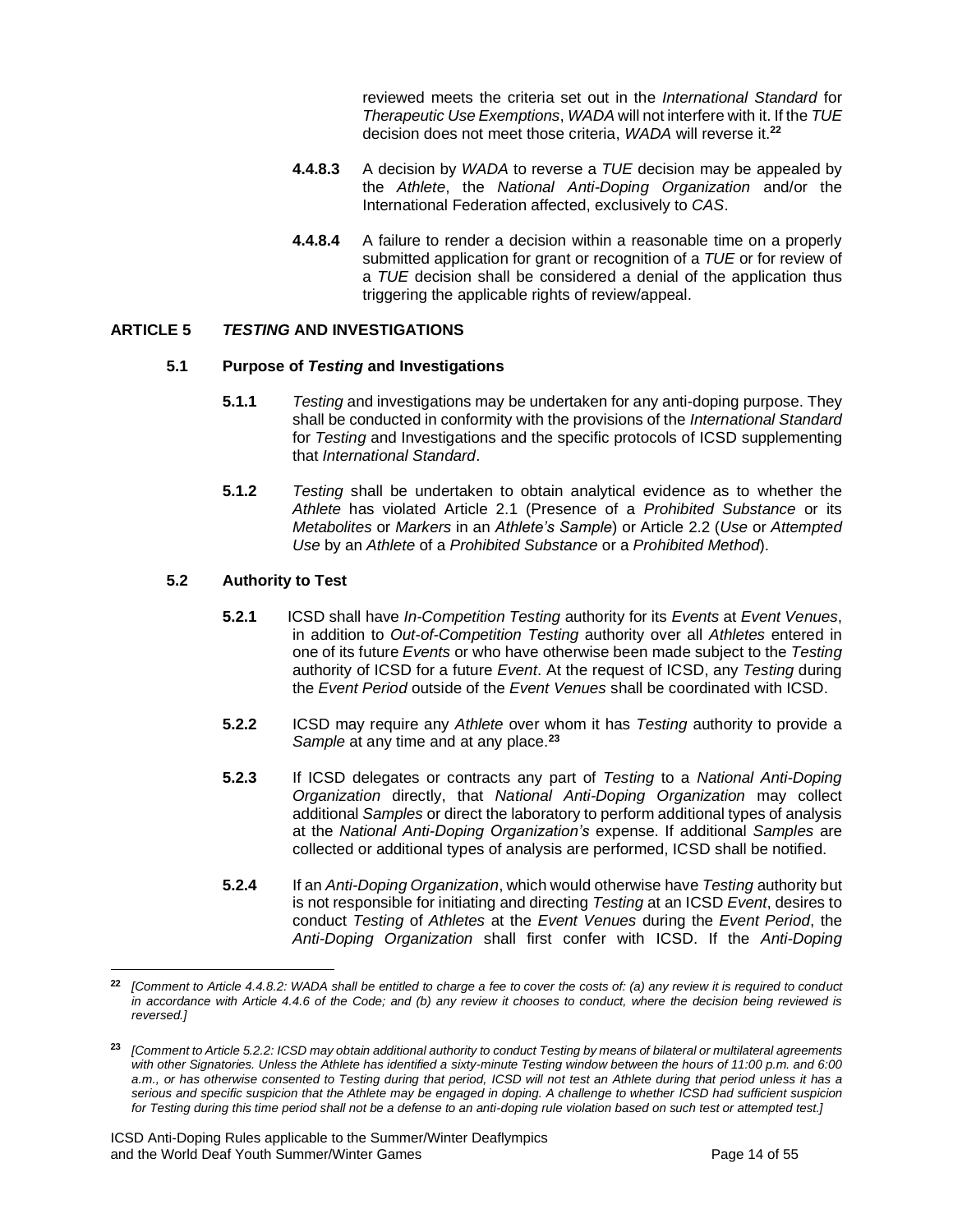*Organization* is not satisfied with the response from ICSD, the *Anti-Doping Organization* may, in accordance with the procedures described in the *International Standard* for *Testing* and Investigations, ask *WADA* for permission to conduct *Testing* and to determine how to coordinate such *Testing*. *WADA* shall not grant approval for such *Testing* before consulting with and informing ICSD. *WADA's* decision shall be final and not subject to appeal. Unless otherwise provided in the authorization to conduct *Testing*, such tests shall be considered *Out-of-Competition* tests. *Results Management* for any such test shall be the responsibility of the *Anti-Doping Organization* initiating the test unless provided otherwise in these Anti-Doping Rules.

**5.2.5** *WADA* shall have *In-Competition* and *Out-of-Competition Testing* authority as set out in Article 20.7.10 of the *Code*.

## **5.3** *Testing* **Requirements**

- **5.3.1** ICSD shall conduct test distribution planning and Testing as required by the International Standard for Testing and Investigations.
- **5.3.2** Where reasonably feasible, Testing shall be coordinated through ADAMS in order to maximize the effectiveness of the combined Testing effort and to avoid unnecessary repetitive Testing.

#### **5.4** *Athlete* **Whereabouts Information**

- **5.4.1** For periods when *Athletes* are subject to the *Testing* authority of ICSD:
	- (a) if an *Athlete* is in a *Registered Testing Pool*, ICSD may access the *Athlete's* whereabouts filings (as defined in the *International Standard* for *Testing* and Investigations) for the relevant period in order to conduct *Out-of-Competition Testing* of such *Athlete*. ICSD will access the *Athlete's*  whereabouts filings via *ADAMS* or via the International Federation or *National Anti-Doping Organization* that is receiving the *Athlete's*  whereabouts filings. ICSD will not require the *Athlete* to file any different whereabouts information with it.
	- (b) if an *Athlete* is not in a *Registered Testing Pool*, ICSD may require the *Athlete* or the relevant third party to provide such information about their whereabouts for the relevant period as it deems necessary and proportionate in order to conduct *Out-of-Competition Testing*, including information equivalent to the whereabouts filings that an *Athlete* would have to make in accordance with the *International Standard* for *Testing* and Investigations if they were in a *Registered Testing Pool*. Such information shall include the arrival / departure dates of the *Athletes*, detailed accommodation information and training schedules and venues.

An *Athlete's* or the relevant third party failure to provide their whereabouts filings may result in ICSD imposing appropriate and proportionate non-*Code* Article 2.4 consequences.

**5.4.2** Whereabouts information relating to an *Athlete* shall be maintained in strict confidence at all times; it shall be used exclusively for purposes of planning, coordinating or conducting *Doping Control*, providing information relevant to the *Athlete Biological Passport* or other analytical results, to support an investigation into a potential anti-doping rule violation, or to support proceedings alleging an anti-doping rule violation; and shall be destroyed after it is no longer relevant for these purposes in accordance with the *International Standard* for the Protection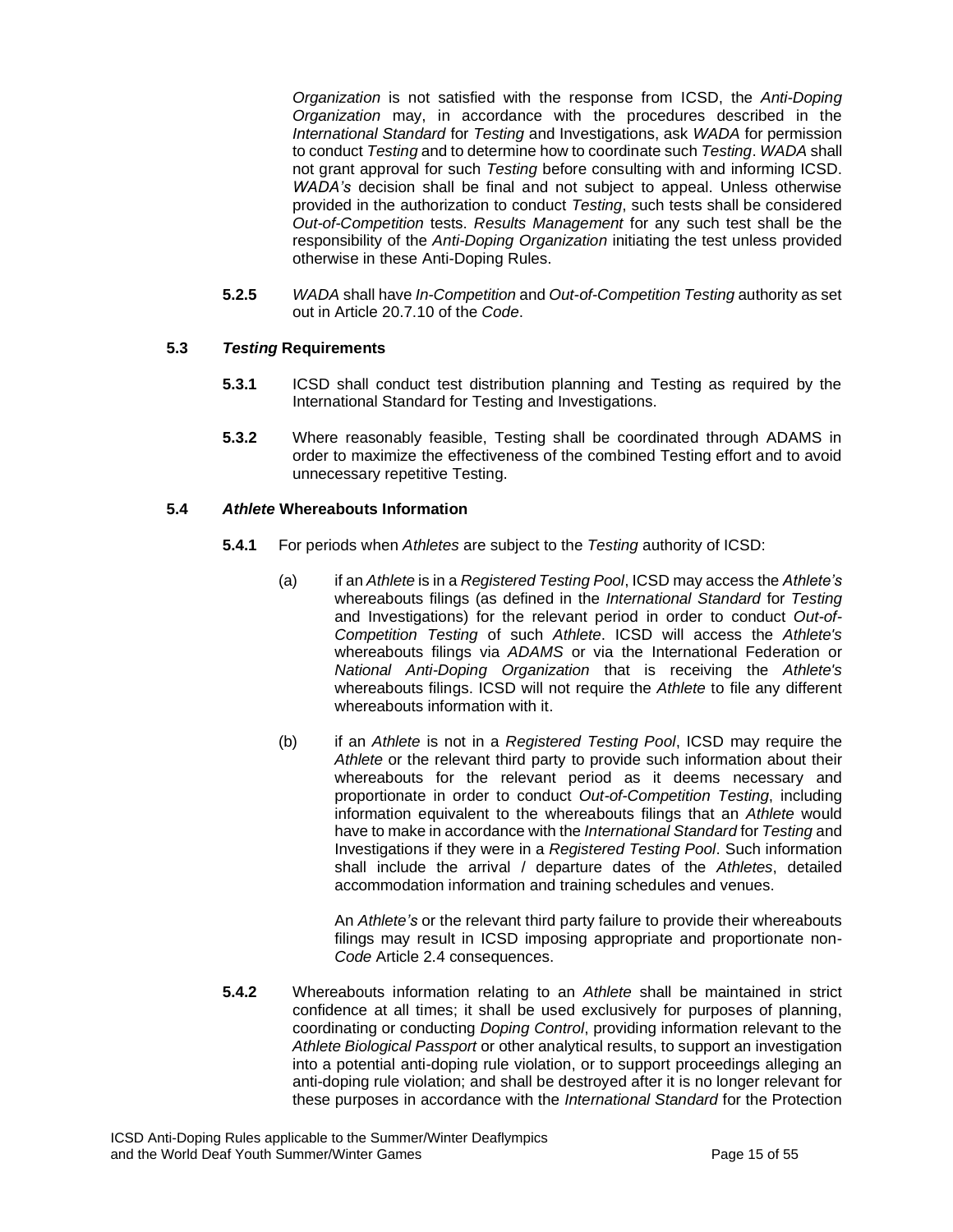of Privacy and Personal Information.

## **5.5 Retired** *Athletes* **Returning to** *Competition*

**5.5.1** If an *International-* or *National-Level Athlete* in a *Registered Testing Pool* retires and then wishes to return to active participation in sport, the *Athlete* shall not compete in ICSD *Events* until the *Athlete* has made himself or herself available for *Testing*, by giving six-months prior written notice to their International Federation and *National Anti-Doping Organization*.

> *WADA*, in consultation with the relevant International Federation and *National Anti-Doping Organization*, may grant an exemption to the six-month written notice rule where the strict application of that rule would be unfair to the *Athlete*. This decision may be appealed under Article 12.

> Any competitive results obtained in violation of this Article 5.5.1 shall be *Disqualified*, unless the *Athlete* can establish that he or she could not have reasonably known that ICSD's *Event* constituted an *International* or *National Event*.

**5.5.2** If an *Athlete* retires from sport while subject to a period of *Ineligibility*, the *Athlete*  must notify the *Anti-Doping Organization* that imposed the period of *Ineligibility* in writing of such retirement. If the *Athlete* then wishes to return to active competition in sport, the *Athlete* shall not compete in ICSD's *Events* until the *Athlete* has made himself or herself available for *Testing* by giving six-months prior written notice (or notice equivalent to the period of *Ineligibility* remaining as of the date the *Athlete* retired, if that period was longer than six (6) months) to the *Athlete's* International Federation and *National Anti-Doping Organization*.

#### **5.6** *Independent Observer Program*

ICSD and organizing committees for ICSD's *Events* shall authorize and facilitate the *Independent Observer Program* at its *Events*.

#### <span id="page-15-0"></span>**ARTICLE 6 ANALYSIS OF** *SAMPLES*

*Samples* shall be analyzed in accordance with the following principles:

## **6.1 Use of Accredited, Approved Laboratories and Other Laboratories**

- **6.1.1** For purposes of directly establishing an *Adverse Analytical Finding* under Article 2.1, *Samples* shall be analyzed only in *WADA*-accredited laboratories or laboratories otherwise approved by *WADA*. The choice of the *WADA*-accredited or *WADA*-approved laboratory used for the *Sample* analysis shall be determined exclusively by ICSD. **24**
- **6.1.2** As provided in Article 3.2, facts related to anti-doping rule violations may be established by any reliable means. This would include, for example, reliable laboratory or other forensic testing conducted outside of *WADA*-accredited or approved laboratories.

## **6.2 Purpose of Analysis of** *Samples* **and Data**

**<sup>24</sup>** *[Comment to Article 6.1.1: Violations of Article 2.1 may be established only by Sample analysis performed by a WADA-accredited laboratory or another laboratory approved by WADA. Violations of other Articles may be established using analytical results from other laboratories so long as the results are reliable.]*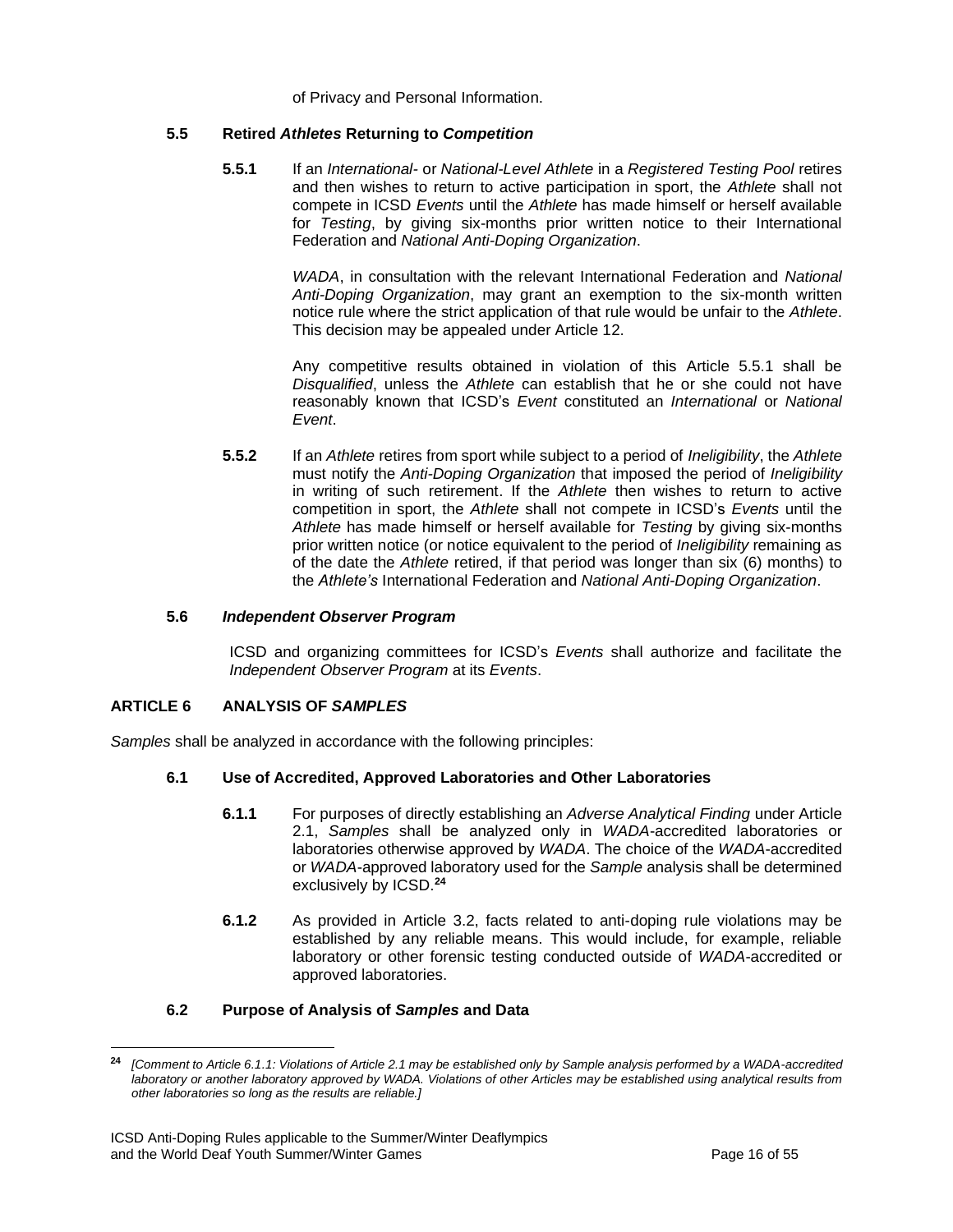*Samples* and related analytical data or *Doping Control* information shall be analyzed to detect *Prohibited Substances* and *Prohibited Methods* identified on the *Prohibited List* and other substances as may be directed by *WADA* pursuant to the monitoring program described in Article 4.5 of the *Code*; or to assist ICSD in profiling relevant parameters in an *Athlete's* urine, blood or other matrix, including for DNA or genomic profiling, or for any other legitimate anti-doping purpose.**<sup>25</sup>**

## **6.3 Research on** *Samples* **and Data**

*Samples*, related analytical data and *Doping Control* information may be used for anti-doping research purposes, although no *Sample* may be used for research without the *Athlete's* written consent. *Samples* and related analytical data or *Doping Control* information used for research purposes shall first be processed in such a manner as to prevent *Samples* and related analytical data or *Doping Control* information being traced back to a particular *Athlete*. Any research involving *Samples* and related analytical data or *Doping Control* information shall adhere to the principles set out in Article 19 of the *Code*. **26**

## **6.4 Standards for** *Sample* **Analysis and Reporting**

ICSD shall ask laboratories to analyze *Samples* in conformity with the *International Standard* for Laboratories and Article 4.7 of the *International Standard* for *Testing* and Investigations.

Laboratories at their own initiative and expense may analyze *Samples* for *Prohibited Substances*  or *Prohibited Methods* not included on the standard *Sample* analysis menu, or as requested by ICSD. Results from any such analysis shall be reported to ICSD and have the same validity and *Consequences* as any other analytical result.**<sup>27</sup>**

## **6.5 Further Analysis of a** *Sample* **Prior to or During** *Results Management*

There shall be no limitation on the authority of a laboratory to conduct repeat or additional analysis on a *Sample* prior to the time ICSD notifies an *Athlete* that the *Sample* is the basis for an Article 2.1 anti-doping rule violation charge. If after such notification ICSD wishes to conduct additional analysis on that *Sample*, it may do so with the consent of the *Athlete* or approval from a hearing body.

#### **6.6 Further Analysis of a** *Sample* **After it has been Reported as Negative or has Otherwise not Resulted in an Anti-Doping Rule Violation Charge**

After a laboratory has reported a *Sample* as negative, or the *Sample* has not otherwise resulted in an anti-doping rule violation charge, it may be stored and subjected to further analyses for the purpose of Article 6.2 at any time exclusively at the direction of either the *Anti-Doping Organization* that initiated and directed *Sample* collection or *WADA*. Any other *Anti-Doping Organization* with authority to test the *Athlete* that wishes to conduct further analysis on a stored *Sample* may do so

**<sup>25</sup>** *[Comment to Article 6.2: For example, relevant Doping Control-related information could be used to direct Target Testing or to support an anti-doping rule violation proceeding under Article 2.2, or both.]*

**<sup>26</sup>** *[Comment to Article 6.3: As is the case in most medical or scientific contexts, use of Samples and related information for quality assurance, quality improvement, method improvement and development or to establish reference populations is not considered*  research. Samples and related information used for such permitted non-research purposes must also first be processed in such a *manner as to prevent them from being traced back to the particular Athlete, having due regard to the principles set out in Article*  19 of the Code, as well as the requirements of the International Standard for Laboratories and International Standard for the *Protection of Privacy and Personal Information.]*

**<sup>27</sup>** *[Comment to Article 6.4: The objective of this Article is to extend the principle of "Intelligent Testing" to the Sample analysis menu so as to most effectively and efficiently detect doping. It is recognized that the resources available to fight doping are limited and*  that increasing the Sample analysis menu may, in some sports and countries, reduce the number of Samples which can be *analyzed.]*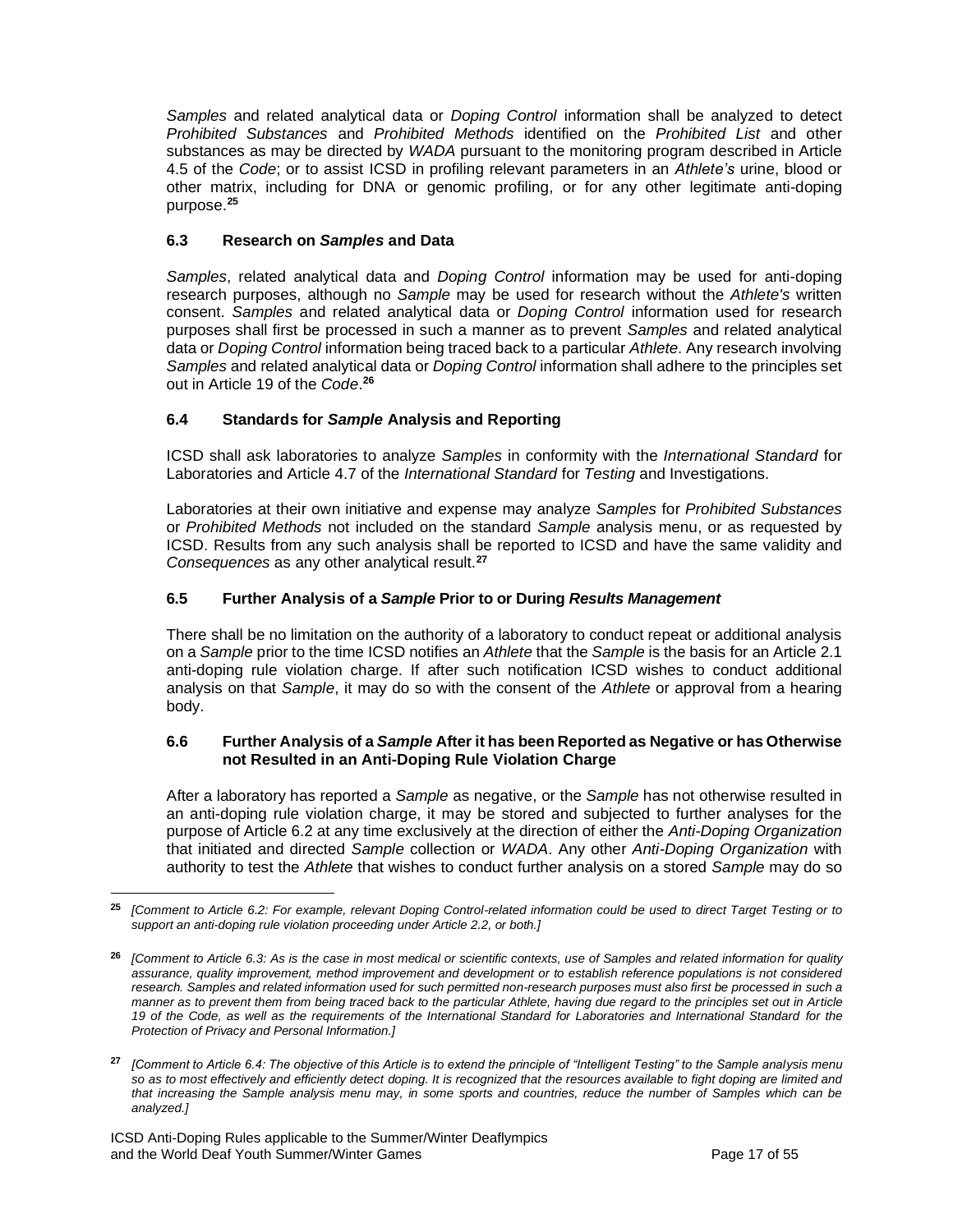with the permission of the *Anti-Doping Organization* that initiated and directed *Sample* collection or *WADA*, and shall be responsible for any follow-up *Results Management*. Any *Sample* storage or further analysis initiated by *WADA* or another *Anti-Doping Organization* shall be at *WADA's* or that organization's expense. Further analysis of *Samples* shall conform with the requirements of the *International Standard* for Laboratories.

# **6.7 Split of A or B** *Sample*

Where *WADA*, an *Anti-Doping Organization* with *Results Management* authority, and/or a *WADA*accredited laboratory (with approval from *WADA* or the *Anti-Doping Organization* with *Results Management* authority) wishes to split an A or B *Sample* for the purpose of using the first part of the split *Sample* for an A *Sample* analysis and the second part of the split *Sample* for confirmation, then the procedures set forth in the *International Standard* for Laboratories shall be followed.

## **6.8** *WADA's* **Right to Take Possession of** *Samples* **and Data**

*WADA* may, in its sole discretion at any time, with or without prior notice, take physical possession of any *Sample* and related analytical data or information in the possession of a laboratory or *Anti-Doping Organization*. Upon request by *WADA*, the laboratory or *Anti-Doping Organization* in possession of the *Sample* or data shall immediately grant access to and enable *WADA* to take physical possession of the *Sample* or data. If *WADA* has not provided prior notice to the laboratory or *Anti-Doping Organization* before taking possession of a *Sample* or data, it shall provide such notice to the laboratory and each *Anti-Doping Organization* whose *Samples* or data have been taken by *WADA* within a reasonable time after taking possession. After analysis and any investigation of a seized *Sample* or data, *WADA* may direct another *Anti-Doping Organization*, with authority to test the *Athlete*, to assume *Results Management* responsibility for the *Sample* or data if a potential anti-doping rule violation is discovered.**<sup>28</sup>**

#### <span id="page-17-0"></span>**ARTICLE 7** *RESULTS MANAGEMENT***: RESPONSIBILITY, INITIAL REVIEW, NOTICE AND**  *PROVISIONAL SUSPENSIONS*

*Results Management* under these Anti-Doping Rules establishes a process designed to resolve anti-doping rule violation matters in a fair, expeditious and efficient manner.

## **7.1 Responsibility for Conducting** *Results Management*

- **7.1.1** For *Results Management* relating to a *Sample*initiated and taken during an *Event* conducted by ICSD, or an anti-doping rule violation occurring during such *Event*, ICSD shall assume *Results Management* responsibility, including the imposition of any *Consequences*, if applicable.
- **7.1.2** Other circumstances in which ICSD shall take responsibility for conducting *Results Management* in respect of anti-doping rule violations involving *Athletes*  and other *Persons* under its jurisdiction shall be determined by reference to and in accordance with Article 7 of the *Code*.
- **7.1.3** *WADA* may direct ICSD to conduct *Results Management* in particular circumstances. If ICSD refuses to conduct *Results Management* within a

**<sup>28</sup>** *[Comment to Article 6.8: Resistance or refusal to WADA taking physical possession of Samples or data could constitute Tampering, Complicity or an act of non-compliance as provided in the International Standard for Code Compliance by Signatories, and could also constitute a violation of the International Standard for Laboratories. Where necessary, the laboratory and/or the Anti-Doping Organization shall assist WADA in ensuring that the seized Sample or data are not delayed in exiting the applicable country.]*

*<sup>[</sup>Comment to Article 6.8: WADA would not, of course, unilaterally take possession of Samples or analytical data without good cause related to a potential anti-doping rule violation, non-compliance by a Signatory or doping activities by another Person. However, the decision as to whether good cause exists is for WADA to make in its discretion and shall not be subject to challenge. In particular, whether there is good cause or not shall not be a defense against an anti-doping rule violation or its Consequences.]*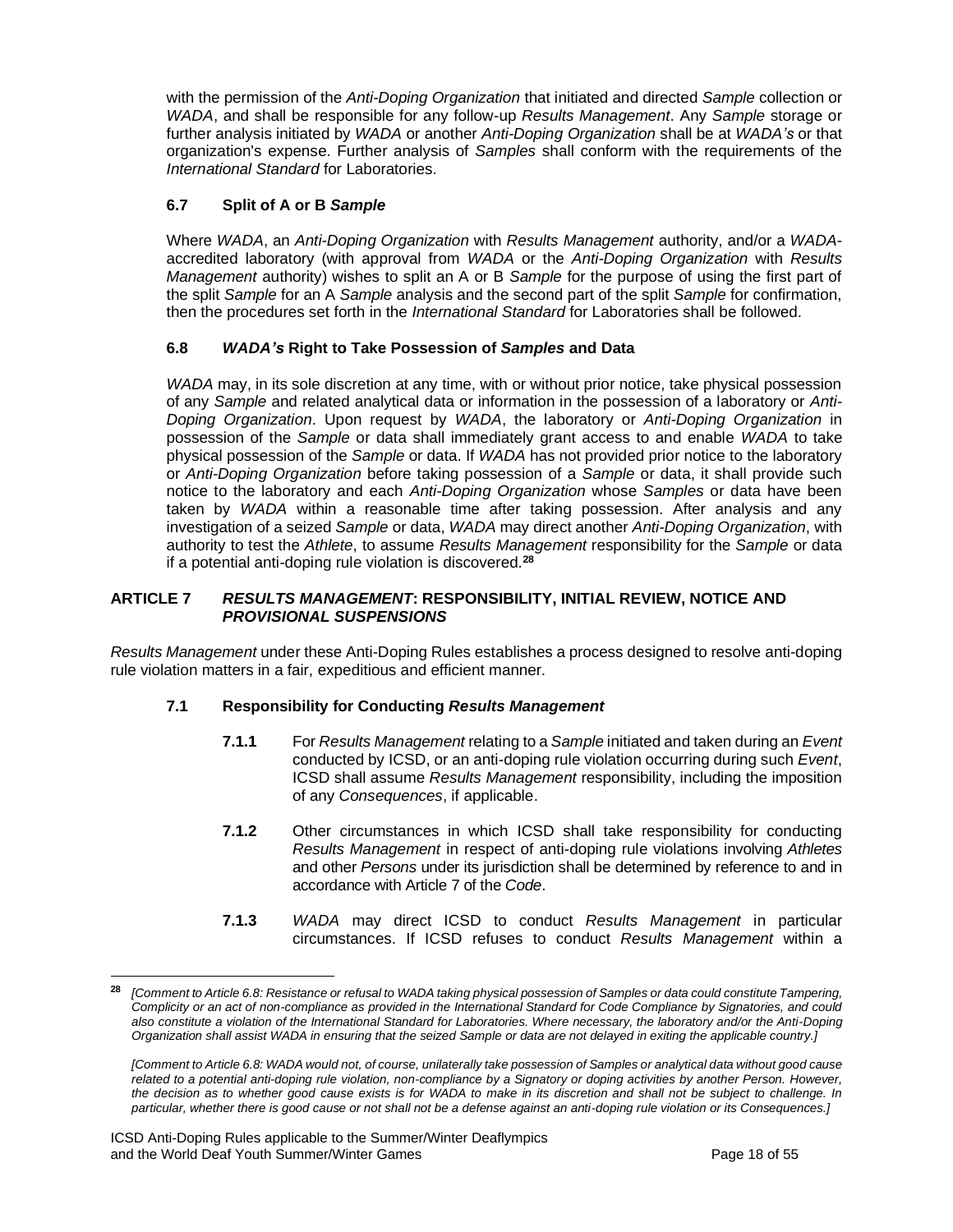reasonable deadline set by *WADA*, such refusal shall be considered an act of non-compliance, and *WADA* may direct another *Anti-Doping Organization* with authority over the *Athlete* or other *Person*, that is willing to do so, to take *Results Management* responsibility in place of ICSD or, if there is no such *Anti-Doping Organization*, any other *Anti-Doping Organization* that is willing to do so. In such case, ICSD shall reimburse the costs and attorney's fees of conducting *Results Management* to the other *Anti-Doping Organization* designated by *WADA*, and a failure to reimburse costs and attorney's fees shall be considered an act of noncompliance.

## **7.2 Review and Notification Regarding Potential Anti-Doping Rule Violations**

ICSD shall carry out the review and notification with respect to any potential anti-doping rule violation in accordance with the *International Standard* for *Results Management*.

## **7.3 Identification of Prior Anti-Doping Rule Violations**

Before giving an *Athlete* or other *Person* notice of a potential anti-doping rule violation as provided above, ICSD shall refer to *ADAMS* and contact *WADA* and other relevant *Anti-Doping Organizations* to determine whether any prior anti-doping rule violation exists.

## **7.4** *Provisional Suspensions***<sup>29</sup>**

**7.4.1** Mandatory *Provisional Suspension* after an *Adverse Analytical Finding* or *Adverse Passport Finding*

If ICSD receives an *Adverse Analytical Finding* or an *Adverse Passport Finding* (upon completion of the *Adverse Passport Finding* review process) for a *Prohibited Substance* or a *Prohibited Method* that is not a *Specified Substance* or a *Specified Method*, it shall impose a *Provisional Suspension* on the *Athlete* promptly upon or after the review and notification required by Article 7.2.

A mandatory *Provisional Suspension* may be eliminated if: (i) the *Athlete* demonstrates to the ICSD's Hearing Panel that the violation is likely to have involved a *Contaminated Product*, or (ii) the violation involves a *Substance of Abuse* and the *Athlete* establishes entitlement to a reduced period of *Ineligibility* under Article 10.2.4.1.

The ICSD's Hearing Panel's decision not to eliminate a mandatory *Provisional Suspension*  on account of the *Athlete's* assertion regarding a *Contaminated Product* shall not be appealable.

**7.4.2** Optional *Provisional Suspension* Based on an *Adverse Analytical Finding* for *Specified Substances*, *Specified Methods*, *Contaminated Products*, or Other Anti-Doping Rule Violations

ICSD may impose a *Provisional Suspension* for anti-doping rule violations not covered by Article 7.4.1 prior to the analysis of the *Athlete's* B *Sample* or final hearing as described in Article 8.

An optional *Provisional Suspension* may be lifted at the discretion of ICSD at any time prior to the ICSD's Hearing Panel's decision under Article 8, unless provided otherwise in the *International Standard* for *Results Management*.

**7.4.3** Opportunity for Hearing or Appeal

**<sup>29</sup>** *[Comment to Article 7.4: Before a Provisional Suspension can be unilaterally imposed by ICSD, the internal review specified in these Anti-Doping Rules and the International Standard* for *Results Management must first be completed.]*

ICSD Anti-Doping Rules applicable to the Summer/Winter Deaflympics and the World Deaf Youth Summer/Winter Games Page 19 of 55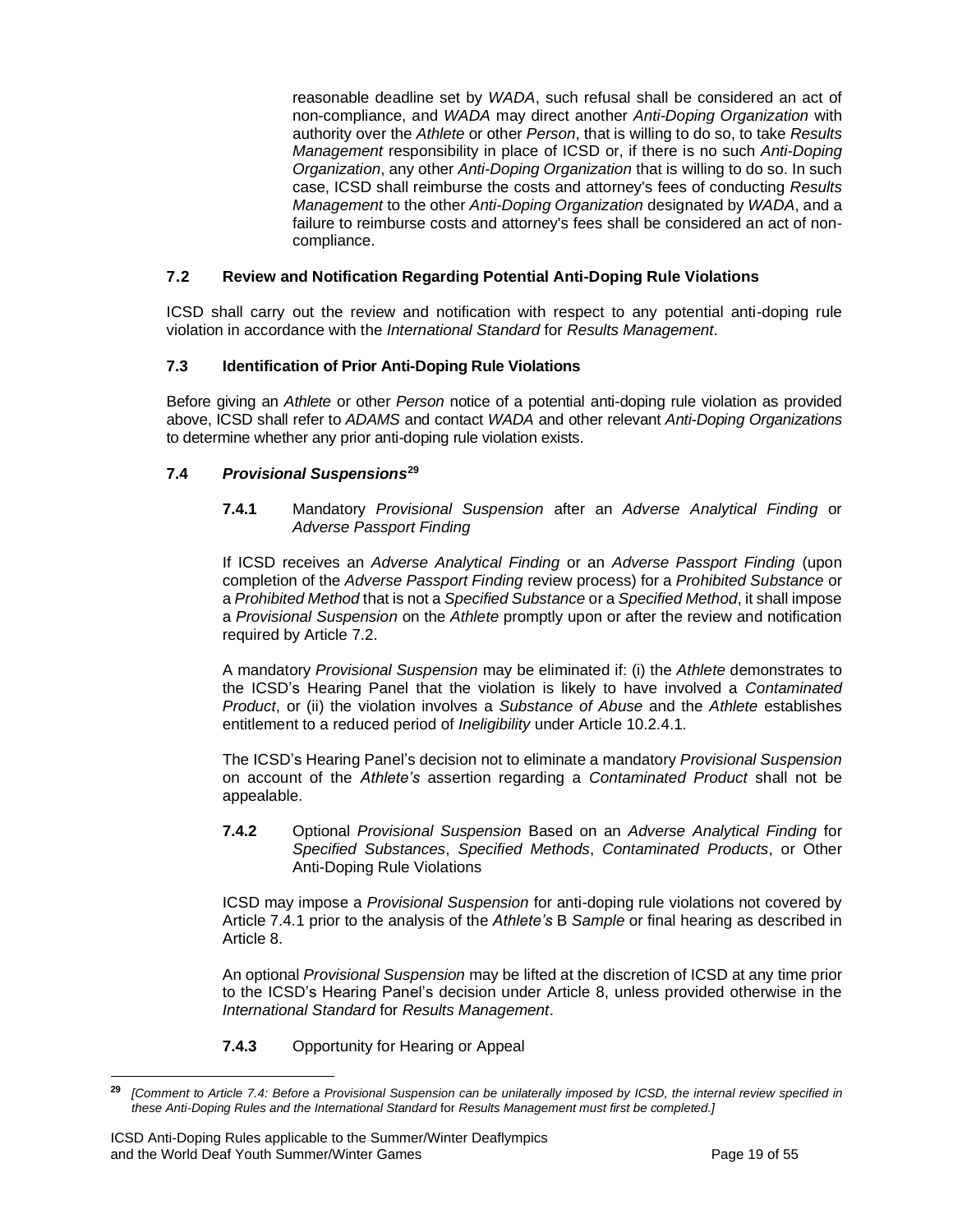Notwithstanding Articles 7.4.1 and 7.4.2, a *Provisional Suspension* may not be imposed unless the *Athlete* or other *Person* is given: (a) an opportunity for a *Provisional Hearing*, either before or on a timely basis after the imposition of the *Provisional Suspension*; or (b) an opportunity for an expedited hearing in accordance with Article 8 on a timely basis after the imposition of the *Provisional Suspension*.

The imposition of a *Provisional Suspension*, or the decision not to impose a *Provisional Suspension*, may be appealed in an expedited process in accordance with Article 12.2.

## **7.4.4** Voluntary Acceptance of *Provisional Suspension*

*Athletes* on their own initiative may voluntarily accept a *Provisional Suspension* if done so prior to the later of: (i) the expiration of ten (10) days from the report of the B *Sample* (or waiver of the B *Sample*) or ten (10) days from the notice of any other anti-doping rule violation, or (ii) the date on which the *Athlete* first competes after such report or notice.

Other *Persons* on their own initiative may voluntarily accept a *Provisional Suspension* if done so within ten (10) days from the notice of the anti-doping rule violation.

Upon such voluntary acceptance, the *Provisional Suspension* shall have the full effect and be treated in the same manner as if the *Provisional Suspension* had been imposed under Article 7.4.1 or 7.4.2; provided, however, at any time after voluntarily accepting a *Provisional Suspension*, the *Athlete* or other *Person* may withdraw such acceptance, in which event the *Athlete* or other *Person* shall not receive any credit for time previously served during the *Provisional Suspension*.

**7.4.5** If a *Provisional Suspension* is imposed based on an A *Sample Adverse Analytical Finding* and a subsequent B *Sample* analysis (if requested by the *Athlete* or ICSD) does not confirm the A *Sample* analysis, then the *Athlete* shall not be subject to any further *Provisional Suspension* on account of a violation of Article 2.1. In circumstances where the *Athlete* or the *Athlete's* team has been removed from an *Event* based on a violation of Article 2.1 and the subsequent B *Sample* analysis does not confirm the A *Sample* finding, if, without otherwise affect the *Event*, it is still possible for the *Athlete* or team to be reinserted, the *Athlete* or team may continue to take part in the *Event*.

## **7.5** *Results Management* **Decisions**

*A Results Management* decision by ICSD shall address and determine, at a minimum, the following issues: (i) whether an anti-doping rule violation was committed or a *Provisional Suspension* should be imposed, the factual basis for such determination, and the specific Articles violated, and (ii) applicable *Disqualifications* under Articles 9 and 10.1, any forfeiture of medals or prizes, and any period of *Ineligibility* (and the date it begins to run) and any *Financial Consequences*. **30**

## **7.6 Notification of** *Results Management* **Decisions**

ICSD shall notify *Athletes*, other *Persons*, *Signatories* and *WADA* of *Results Management* decisions as provided in Article 13 and the *International Standard* for *Results Management*.

**<sup>30</sup>** [*Comment to Article 7.5: Results Management decisions include Provisional Suspensions.*

*Pursuant to Article 14, any Results Management decision and the imposition of Consequences shall have automatic effect in every sport in every country. For example, for a determination that an Athlete committed an anti-doping rule violation based on an Adverse Analytical Finding for a Sample taken In-Competition, the Athlete's results obtained in the Competition would be Disqualified under Article 9 and all other competitive results obtained by the Athlete from the date the Sample was collected through the duration of the period of Ineligibility are also Disqualified under Article 10.10; if the Adverse Analytical Finding resulted from Testing at an Event, it would be the ICSD's responsibility to decide whether the Athlete's other individual results in the Event prior to Sample collection are also Disqualified under Article 10.1.*]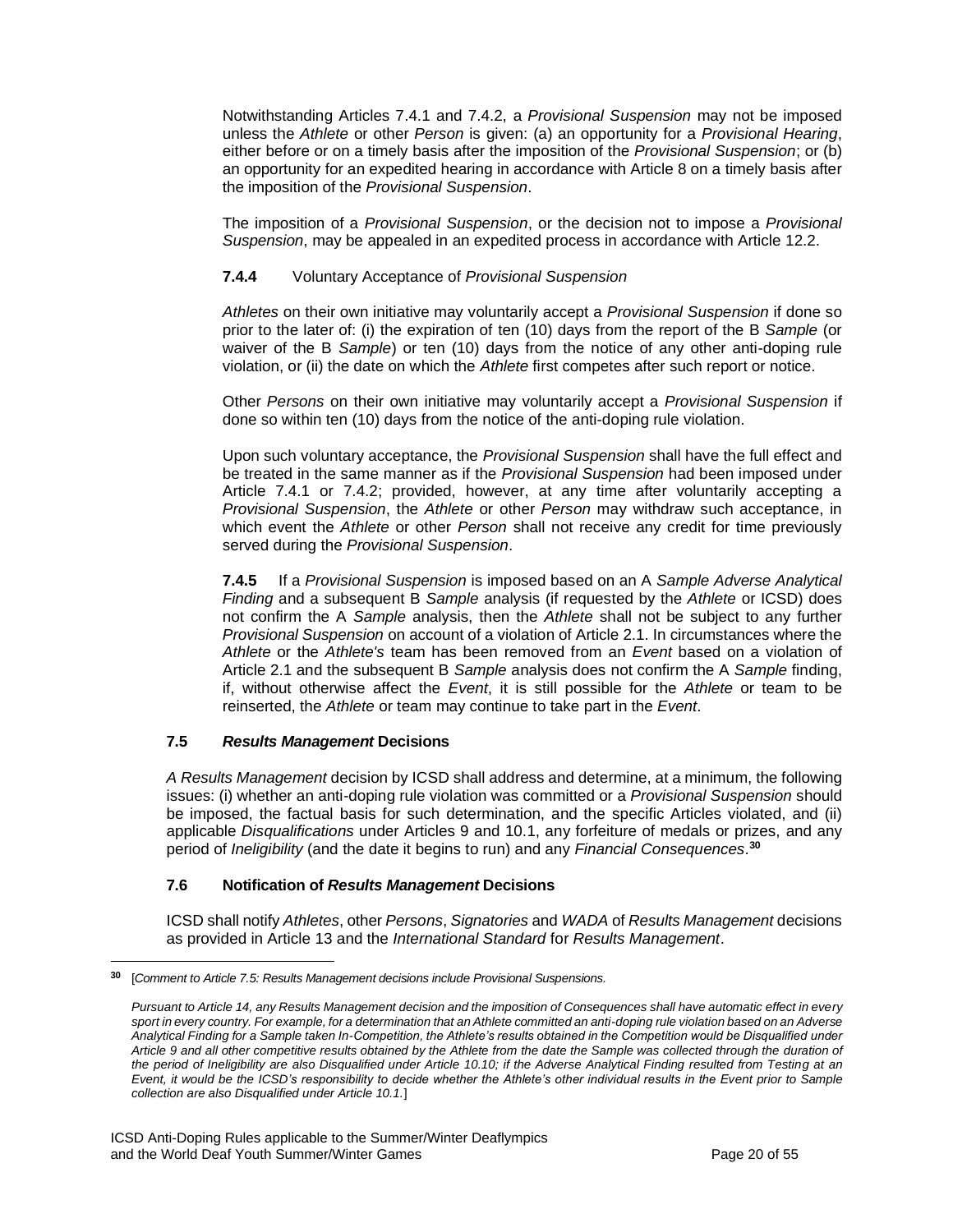## **7.7 Retirement from Sport<sup>31</sup>**

If an *Athlete* or other *Person* retires while the ICSD's *Results Management* process is underway, ICSD retains authority to complete its *Results Management* process. If an *Athlete* or other *Person*  retires before any *Results Management* process has begun, and ICSD would have had *Results Management* authority over the *Athlete* or other *Person* at the time the *Athlete* or other *Person* committed an anti-doping rule violation, ICSD has authority to conduct *Results Management*.

#### <span id="page-20-0"></span>**ARTICLE 8** *RESULTS MANAGEMENT***: RIGHT TO A FAIR HEARING AND NOTICE OF HEARING DECISION**

For any *Person* who is asserted to have committed an anti-doping rule violation, ICSD shall provide a fair hearing within a reasonable time by a fair, impartial and *Operationally Independent* hearing panel in compliance with the *Code* and the *International Standard* for *Results Management*.

#### **8.1 Fair Hearings**

- **8.1.1** Fair, Impartial and *Operationally Independent* Hearing Panel
	- **8.1.1.1** ICSD shall establish ICSD's Hearing Panel which has jurisdiction to hear and determine whether an *Athlete* or other *Person* subject to these Anti-Doping Rules has committed an anti-doping rule violation and, if applicable, to impose relevant *Consequences*.
	- **8.1.1.2** ICSD shall ensure that ICSD's Hearing Panel is free of conflict of interest and that its composition, professional experience, *Operational Independence* and adequate financing comply with the requirements of the *International Standard* for *Results Management*.
	- **8.1.1.3** Board members, staff members, commission members, consultants and officials of ICSD or its affiliates (e.g. a *Delegated Third Party*), as well as any *Person* involved in the investigation and pre-adjudication of the matter, cannot be appointed as members and/or clerks (to the extent that such clerk is involved in the deliberation process and/or drafting of any decision) of ICSD's Hearing Panel. In particular, no member shall have previously considered any *TUE* application, *Results Management* decision, or appeals in the same case.
	- **8.1.1.4** The ICSD's Hearing Panel shall consist of an independent Chair and two (2) other independent members.
	- **8.1.1.5** Each member shall be appointed by taking into consideration their requisite anti-doping experience including their legal, sports, medical and/or scientific expertise. Each member shall be appointed for a once renewable term of three (3) years.
	- **8.1.1.6** ICSD's Hearing Panel shall be in a position to conduct the hearing and decision-making process without interference from ICSD or any third party.

#### **8.1.2** Hearing Process

<sup>31</sup> *[Comment to Article 7.7: Conduct by an Athlete or other Person before the Athlete or other Person was subject to the authority of any Anti-Doping Organization would not constitute an anti-doping rule violation but could be a legitimate basis for denying the Athlete or other Person membership in a sports organization.]*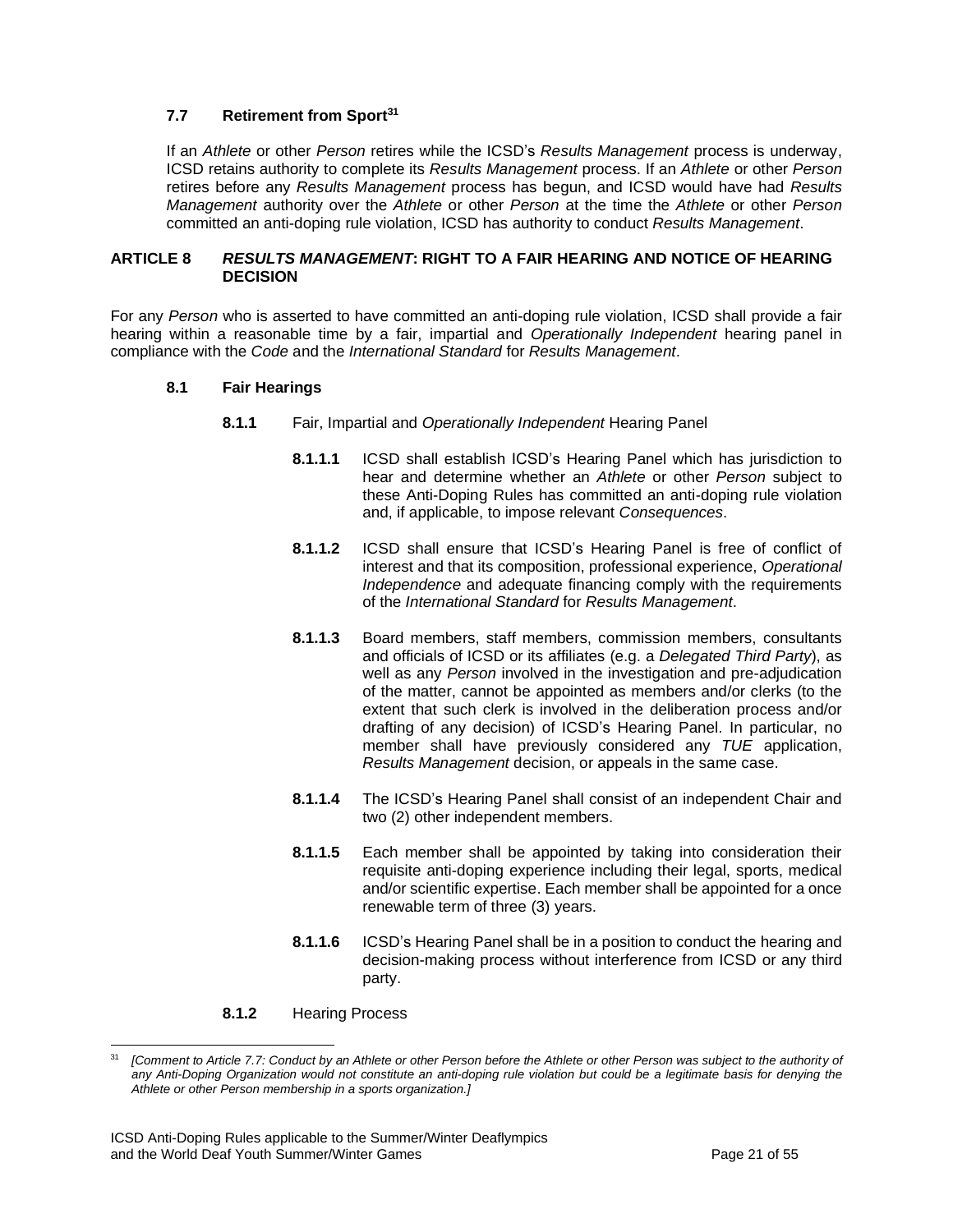- **8.1.2.1** When ICSD sends a notice to an *Athlete* or other *Person* notifying them of a potential anti-doping rule violation, and the *Athlete* or other *Person*  does not waive a hearing in accordance with Article 8.3.1 or Article 8.3.2, then the case shall be referred to the ICSD's Hearing Panel for hearing and adjudication, which shall be conducted in accordance with the principles described in Articles 8 and 9 of the *International Standard* for *Results Management*.
- **8.1.2.2** The Chair shall appoint three (3) members (which may include the Chair) to hear that case. When hearing a case, one (1) panel member shall be a qualified lawyer, with no less than three (3) years of relevant legal experience, and one (1) panel member shall be a qualified medical practitioner, with no less than three (3) years of relevant medical experience.
- **8.1.2.3** Upon appointment by the Chair as a member of ICSD's Hearing Panel, each member must also sign a declaration that there are no facts or circumstances known to him or her which might call into question their impartiality in the eyes of any of the parties, other than those circumstances disclosed in the declaration.
- **8.1.2.4** Hearings held in connection with ICSD's *Event*s shall be scheduled and completed within a reasonable time. They may be conducted by an expedited process where permitted by the ICSD's Hearing Panel. **32**
- **8.1.2.5** *WADA*, the *National Anti-Doping Organization* and International Federation of the *Athlete* or other *Person* may attend the hearing as observers. In any event, ICSD shall keep them fully apprised as to the status of pending cases and the result of all hearings.

## **8.2 Notice of Decisions**

- **8.2.1** At the end of the hearing, or promptly thereafter, the ICSD's Hearing Panel shall issue a written decision that conforms with Article 9 of the *International Standard* for *Results Management* and Article 7.5 of these Anti-Doping Rules.
- **8.2.2** ICSD shall notify that decision to the *Athlete* or other *Person* and to other *Anti-Doping Organizations* with a right to appeal under Article 12.2.2, and shall promptly report it into *ADAMS*. The decision may be appealed as provided in Article 12.

## **8.3 Waiver of Hearing**

- **8.3.1** An *Athlete* or other *Person* against whom an anti-doping rule violation is asserted may waive a hearing expressly and agree with the *Consequences* proposed by ICSD.
- **8.3.2** However, if the *Athlete* or other *Person* against whom an anti-doping rule violation is asserted fails to dispute that assertion within twenty (20) days or the deadline otherwise specified in the notice sent by the ICSD asserting the violation, then they

**<sup>32</sup>** *[Comment to Article 8.1.2.4: For example, a hearing could be expedited on the eve of a major Event where the resolution of the*  anti-doping rule violation is necessary to determine the Athlete's eligibility to participate in the Event or during an Event where the *resolution of the case will affect the validity of the Athlete's results or continued participation in the Event.]*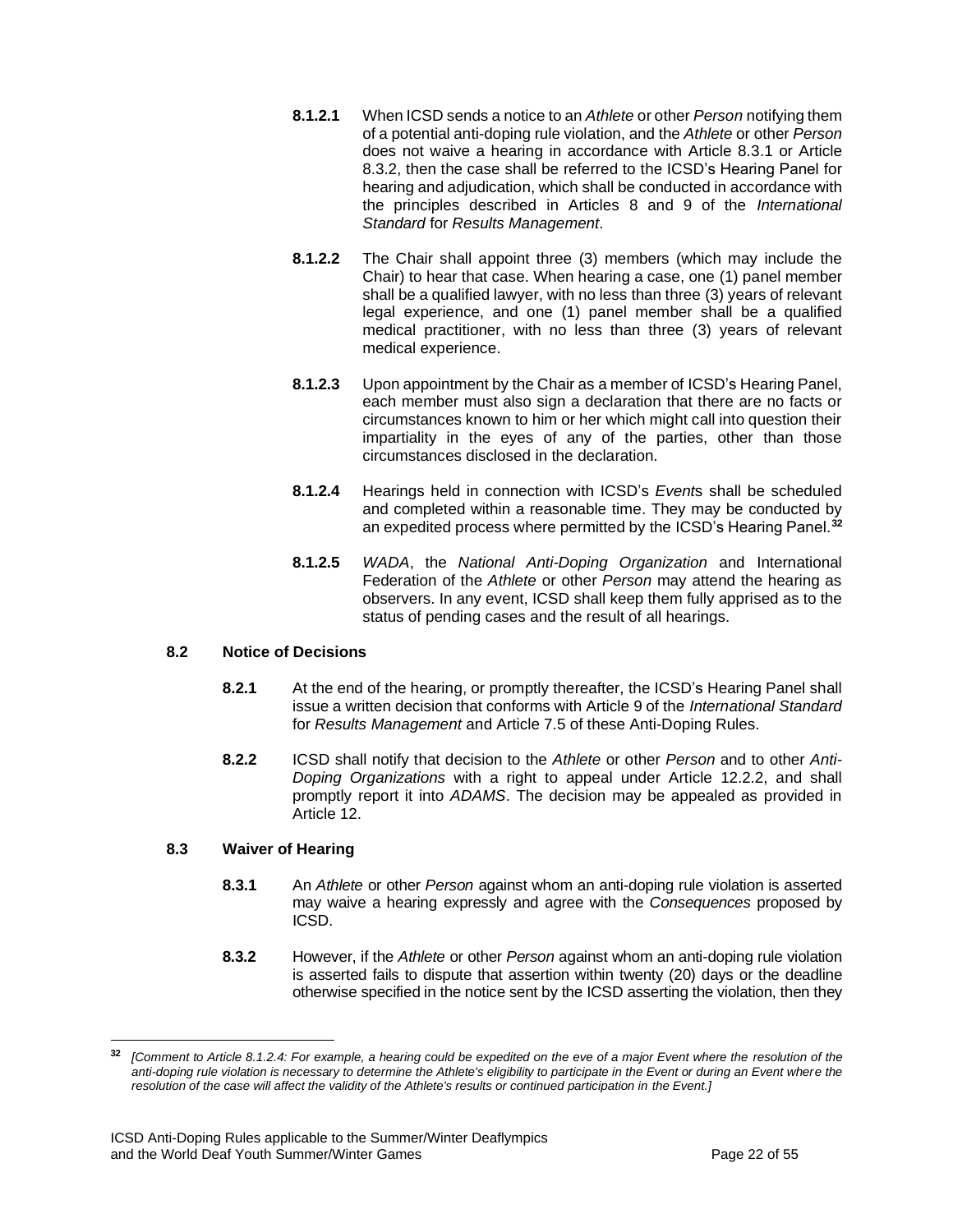shall be deemed to have waived a hearing, admitted the violation, and to have accepted the proposed *Consequences*.

- **8.3.3** In cases where Article 8.3.1 or 8.3.2 applies, a hearing before ICSD's Hearing Panel shall not be required. Instead ICSD shall promptly issue a written decision that conforms with Article 9 of the *International Standard* for *Results Management* and Article 7.5 of these Anti-Doping Rules.
- **8.3.4** ICSD shall notify that decision to the *Athlete* or other *Person* and to other *Anti-Doping Organizations* with a right to appeal under Article 12.2.2, and shall promptly report it into *ADAMS*. ICSD shall *Publicly Disclose* that decision in accordance with Article 13.3.2.

## **8.4 Single Hearing Before** *CAS*

Anti-doping rule violations asserted against *International-Level Athletes*, *National-Level Athletes* or other *Persons* may, with the consent of the *Athlete* or other *Person*, ICSD (where it has *Results Management* responsibility in accordance with Article 7) and *WADA*, be heard in a single hearing directly at *CAS*. **33**

## <span id="page-22-0"></span>**ARTICLE 9 AUTOMATIC** *DISQUALIFICATION* **OF INDIVIDUAL RESULTS**

An anti-doping rule violation in *Individual Sports* in connection with an *In-Competition* test automatically leads to *Disqualification* of the result obtained in that *Competition* with all resulting *Consequences*, including forfeiture of any medals, points and prizes.**<sup>34</sup>**

## <span id="page-22-1"></span>**ARTICLE 10 SANCTIONS ON INDIVIDUALS**

#### **10.1** *Disqualification* **of Results in the** *Event* **during which an Anti-Doping Rule Violation Occurs**

**10.1.1** An anti-doping rule violation occurring during or in connection with an *Event* may, upon the decision of the ICSD Hearing Panel, lead to *Disqualification* of all of the *Athlete's* individual results obtained in that *Event* with all *Consequences*, including forfeiture of all medals, points and prizes, except as provided in Article 10.1.2.

> Factors to be included in considering whether to *Disqualify* other results in an *Event* might include, for example, the seriousness of the *Athlete's* anti-doping rule violation and whether the *Athlete* tested negative in the other *Competitions*. **35**

**<sup>33</sup>** *[Comment to Article 8.4: In some cases, the combined cost of holding a hearing in the first instance at the international or national level, then rehearing the case de novo before CAS can be very substantial. Where all of the parties identified in this Article are satisfied that their interests will be adequately protected in a single hearing, there is no need for the Athlete or Anti-Doping Organizations to incur the extra expense of two (2) hearings. An Anti-Doping Organization may participate in the CAS hearing as an observer. Nothing set out in Article 8.4 precludes the Athlete or other Person and ICSD (where it has Results Management responsibility) to waive their right to appeal by agreement. Such waiver, however, only binds the parties to such agreement and not any other entity with a right of appeal under the Code.]*

**<sup>34</sup>** *[Comment to Article 9: For Team Sports, any awards received by individual players will be Disqualified. However, Disqualification of the team will be as provided in Article 11. In sports which are not Team Sports but where awards are given to teams, Disqualification or other disciplinary action against the team when one or more team members have committed an anti-doping rule violation shall be as provided in the applicable rules of the International Federation.]*

**<sup>35</sup>** *[Comment to Article 10.1.1: Whereas Article 9 Disqualifies the result in a single Competition in which the Athlete tested positive (e.g., the 100 meter backstroke), this Article may lead to Disqualification of all results in all races during the Event (e.g., the swimming World Championships).]*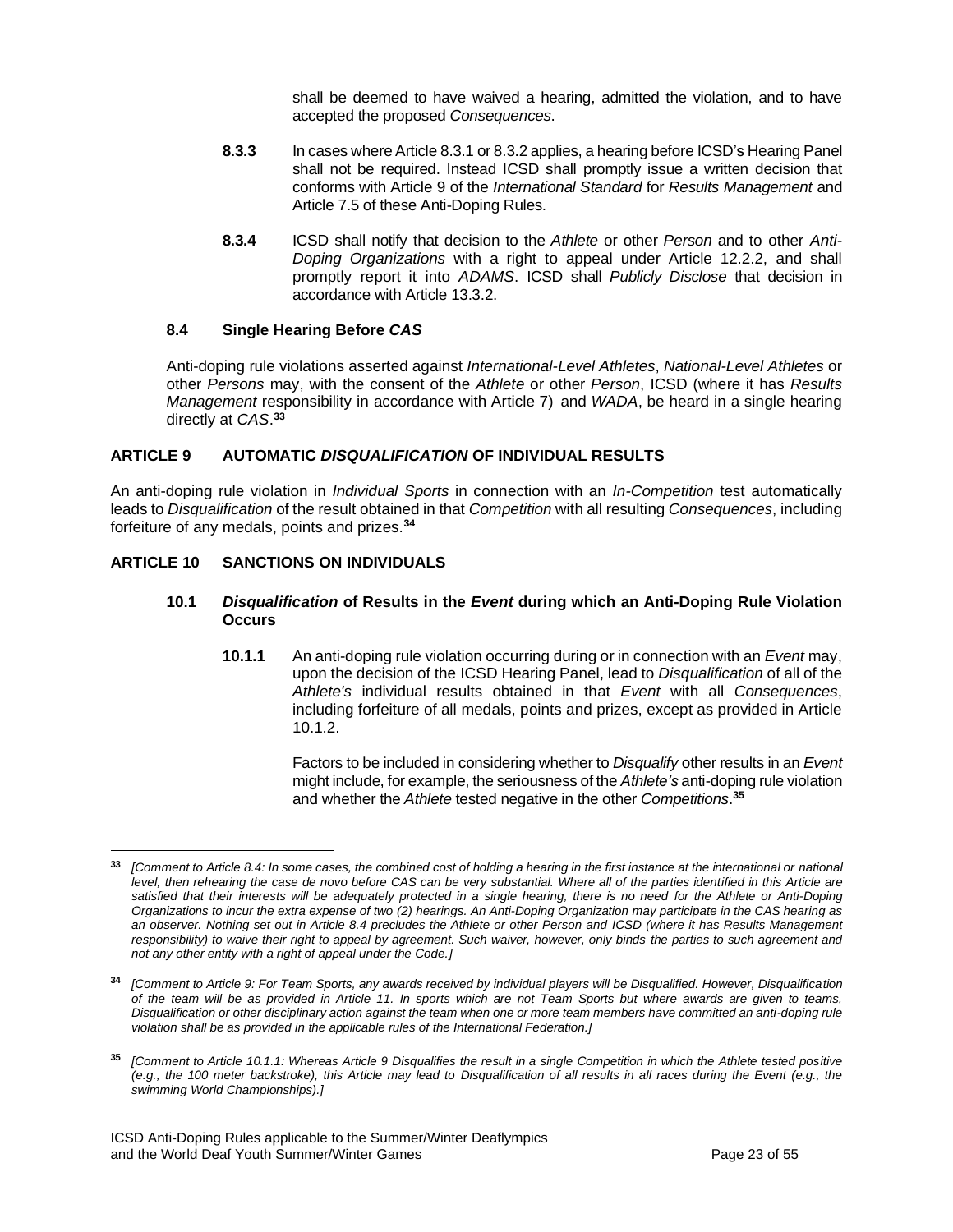**10.1.2** If the *Athlete* establishes that he or she bears *No Fault or Negligence* for the violation, the *Athlete's* individual results in the other *Competitions* shall not be *Disqualified*, unless the *Athlete's* results in *Competitions* other than the *Competition* in which the anti-doping rule violation occurred were likely to have been affected by the *Athlete's* anti-doping rule violation.

#### **10.2** *Ineligibility* **for Presence,** *Use* **or** *Attempted Use* **or** *Possession* **of a** *Prohibited Substance* **or** *Prohibited Method*

The period of *Ineligibility* for a violation of Article 2.1, 2.2 or 2.6 shall be as follows, subject to potential elimination, reduction or suspension pursuant to Article 10.5, 10.6 or 10.7:

- **10.2.1** The period of *Ineligibility*, subject to Article 10.2.4, shall be four (4) years where:
	- **10.2.1.1** The anti-doping rule violation does not involve a *Specified Substance* or a *Specified Method*, unless the *Athlete* or other *Person* can establish that the anti-doping rule violation was not intentional.**<sup>36</sup>**
	- **10.2.1.2** The anti-doping rule violation involves a *Specified Substance* or a *Specified Method* and ICSD can establish that the anti-doping rule violation was intentional.
- **10.2.2** If Article 10.2.1 does not apply, subject to Article 10.2.4.1, the period of *Ineligibility* shall be two (2) years.
- **10.2.3** As used in Article 10.2, the term "intentional" is meant to identify those *Athletes* or other *Persons* who engage in conduct which they knew constituted an antidoping rule violation or knew that there was a significant risk that the conduct might constitute or result in an anti-doping rule violation and manifestly disregarded that risk. An anti-doping rule violation resulting from an *Adverse Analytical Finding* for a substance which is only prohibited *In-Competition* shall be rebuttably presumed to be not "intentional" if the substance is a *Specified Substance* and the *Athlete* can establish that the *Prohibited Substance* was *Used Out-of-Competition*. An anti-doping rule violation resulting from an *Adverse Analytical Finding* for a substance which is only prohibited *In-Competition* shall not be considered "intentional" if the substance is not a *Specified Substance* and the *Athlete* can establish that the *Prohibited Substance* was *Used Out-of-Competition* in a context unrelated to sport performance.**<sup>37</sup>**
- **10.2.4** Notwithstanding any other provision in Article 10.2, where the anti-doping rule violation involves a *Substance of Abuse*:
	- **10.2.4.1** If the *Athlete* can establish that any ingestion or *Use* occurred *Out-of-Competition* and was unrelated to sport performance, then the period of *Ineligibility* shall be three (3) months *Ineligibility*.

In addition, the period of *Ineligibility* calculated under this Article 10.2.4.1 may be reduced to one(1) month if the *Athlete* or other *Person* satisfactorily completes a *Substance of Abuse* treatment program

**<sup>36</sup>** *[Comment to Article 10.2.1.1: While it is theoretically possible for an Athlete or other Person to establish that the anti-doping rule violation was not intentional without showing how the Prohibited Substance entered one's system, it is highly unlikely that in a*  doping case under Article 2.1 an Athlete will be successful in proving that the Athlete acted unintentionally without establishing the *source of the Prohibited Substance.]*

**<sup>37</sup>** *[Comment to Article 10.2.3: Article 10.2.3 provides a special definition of "intentional" which is to be applied solely for purposes of Article 10.2.]*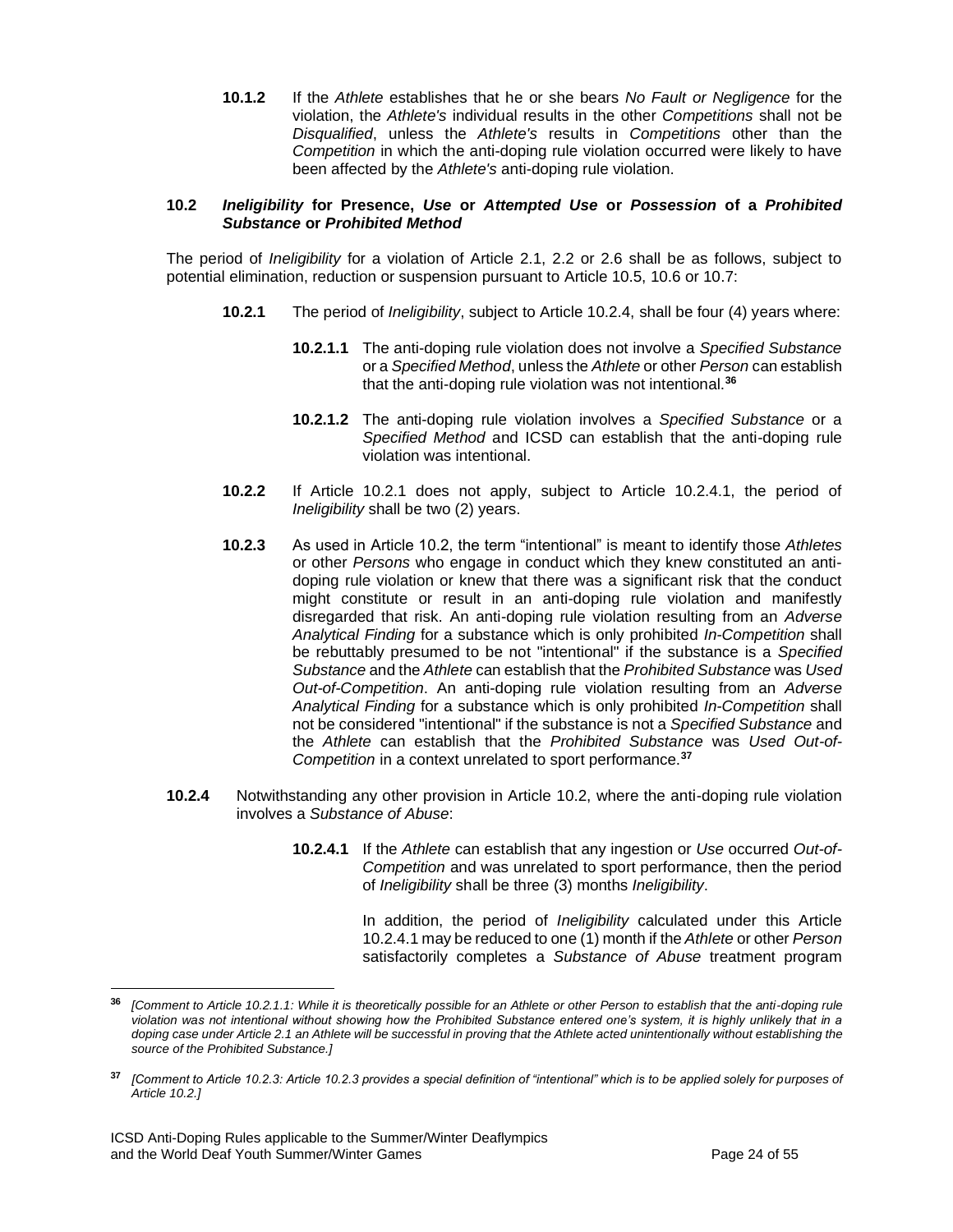approved by ICSD. The period of *Ineligibility* established in this Article 10.2.4.1 is not subject to any reduction based on any provision in Article 10.6.**<sup>38</sup>**

**10.2.4.2** If the ingestion, *Use* or *Possession* occurred *In-Competition*, and the *Athlete* can establish that the context of the ingestion, *Use* or *Possession* was unrelated to sport performance, then the ingestion, *Use* or *Possession* shall not be considered intentional for purposes of Article 10.2.1 and shall not provide a basis for a finding of *Aggravating Circumstances* under Article 10.4.

## **10.3** *Ineligibility* **for Other Anti-Doping Rule Violations**

The period of *Ineligibility* for anti-doping rule violations other than as provided in Article 10.2 shall be as follows, unless Article 10.6 or 10.7 are applicable:

- **10.3.1** For violations of Article 2.3 or 2.5, the period of *Ineligibility* shall be four (4) years except: (i) in the case of failing to submit to *Sample* collection, if the *Athlete* can establish that the commission of the anti-doping rule violation was not intentional, the period of *Ineligibility* shall be two (2) years; (ii) in all other cases, if the *Athlete* or other *Person* can establish exceptional circumstances that justify a reduction of the period of *Ineligibility*, the period of *Ineligibility* shall be in a range from two (2) years to four (4) years depending on the *Athlete* or other *Person's* degree of *Fault*; or (iii) in a case involving a *Protected Person* or *Recreational Athlete*, the period of *Ineligibility* shall be in a range between a maximum of two (2) years and, at a minimum, a reprimand and no period of *Ineligibility*, depending on the *Protected Person* or *Recreational Athlete's* degree of *Fault*.
- **10.3.2** For violations of Article 2.4, the period of *Ineligibility* shall be two (2) years, subject to reduction down to a minimum of one (1) year, depending on the *Athlete's* degree of *Fault*. The flexibility between two (2) years and one (1) year of *Ineligibility* in this Article is not available to *Athletes* where a pattern of lastminute whereabouts changes or other conduct raises a serious suspicion that the *Athlete* was trying to avoid being available for *Testing*.
- **10.3.3** For violations of Article 2.7 or 2.8, the period of *Ineligibility* shall be a minimum of four (4) years up to lifetime *Ineligibility*, depending on the seriousness of the violation. An Article 2.7 or Article 2.8 violation involving a *Protected Person* shall be considered a particularly serious violation and, if committed by *Athlete Support Personnel* for violations other than for *Specified Substances*, shall result in lifetime *Ineligibility* for *Athlete Support Personnel*. In addition, significant violations of Article 2.7 or 2.8 which may also violate non-sporting laws and regulations, shall be reported to the competent administrative, professional or judicial authorities.**<sup>39</sup>**

**<sup>38</sup>** *[Comment to Article 10.2.4.1: The determinations as to whether the treatment program is approved and whether the Athlete or other Person has satisfactorily completed the program shall be made in the sole discretion of ICSD. This Article is intended to give ICSD* the leeway to apply their own judgment to identify and approve legitimate and reputable, as opposed to "sham", treatment *programs. It is anticipated, however, that the characteristics of legitimate treatment programs may vary widely and change over time such that it would not be practical for WADA to develop mandatory criteria for acceptable treatment programs.]*

**<sup>39</sup>** *[Comment to Article 10.3.3: Those who are involved in doping Athletes or covering up doping should be subject to sanctions which are more severe than the Athletes who test positive. Since the authority of sport organizations is generally limited to Ineligibility for accreditation, membership and other sport benefits, reporting Athlete Support Personnel to competent authorities is an important step in the deterrence of doping.]*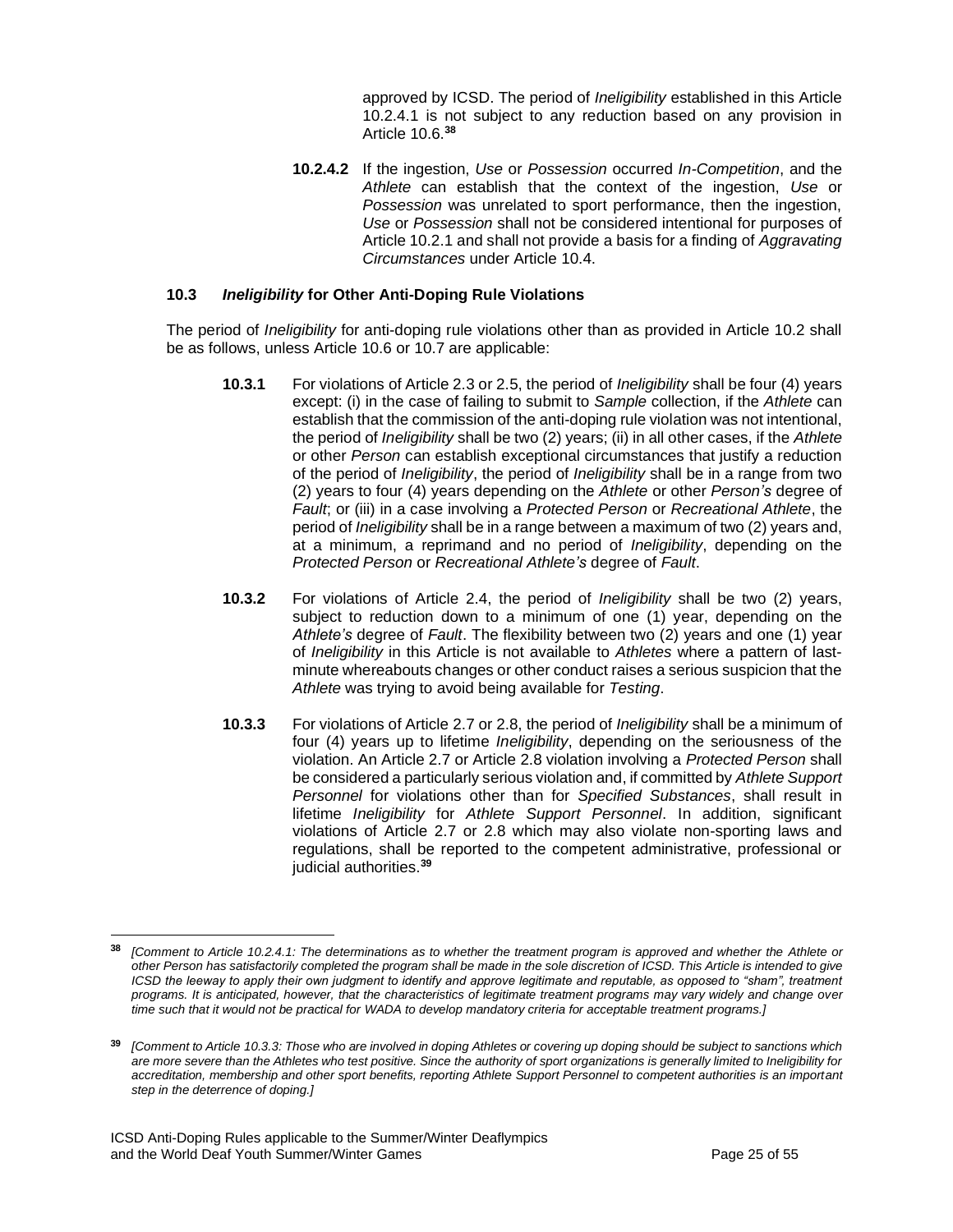- **10.3.4** For violations of Article 2.9, the period of *Ineligibility* imposed shall be a minimum of two (2) years, up to lifetime *Ineligibility*, depending on the seriousness of the violation.
- **10.3.5** For violations of Article 2.10, the period of *Ineligibility* shall be two (2) years, subject to reduction down to a minimum of one (1) year, depending on the *Athlete* or other *Person's* degree of *Fault* and other circumstances of the case.**<sup>40</sup>**
- **10.3.6** For violations of Article 2.11, the period of *Ineligibility* shall be a minimum of two (2) years, up to lifetime *Ineligibility*, depending on the seriousness of the violation by the *Athlete* or other *Person*. **41**

## **10.4** *Aggravating Circumstances* **which may Increase the Period of** *Ineligibility*

If ICSD establishes in an individual case involving an anti-doping rule violation other than violations under Article 2.7 (*Trafficking* or *Attempted Trafficking*), 2.8 (*Administration* or *Attempted Administration*), 2.9 (Complicity or *Attempted* Complicity) or 2.11 (Acts by an *Athlete* or Other *Person* to Discourage or Retaliate Against Reporting) that *Aggravating Circumstances* are present which justify the imposition of a period of *Ineligibility* greater than the standard sanction, then the period of *Ineligibility* otherwise applicable shall be increased by an additional period of *Ineligibility* of up to two (2) years depending on the seriousness of the violation and the nature of the *Aggravating Circumstances*, unless the *Athlete* or other *Person* can establish that he or she did not knowingly commit the anti-doping rule violation.**<sup>42</sup>**

## **10.5 Elimination of the Period of** *Ineligibility* **where there is** *No Fault or Negligence*

If an *Athlete* or other *Person* establishes in an individual case that he or she bears *No Fault or Negligence*, then the otherwise applicable period of *Ineligibility* shall be eliminated.**<sup>43</sup>**

## **10.6 Reduction of the Period of** *Ineligibility* **based on** *No Significant Fault or Negligence*

**10.6.1** Reduction of Sanctions in Particular Circumstances for Violations of Article 2.1, 2.2 or 2.6.

All reductions under Article 10.6.1 are mutually exclusive and not cumulative.

**<sup>40</sup>** *[Comment to Article 10.3.5: Where the "other Person" referenced in Article 2.10 is an entity and not an individual, that entity may be disciplined as provided in Article 12 of the Code.]*

**<sup>41</sup>** *[Comment to Article 10.3.6: Conduct that is found to violate both Article 2.5 (Tampering) and Article 2.11 (Acts by an Athlete or Other Person to Discourage or Retaliate Against Reporting to Authorities) shall be sanctioned based on the violation that carries the more severe sanction.]*

**<sup>42</sup>** *[Comment to Article 10.4: Violations under Articles 2.7 (Trafficking or Attempted Trafficking), 2.8 (Administration or Attempted Administration), 2.9 (Complicity or Attempted Complicity) and 2.11 (Acts by an Athlete or Other Person to Discourage or Retaliate Against Reporting to Authorities) are not included in the application of Article 10.4 because the sanctions for these violations already build in sufficient discretion up to a lifetime ban to allow consideration of any Aggravating Circumstance.]*

**<sup>43</sup>** *[Comment to Article 10.5: This Article and Article 10.6.2 apply only to the imposition of sanctions; they are not applicable to the determination of whether an anti-doping rule violation has occurred. They will only apply in exceptional circumstances, for example, where an Athlete could prove that, despite all due care, he or she was sabotaged by a competitor. Conversely, No Fault or Negligence would not apply in the following circumstances: (a) a positive test resulting from a mislabeled or contaminated vitamin or nutritional supplement (Athletes are responsible for what they ingest (Article 2.1) and have been warned against the possibility of supplement contamination); (b) the Administration of a Prohibited Substance by the Athlete's personal physician or trainer without disclosure to the Athlete (Athletes are responsible for their choice of medical personnel and for advising medical personnel that they cannot be given any Prohibited Substance); and (c) sabotage of the Athlete's food or drink by a spouse, coach or other Person within the Athlete's circle of associates (Athletes are responsible for what they ingest and for the conduct of those Persons to whom they entrust access to their food and drink). However, depending on the unique facts of a particular case, any of the referenced illustrations could result in a reduced sanction under Article 10.6 based on No Significant Fault or Negligence.]*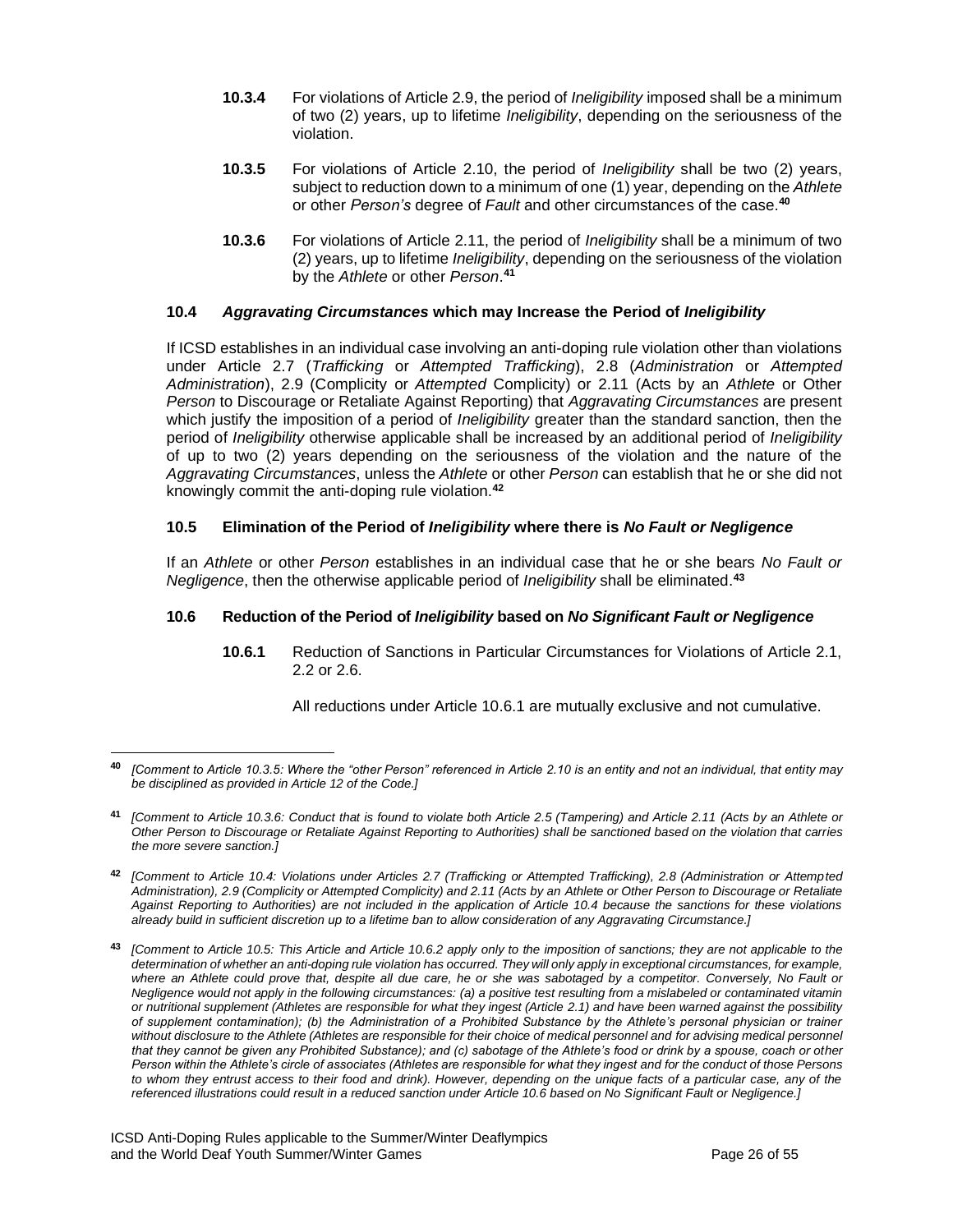#### **10.6.1.1** *Specified Substances* or *Specified Methods*

Where the anti-doping rule violation involves a *Specified Substance* (other than a *Substance of Abuse*) or *Specified Method*, and the *Athlete* or other *Person* can establish *No Significant Fault or Negligence*, then the period of *Ineligibility* shall be, at a minimum, a reprimand and no period of *Ineligibility*, and at a maximum, two (2) years of *Ineligibility*, depending on the *Athlete's* or other *Person's* degree of *Fault*.

#### **10.6.1.2** *Contaminated Products*

In cases where the *Athlete* or other *Person* can establish both *No Significant Fault or Negligence* and that the detected *Prohibited Substance* (other than a *Substance of Abuse*) came from a *Contaminated Product*, then the period of *Ineligibility* shall be, at a minimum, a reprimand and no period of *Ineligibility*, and at a maximum, two (2) years *Ineligibility*, depending on the *Athlete* or other *Person's* degree of *Fault*. **44**

## **10.6.1.3** *Protected Persons* or *Recreational Athletes*

Where the anti-doping rule violation not involving a *Substance of Abuse* is committed by a *Protected Person* or *Recreational Athlete*, and the *Protected Person* or *Recreational Athlete* can establish *No Significant Fault or Negligence*, then the period of *Ineligibility* shall be, at a minimum, a reprimand and no period of *Ineligibility*, and at a maximum, two (2) years *Ineligibility*, depending on the *Protected Person* or *Recreational Athlete's* degree of *Fault*.

**10.6.2** Application of *No Significant Fault* or *Negligence* beyond the Application of Article 10.6.1

> If an *Athlete* or other *Person* establishes in an individual case where Article 10.6.1 is not applicable, that he or she bears *No Significant Fault or Negligence*, then, subject to further reduction or elimination as provided in Article 10.7, the otherwise applicable period of *Ineligibility* may be reduced based on the *Athlete* or other *Person's* degree of *Fault*, but the reduced period of *Ineligibility* may not be less than one-half of the period of *Ineligibility* otherwise applicable. If the otherwise applicable period of *Ineligibility* is a lifetime, the reduced period under this Article may be no less than eight (8) years.**<sup>45</sup>**

*This Article should not be extended beyond products that have gone through some process of manufacturing. Where an Adverse Analytical Finding results from environment contamination of a "non-product" such as tap water or lake water in circumstances where no reasonable person would expect any risk of an anti-doping rule violation, typically there would be No Fault or Negligence under Article 10.5.]*

**<sup>44</sup>** *[Comment to Article 10.6.1.2: In order to receive the benefit of this Article, the Athlete or other Person must establish not only that the detected Prohibited Substance came from a Contaminated Product, but must also separately establish No Significant Fault or Negligence. It should be further noted that Athletes are on notice that they take nutritional supplements at their own risk. The*  sanction reduction based on No Significant Fault or Negligence has rarely been applied in Contaminated Product cases unless the *Athlete has exercised a high level of caution before taking the Contaminated Product. In assessing whether the Athlete can*  establish the source of the Prohibited Substance, it would, for example, be significant for purposes of establishing whether the *Athlete actually Used the Contaminated Product, whether the Athlete had declared the product which was subsequently determined to be contaminated on the Doping Control form.*

**<sup>45</sup>** *[Comment to Article 10.6.2: Article 10.6.2 may be applied to any anti-doping rule violation except, those Articles where intent is an element of the anti-doping rule violation (e.g., Article 2.5, 2.7, 2.8, 2.9 or 2.11) or an element of a particular sanction (e.g., Article 10.2.1) or a range of Ineligibility is already provided in an Article based on the Athlete or other Person's degree of Fault.]*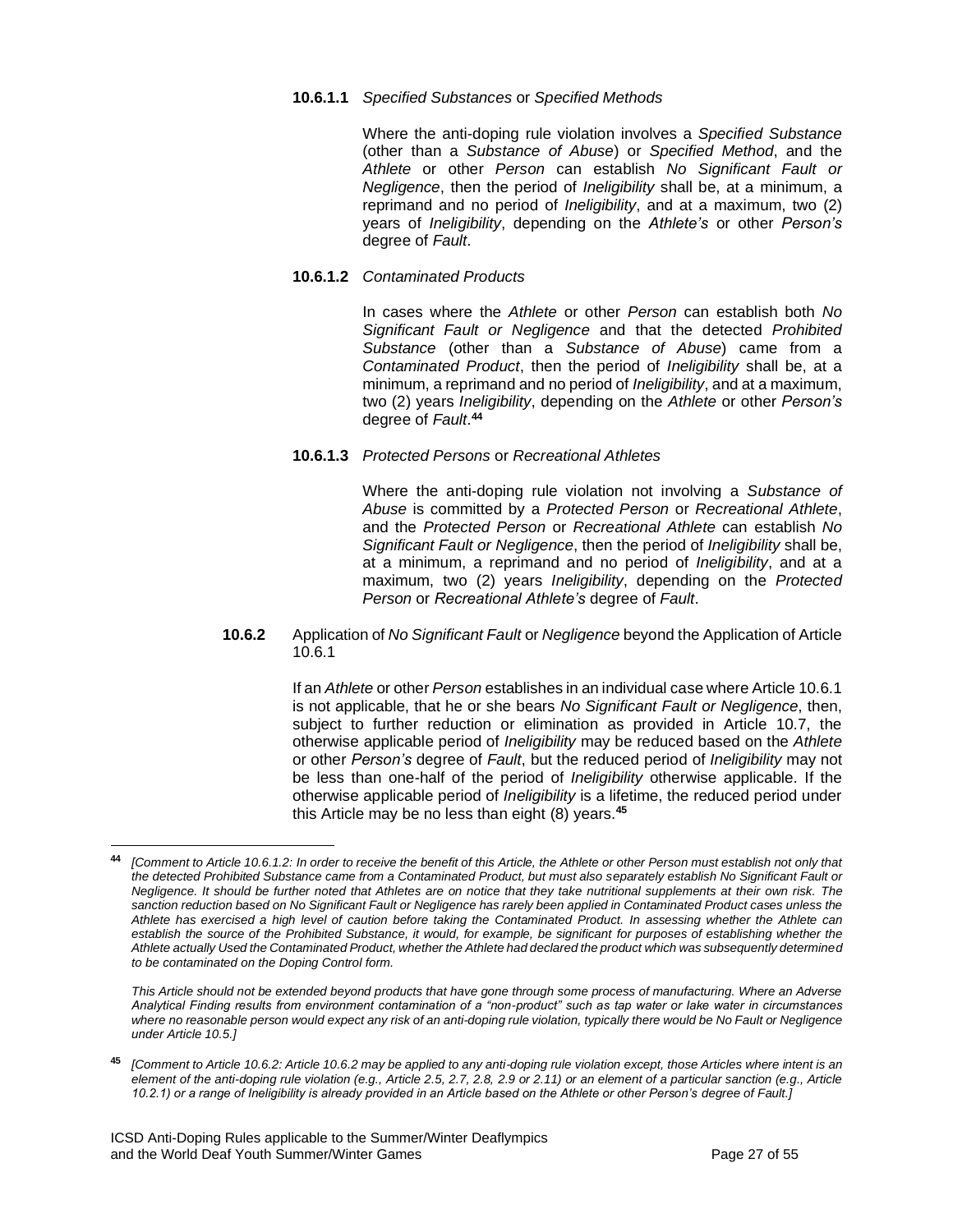#### **10.7 Elimination, Reduction, or Suspension of Period of** *Ineligibility* **or Other** *Consequences* **for Reasons Other than** *Fault*

- **10.7.1** *Substantial Assistance* in Discovering or Establishing *Code* Violations**<sup>46</sup>**
	- **10.7.1.1** ICSD may, prior to an appellate decision under Article 12 or the expiration of the time to appeal, suspend a part of the *Consequences* (other than *Disqualification* and mandatory *Public Disclosure*) imposed in an individual case where the *Athlete* or other *Person* has provided *Substantial Assistance* to an *Anti-Doping Organization*, criminal authority or professional disciplinary body which results in: (i) the *Anti-Doping Organization* discovering or bringing forward an anti-doping rule violation by another *Person*; or (ii) which results in a criminal or disciplinary body discovering or bringing forward a criminal offense or the breach of professional rules committed by another *Person* and the information provided by the *Person* providing *Substantial Assistance* is made available to ICSD or other *Anti-Doping Organization* with *Results Management* responsibility; or (iii) which results in *WADA* initiating a proceeding against a *Signatory*, *WADA*-accredited laboratory, or *Athlete* passport management unit (as defined in the *International Standard for Laboratories*) for non-compliance with the *Code*, *International Standard* or *Technical Document*; or (iv) with the approval by *WADA*, which results in a criminal or disciplinary body bringing forward a criminal offense or the breach of professional or sport rules arising out of a sport integrity violation other than doping. After an appellate decision under Article 12 or the expiration of time to appeal, ICSD may only suspend a part of the otherwise applicable *Consequences* with the approval of *WADA* and the applicable International Federation.

The extent to which the otherwise applicable period of *Ineligibility* may be suspended shall be based on the seriousness of the anti-doping rule violation committed by the *Athlete* or other *Person* and the significance of the *Substantial Assistance* provided by the *Athlete* or other *Person* to the effort to eliminate doping in sport, non-compliance with the *Code* and/or sport integrity violations. No more than threequarters of the otherwise applicable period of *Ineligibility* may be suspended. If the otherwise applicable period of *Ineligibility* is a lifetime, the non-suspended period under this Article must be no less than eight (8) years. For purposes of this paragraph, the otherwise applicable period of *Ineligibility* shall not include any period of *Ineligibility* that could be added under Article 10.9.3.2 of these Anti-Doping Rules.

If so requested by an *Athlete* or other *Person* who seeks to provide *Substantial Assistance*, ICSD shall allow the *Athlete* or other *Person* to provide the information to it subject to a *Without Prejudice Agreement*.

If the *Athlete* or other *Person* fails to continue to cooperate and to provide the complete and credible *Substantial Assistance* upon which a suspension of *Consequences* was based, ICSD shall reinstate the original *Consequences*. If ICSD decides to reinstate suspended *Consequences* or decides not to reinstate suspended *Consequences*,

**<sup>46</sup>** *[Comment to Article 10.7.1: The cooperation of Athletes, Athlete Support Personnel and other Persons who acknowledge their mistakes and are willing to bring other anti-doping rule violations to light is important to clean sport.]*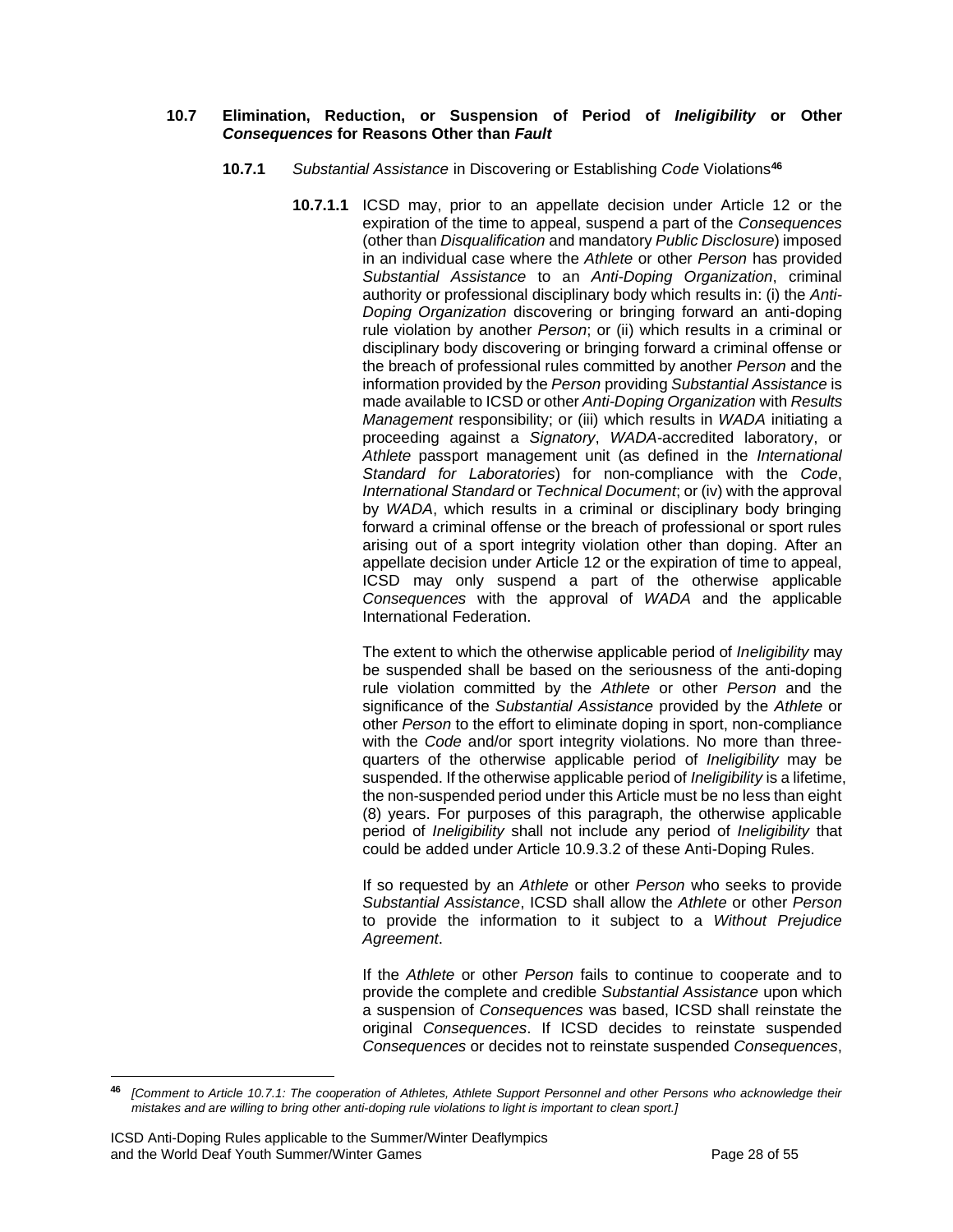that decision may be appealed by any *Person* entitled to appeal under Article 12.

- **10.7.1.2** To further encourage *Athletes* and other *Persons* to provide *Substantial Assistance* to *Anti-Doping Organizations*, at the request of ICSD or at the request of the *Athlete* or other *Person* who has, or has been asserted to have, committed an anti-doping rule violation, or other violation of the *Code*, *WADA* may agree at any stage of the *Results Management* process, including after an appellate decision under Article 12, to what it considers to be an appropriate suspension of the otherwise-applicable period of *Ineligibility* and other *Consequences*. In exceptional circumstances, *WADA* may agree to suspensions of the period of *Ineligibility* and other *Consequences* for *Substantial Assistance* greater than those otherwise provided in this Article, or even no period of *Ineligibility*, no mandatory *Public Disclosure* and/or no return of prize money or payment of fines or costs. *WADA's* approval shall be subject to reinstatement of *Consequences*, as otherwise provided in this Article. Notwithstanding Article 12, *WADA's* decisions in the context of this Article 10.7.1.2 may not be appealed.
- **10.7.1.3** If ICSD suspends any part of an otherwise applicable sanction because of *Substantial Assistance*, then notice providing justification for the decision shall be provided to the other *Anti-Doping Organizations* with a right to appeal under Article 12.2.2 as provided in Article 13.

In unique circumstances where *WADA* determines that it would be in the best interest of anti-doping, *WADA* may authorize ICSD to enter into appropriate confidentiality agreements limiting or delaying the disclosure of the *Substantial Assistance* agreement or the nature of *Substantial Assistance* being provided.

**10.7.2** Admission of an Anti-Doping Rule Violation in the Absence of Other Evidence

Where an *Athlete* or other *Person* voluntarily admits the commission of an antidoping rule violation before having received notice of a *Sample* collection which could establish an anti-doping rule violation (or, in the case of an anti-doping rule violation other than Article 2.1, before receiving first notice of the admitted violation pursuant to Article 7) and that admission is the only reliable evidence of the violation at the time of admission, then the period of *Ineligibility* may be reduced, but not below one-half of the period of *Ineligibility* otherwise applicable.**<sup>47</sup>**

**10.7.3** Application of Multiple Grounds for Reduction of a Sanction

Where an *Athlete* or other *Person* establishes entitlement to reduction in sanction under more than one provision of Article 10.5, 10.6 or 10.7, before applying any reduction or suspension under Article 10.7, the otherwise applicable period of *Ineligibility* shall be determined in accordance with Articles 10.2, 10.3, 10.5, and 10.6. If the *Athlete* or other *Person* establishes entitlement to a reduction or

**<sup>47</sup>** *[Comment to Article 10.7.2: This Article is intended to apply when an Athlete or other Person comes forward and admits to an antidoping rule violation in circumstances where no Anti-Doping Organization is aware that an anti-doping rule violation might have been committed. It is not intended to apply to circumstances where the admission occurs after the Athlete or other Person believes he or she is about to be caught. The amount by which Ineligibility is reduced should be based on the likelihood that the Athlete or other Person would have been caught had he or she not come forward voluntarily.]*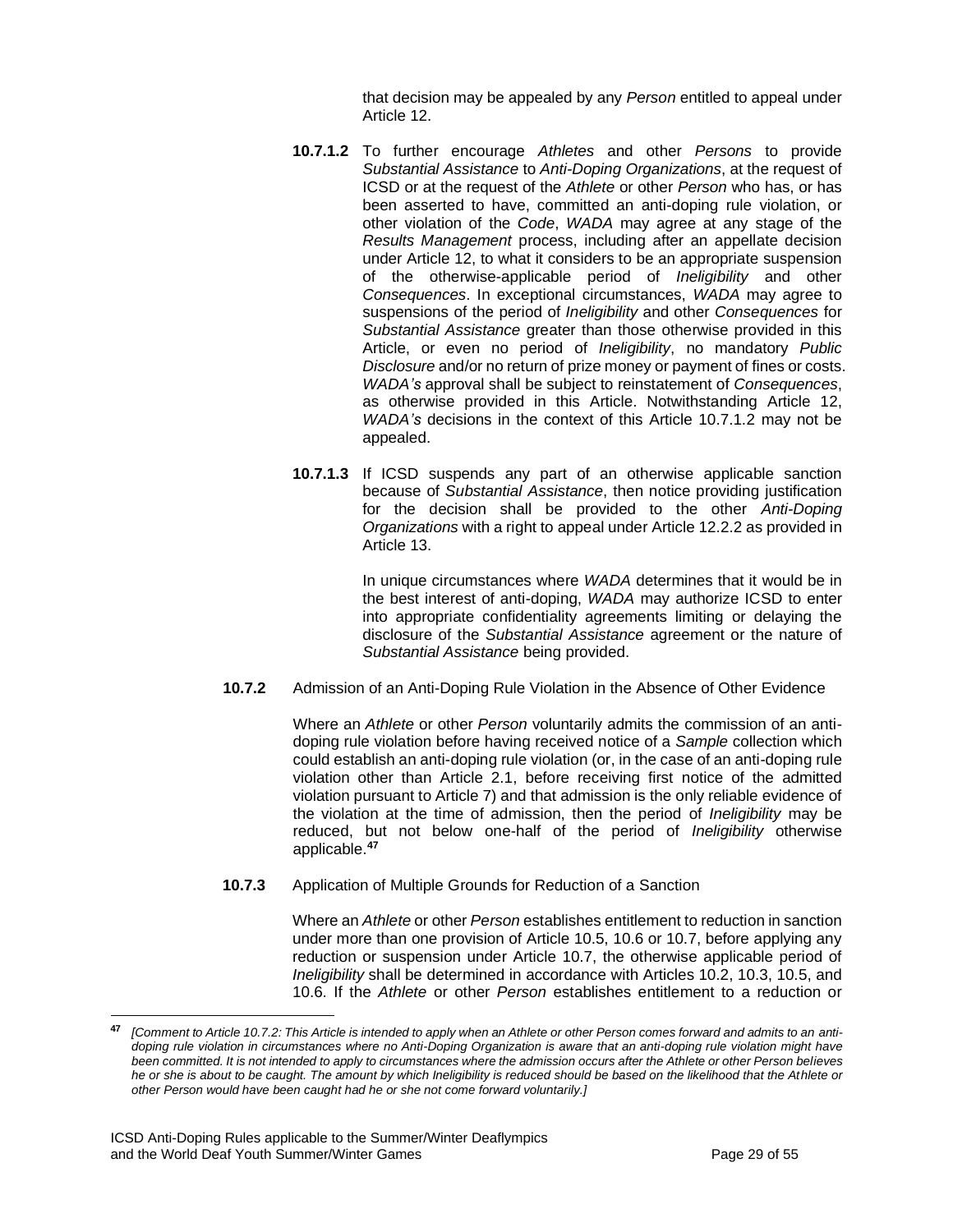suspension of the period of *Ineligibility* under Article 10.7, then the period of *Ineligibility* may be reduced or suspended, but not below one-fourth of the otherwise applicable period of *Ineligibility*.

#### **10.8** *Results Management* **Agreements**

**10.8.1** One-Year Reduction for Certain Anti-Doping Rule Violations Based on Early Admission and Acceptance of Sanction

> Where an *Athlete* or other *Person*, after being notified by ICSD of a potential antidoping rule violation that carries an asserted period of *Ineligibility* of four (4) or more years (including any period of *Ineligibility* asserted under Article 10.4), admits the violation and accepts the asserted period of *Ineligibility* no later than twenty (20) days after receiving notice of an anti-doping rule violation charge, the *Athlete* or other *Person* may receive a one-year reduction in the period of *Ineligibility* asserted by ICSD. Where the *Athlete* or other *Person* receives the one-year reduction in the asserted period of *Ineligibility* under this Article 10.8.1, no further reduction in the asserted period of *Ineligibility* shall be allowed under any other Article.**<sup>48</sup>**

#### **10.8.2** Case Resolution Agreement

Where the *Athlete* or other *Person* admits an anti-doping rule violation after being confronted with the anti-doping rule violation by ICSD and agrees to *Consequences* acceptable to ICSD and *WADA*, at their sole discretion, then: (a) the *Athlete* or other *Person* may receive a reduction in the period of *Ineligibility* based on an assessment by ICSD and *WADA* of the application of Articles 10.1 through 10.7 to the asserted anti-doping rule violation, the seriousness of the violation, the *Athlete* or other *Person's* degree of *Fault* and how promptly the *Athlete* or other *Person* admitted the violation; and (b) the period of *Ineligibility* may start as early as the date of *Sample* collection or the date on which another anti-doping rule violation last occurred. In each case, however, where this Article is applied, the *Athlete* or other *Person* shall serve at least one-half of the agreedupon period of *Ineligibility* going forward from the earlier of the date the *Athlete* or other *Person* accepted the imposition of a sanction or a *Provisional Suspension* which was subsequently respected by the *Athlete* or other *Person*. The decision by *WADA* and ICSD to enter or not enter into a case resolution agreement, and the amount of the reduction to, and the starting date of the period of *Ineligibility*, are not matters for determination or review by a hearing body and are not subject to appeal under Article 12.

If so requested by an *Athlete* or other *Person* who seeks to enter into a case resolution agreement under this Article, ICSD shall allow the *Athlete* or other *Person* to discuss an admission of the anti-doping rule violation with it subject to a *Without Prejudice Agreement*. **49**

**<sup>48</sup>** *[Comment to Article 10.8.1: For example, if ICSD alleges that an Athlete has violated Article 2.1 for Use of an anabolic steroid and asserts the applicable period of Ineligibility is four (4) years, then the Athlete may unilaterally reduce the period of Ineligibility to three (4) years by admitting the violation and accepting the three-year period of Ineligibility within the time specified in this Article, with no further reduction allowed. This resolves the case without any need for a hearing.]*

**<sup>49</sup>** *[Comment to Article 10.8: Any mitigating or aggravating factors set forth in this Article 10 shall be considered in arriving at the Consequences set forth in the case resolution agreement, and shall not be applicable beyond the terms of that agreement.]*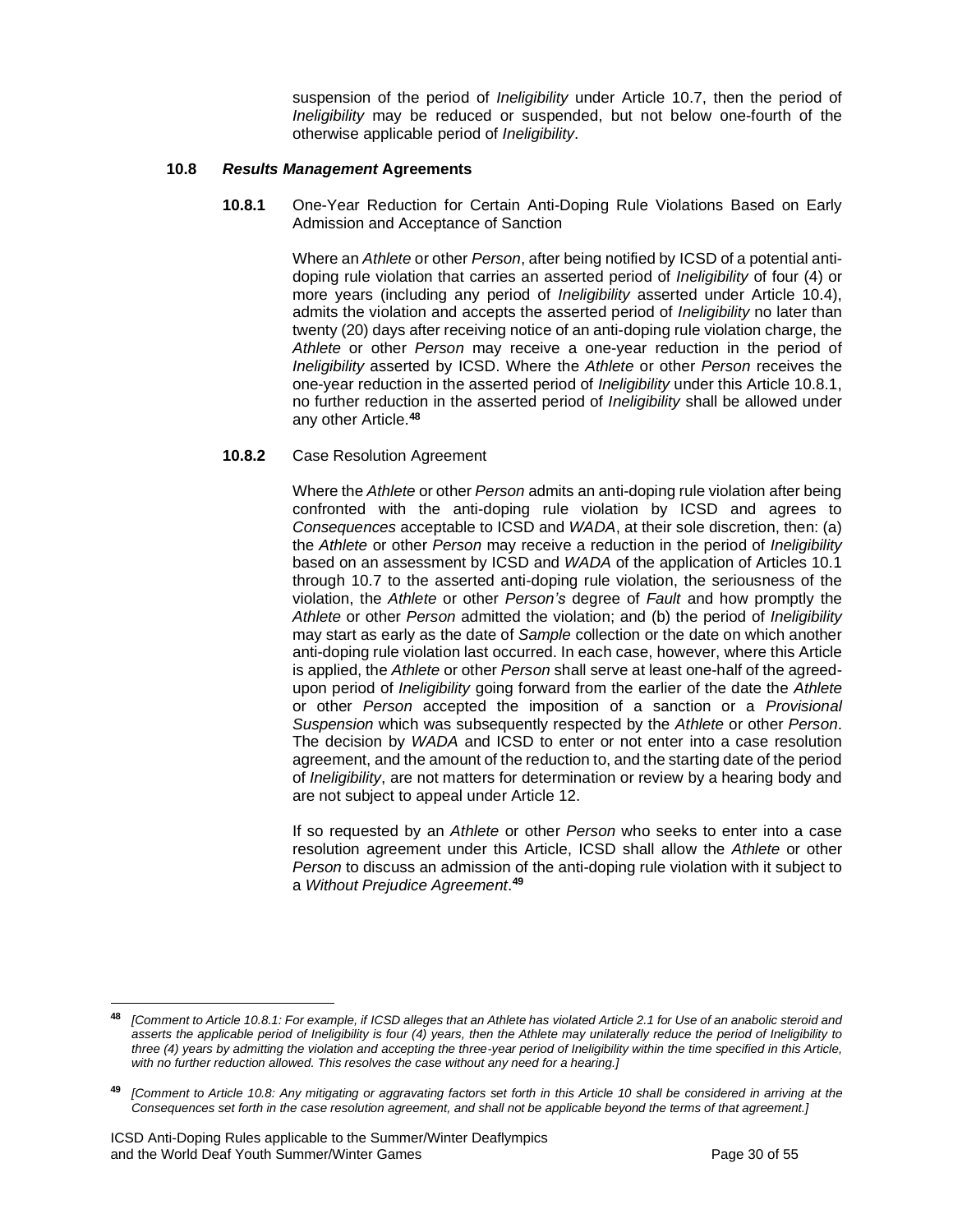#### **10.9 Multiple Violations**

**10.9.1** Second or Third Anti-Doping Rule Violation

- **10.9.1.1** For an *Athlete* or other *Person's* second anti-doping rule violation, the period of *Ineligibility* shall be the greater of:
	- (a) A six-month period of *Ineligibility*; or
	- (b) A period of *Ineligibility* in the range between:
		- (i) the sum of the period of *Ineligibility* imposed for the first anti-doping rule violation plus the period of *Ineligibility* otherwise applicable to the second anti-doping rule violation treated as if it were a first violation, and
		- (ii) twice the period of *Ineligibility* otherwise applicable to the second anti-doping rule violation treated as if it were a first violation.

The period of *Ineligibility* within this range shall be determined based on the entirety of the circumstances and the *Athlete* or other *Person's* degree of *Fault* with respect to the second violation.

- **10.9.1.2** A third anti-doping rule violation will always result in a lifetime period of *Ineligibility*, except if the third violation fulfills the condition for elimination or reduction of the period of *Ineligibility* under Article 10.5 or 10.6, or involves a violation of Article 2.4. In these particular cases, the period of *Ineligibility* shall be from eight (8) years to lifetime *Ineligibility*.
- **10.9.1.3** The period of *Ineligibility* established in Articles 10.9.1.1 and 10.9.1.2 may then be further reduced by the application of Article 10.7.
- **10.9.2** An anti-doping rule violation for which an *Athlete* or other *Person* has established *No Fault* or *Negligence* shall not be considered a violation for purposes of this Article 10.9. In addition, an anti-doping rule violation sanctioned under Article 10.2.4.1 shall not be considered a violation for purposes of Article 10.9.
- **10.9.3** Additional Rules for Certain Potential Multiple Violations
	- **10.9.3.1** For purposes of imposing sanctions under Article 10.9, except as provided in Articles 10.9.3.2 and 10.9.3.3, an anti-doping rule violation will only be considered a second violation if ICSD can establish that the *Athlete* or other *Person* committed the additional anti-doping rule violation after the *Athlete* or other *Person* received notice pursuant to Article 7, or after ICSD made reasonable efforts to give notice of the first anti-doping rule violation. If ICSD cannot establish this, the violations shall be considered together as one single first violation, and the sanction imposed shall be based on the violation that carries the more severe sanction, including the application of *Aggravating Circumstances*. Results in all *Competitions* dating back to the earlier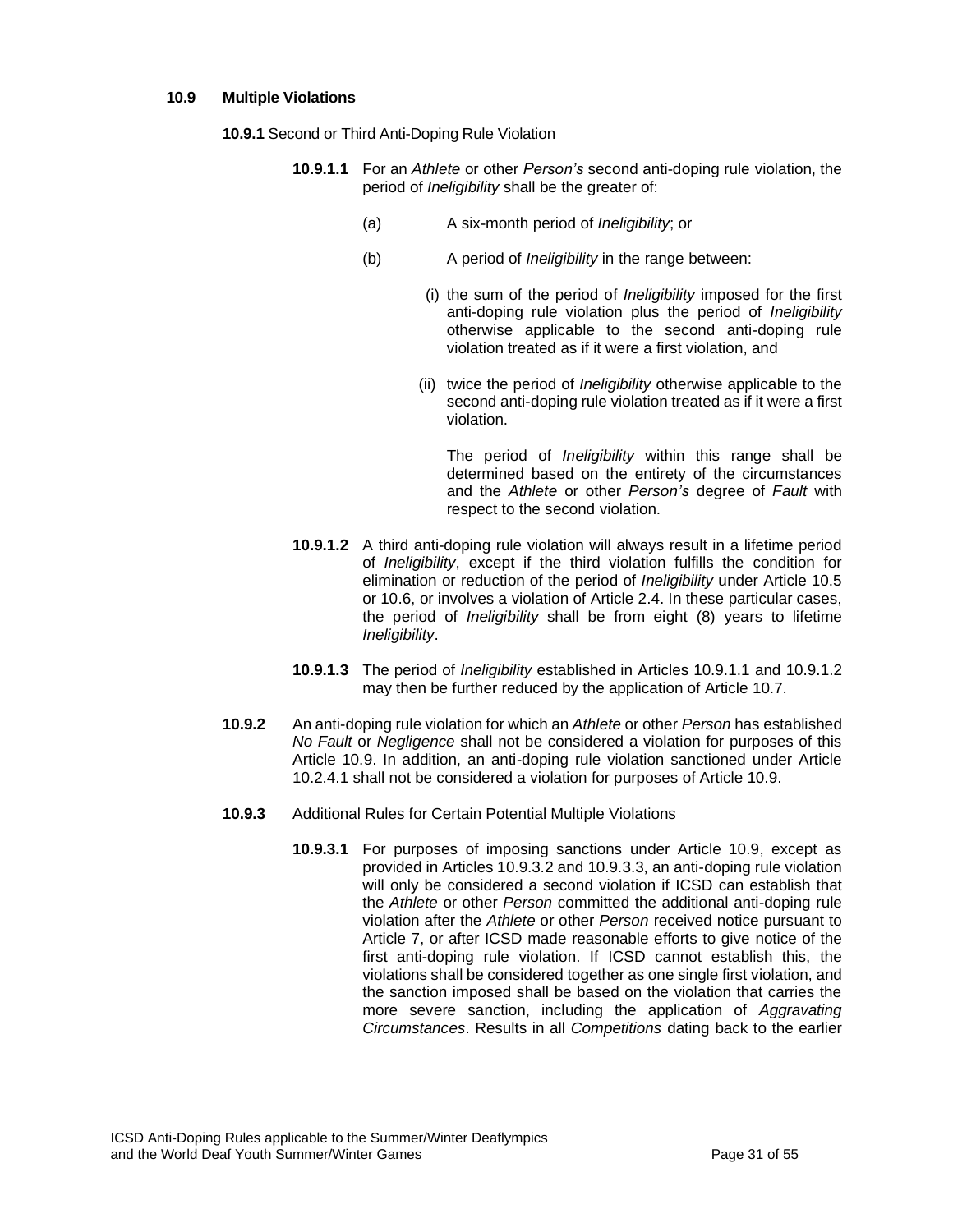anti-doping rule violation will be *Disqualified* as provided in Article 10.10.**<sup>50</sup>**

- **10.9.3.2** If ICSD establishes that an *Athlete* or other *Person* committed an additional anti-doping rule violation prior to notification, and that the additional violation occurred twelve (12) months or more before or after the first-noticed violation, then the period of *Ineligibility* for the additional violation shall be calculated as if the additional violation were a stand-alone first violation and this period of *Ineligibility* is served consecutively, rather than concurrently, with the period of *Ineligibility* imposed for the earlier-noticed violation. Where this Article 10.9.3.2 applies, the violations taken together shall constitute a single violation for purposes of Article 10.9.1.
- **10.9.3.3** If ICSD establishes that an *Athlete* or other *Person* committed a violation of Article 2.5 in connection with the *Doping Control* process for an underlying asserted anti-doping rule violation, the violation of Article 2.5 shall be treated as a stand-alone first violation and the period of *Ineligibility* for such violation shall be served consecutively, rather than concurrently, with the period of *Ineligibility*, if any, imposed for the underlying anti-doping rule violation. Where this Article 10.9.3.3 is applied, the violations taken together shall constitute a single violation for purposes of Article 10.9.1.
- **10.9.3.4** If ICSD establishes that an *Athlete* or other *Person* has committed a second or third anti-doping rule violation during a period of *Ineligibility*, the periods of *Ineligibility* for the multiple violations shall run consecutively, rather than concurrently.
- **10.9.4** Multiple Anti-Doping Rule Violations during Ten-Year Period

For purposes of Article 10.9, each anti-doping rule violation must take place within the same ten-year period in order to be considered multiple violations.

#### **10.10** *Disqualification* **of Results in** *Competitions* **Subsequent to** *Sample* **Collection or Commission of an Anti-Doping Rule Violation**

In addition to the automatic *Disqualification* of the results in the *Competition* which produced the positive *Sample* under Article 9, all other competitive results of the *Athlete* obtained from the date a positive *Sample* was collected (whether *In-Competition* or *Out-of-Competition*), or other antidoping rule violation occurred, through the commencement of any *Provisional Suspension* or *Ineligibility* period, shall, unless fairness requires otherwise, be *Disqualified* with all of the resulting *Consequences* including forfeiture of any medals, points and prizes.**<sup>51</sup>**

## **10.11 Forfeited Prize Money**

**<sup>50</sup>** *[Comment to Article 10.9.3.1: The same rule applies where, after the imposition of a sanction, ICSD discovers facts involving an anti-doping rule violation that occurred prior to notification for a first anti-doping rule violation – e.g., ICSD shall impose a sanction based on the sanction that could have been imposed if the two (2) violations had been adjudicated at the same time, including the application of Aggravating Circumstances.]*

**<sup>51</sup>** *[Comment to Article 10.10: Nothing in these Anti-Doping Rules precludes clean Athletes or other Persons who have been damaged by the actions of a Person who has committed an anti-doping rule violation from pursuing any right which they would otherwise have to seek damages from such Person.]*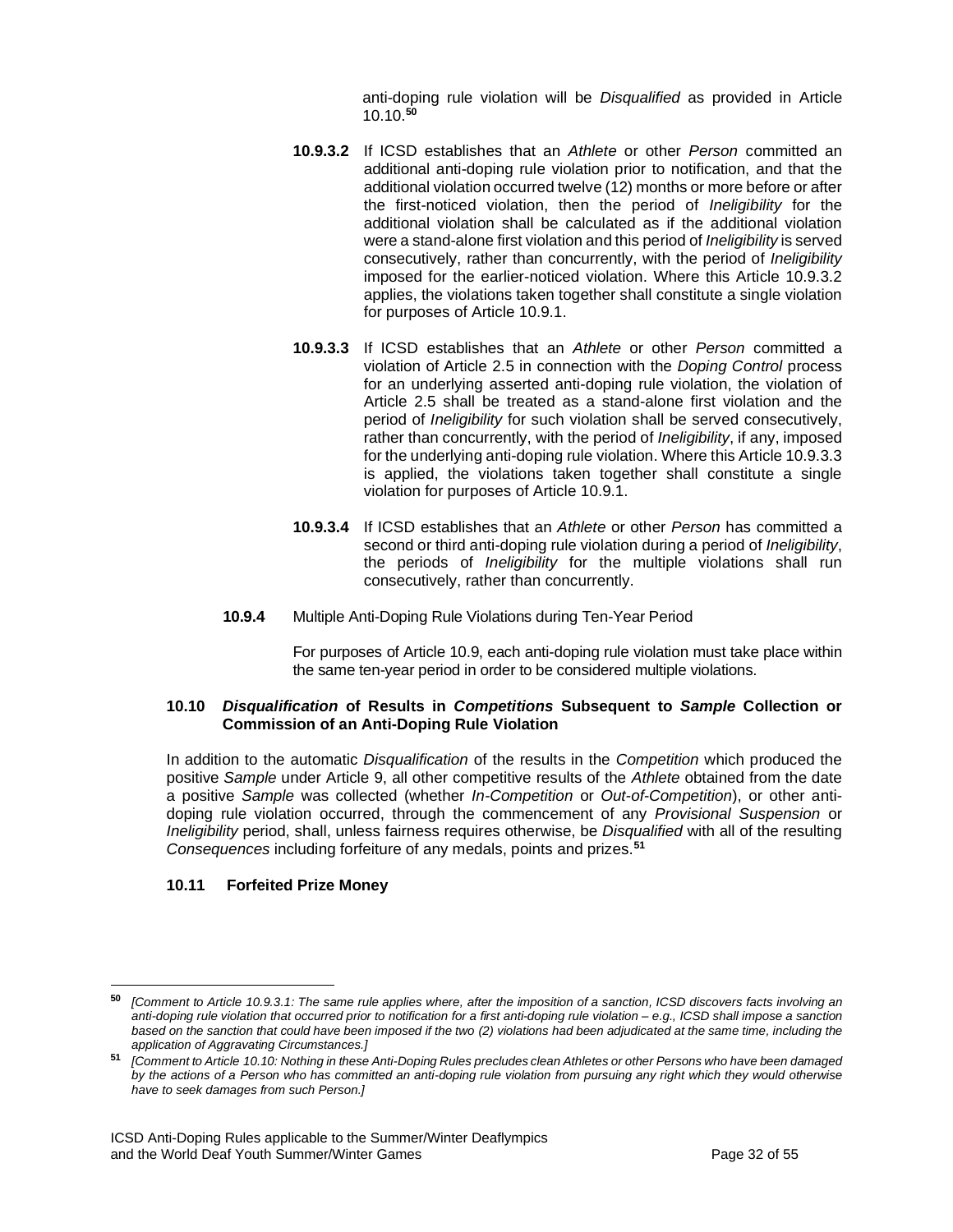If ICSD recovers prize money forfeited as a result of an anti-doping rule violation, it shall take reasonable measures to allocate and distribute this prize money to the *Athletes* who would have been entitled to it had the forfeiting *Athlete* not competed.**<sup>52</sup>**

## **10.12** *Financial Consequences*

- **10.12.1** Where an Athlete or other Person commits an anti-doping rule violation, ICSD may, in its discretion and subject to the principle of proportionality, elect to (a) recover from the Athlete or other Person costs associated with the anti-doping rule violation, regardless of the period of Ineligibility imposed and/or (b) fine the Athlete or other Person in an amount up to 2 500.00 U.S. Dollars only in cases where the maximum period of Ineligibility otherwise applicable has already been imposed.
- **10.12.2** The imposition of a financial sanction or the ICSD's recovery of costs shall not be considered a basis for reducing the Ineligibility or other sanction which would otherwise be applicable under these Anti-Doping Rules.

## **10.13 Commencement of** *Ineligibility* **Period**

Where an *Athlete* is already serving a period of *Ineligibility* for an anti-doping rule violation, any new period of *Ineligibility* shall commence on the first day after the current period of *Ineligibility* has been served. Otherwise, except as provided below, the period of *Ineligibility* shall start on the date of the final hearing decision providing for *Ineligibility* or, if the hearing is waived or there is no hearing, on the date *Ineligibility* is accepted or otherwise imposed.

**10.13.1** Delays Not Attributable to the *Athlete* or other *Person*

Where there have been substantial delays in the hearing process or other aspects of *Doping Control*, and the *Athlete* or other *Person* can establish that such delays are not attributable to the *Athlete* or other *Person*, ICSD or ICSD's Hearing Panel, if applicable, may start the period of *Ineligibility* at an earlier date commencing as early as the date of *Sample* collection or the date on which another anti-doping rule violation last occurred. All competitive results achieved during the period of *Ineligibility*, including retroactive *Ineligibility*, shall be *Disqualified*. **53**

#### **10.13.2** Credit for *Provisional Suspension* or Period of *Ineligibility* Served

**10.13.2.1** If a *Provisional Suspension* is respected by the *Athlete* or other *Person*, then the *Athlete* or other *Person* shall receive a credit for such period of *Provisional Suspension* against any period of *Ineligibility* which may ultimately be imposed. If the *Athlete* or other *Person* does not respect a *Provisional Suspension*, then the *Athlete* or other *Person* shall receive no credit for any period of *Provisional Suspension* served. If a period of *Ineligibility* is served pursuant to a decision that is subsequently appealed, then the *Athlete* or other *Person* shall receive a credit for such period of *Ineligibility* served

**<sup>52</sup>** *[Comment to Article 10.11: This Article is not intended to impose an affirmative duty on ICSD to take any action to collect forfeited prize money. If ICSD elects not to take any action to collect forfeited prize money, it may assign its right to recover such money to the Athlete(s) who should have otherwise received the money. "Reasonable measures to allocate and distribute this prize money" could include using collected forfeited prize money as agreed upon by ICSD and its Athletes.]*

**<sup>53</sup>** *[Comment to Article 10.13.1: In cases of anti-doping rule violations other than under Article 2.1, the time required for an Anti-Doping Organization to discover and develop facts sufficient to establish an anti-doping rule violation may be lengthy, particularly where the Athlete or other Person has taken affirmative action to avoid detection. In these circumstances, the flexibility provided in this Article to start the sanction at an earlier date should not be used.]*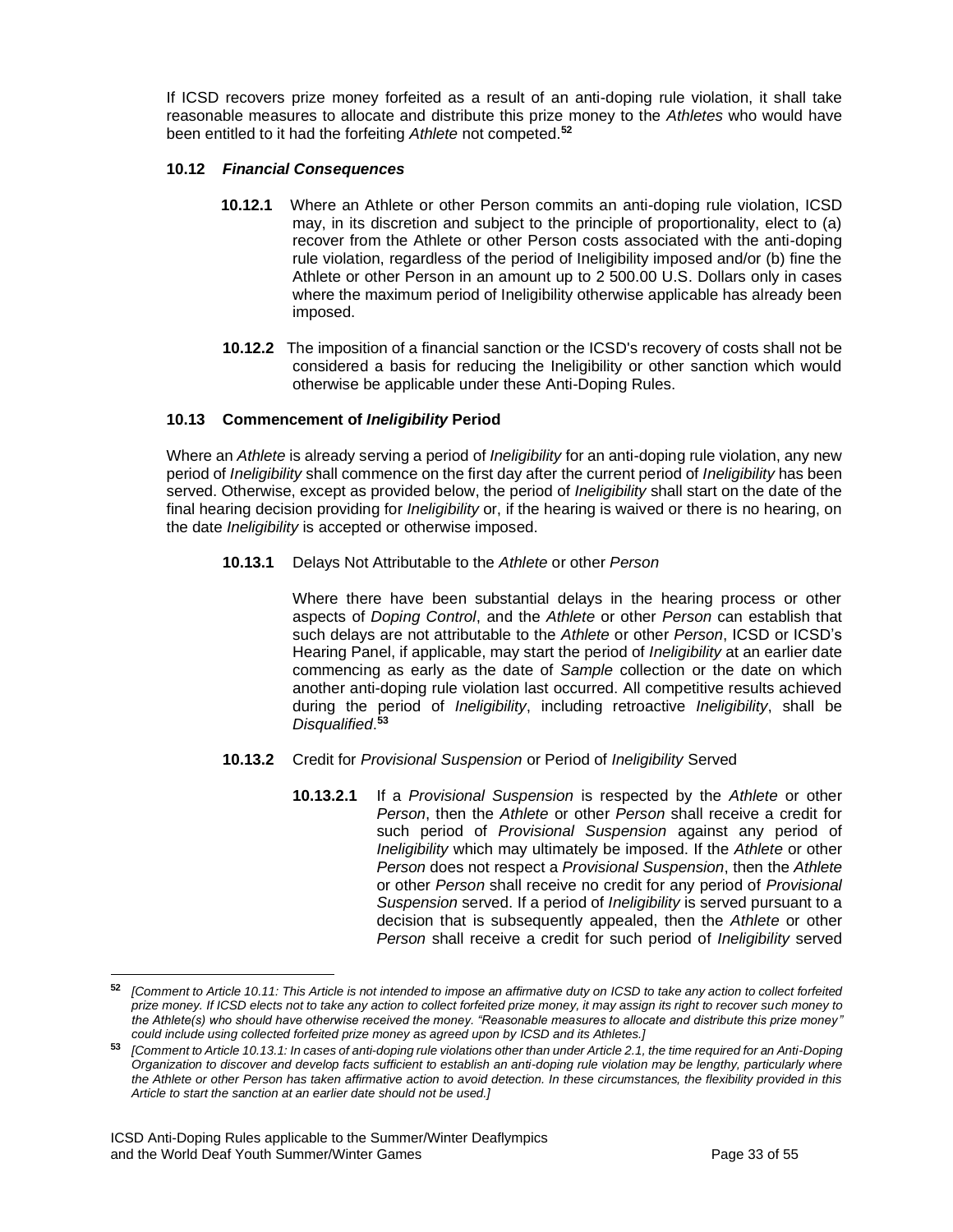against any period of *Ineligibility* which may ultimately be imposed on appeal.

- **10.13.2.2** If an *Athlete* or other *Person* voluntarily accepts a *Provisional Suspension* in writing from ICSD and thereafter respects the *Provisional Suspension*, the *Athlete* or other *Person* shall receive a credit for such period of voluntary *Provisional Suspension* against any period of *Ineligibility* which may ultimately be imposed. A copy of the *Athlete* or other *Person's* voluntary acceptance of a *Provisional Suspension* shall be provided promptly to each party entitled to receive notice of an asserted anti-doping rule violation under Article 13.1.**<sup>54</sup>**
- **10.13.2.3** No credit against a period of *Ineligibility* shall be given for any time period before the effective date of the *Provisional Suspension* or voluntary *Provisional Suspension* regardless of whether the *Athlete* elected not to compete or was suspended by a team.
- **10.13.2.4** In *Team Sports*, where a period of *Ineligibility* is imposed upon a team, unless fairness requires otherwise, the period of *Ineligibility* shall start on the date of the final hearing decision providing for *Ineligibility* or, if the hearing is waived, on the date *Ineligibility* is accepted or otherwise imposed. Any period of team *Provisional Suspension* (whether imposed or voluntarily accepted) shall be credited against the total period of *Ineligibility* to be served.

#### **10.14 Status During** *Ineligibility* **or** *Provisional Suspension*

#### **10.14.1** Prohibition Against Participation During *Ineligibility* or *Provisional Suspension*

No *Athlete* or other *Person* who has been declared *Ineligible* or is subject to a *Provisional Suspension* may, during a period of *Ineligibility* or *Provisional Suspension*, participate in any capacity in a *Competition* or activity (other than authorized anti-doping *Education* or rehabilitation programs) authorized or organized by any *Signatory*, *Signatory's* member organization, or a club or other member organization of a *Signatory's* member organization, or in *Competitions* authorized or organized by any professional league or any internationalor national-level *Event* organization or any elite or national-level sporting activity funded by a governmental agency.

An *Athlete* or other *Person* subject to a period of *Ineligibility* longer than four (4) years may, after completing four (4) years of the period of *Ineligibility*, participate as an *Athlete* in local sport events not sanctioned or otherwise under the authority of a *Code Signatory* or member of a *Code Signatory*, but only so long as the local sport event is not at a level that could otherwise qualify such *Athlete* or other *Person* directly or indirectly to compete in (or accumulate points toward) a national championship or *International Event*, and does not involve the *Athlete* or other *Person* working in any capacity with *Protected Persons*.

An *Athlete* or other *Person* subject to a period of *Ineligibility* shall remain subject to *Testing*  and any requirement by ICSD to provide whereabouts information. **55**

**<sup>54</sup>** *[Comment to Article 10.13.2.2: An Athlete's voluntary acceptance of a Provisional Suspension is not an admission by the Athlete and shall not be used in any way as to draw an adverse inference against the Athlete.]*

**<sup>55</sup>** *[Comment to Article 10.14.1: For example, subject to Article 10.14.2 below, Ineligible Athletes cannot participate in a training camp, exhibition or practice organized by their National Federation or a club which is a member of that National Federation or which is*  funded by a governmental agency. Further, an Ineligible Athlete may not compete in a non-Signatory professional league (e.g., the *National Hockey League, the National Basketball Association, etc.), Events organized by a non-Signatory International Event organization or a non-Signatory national-level Event organization without triggering the Consequences set forth in Article 10.14.3.*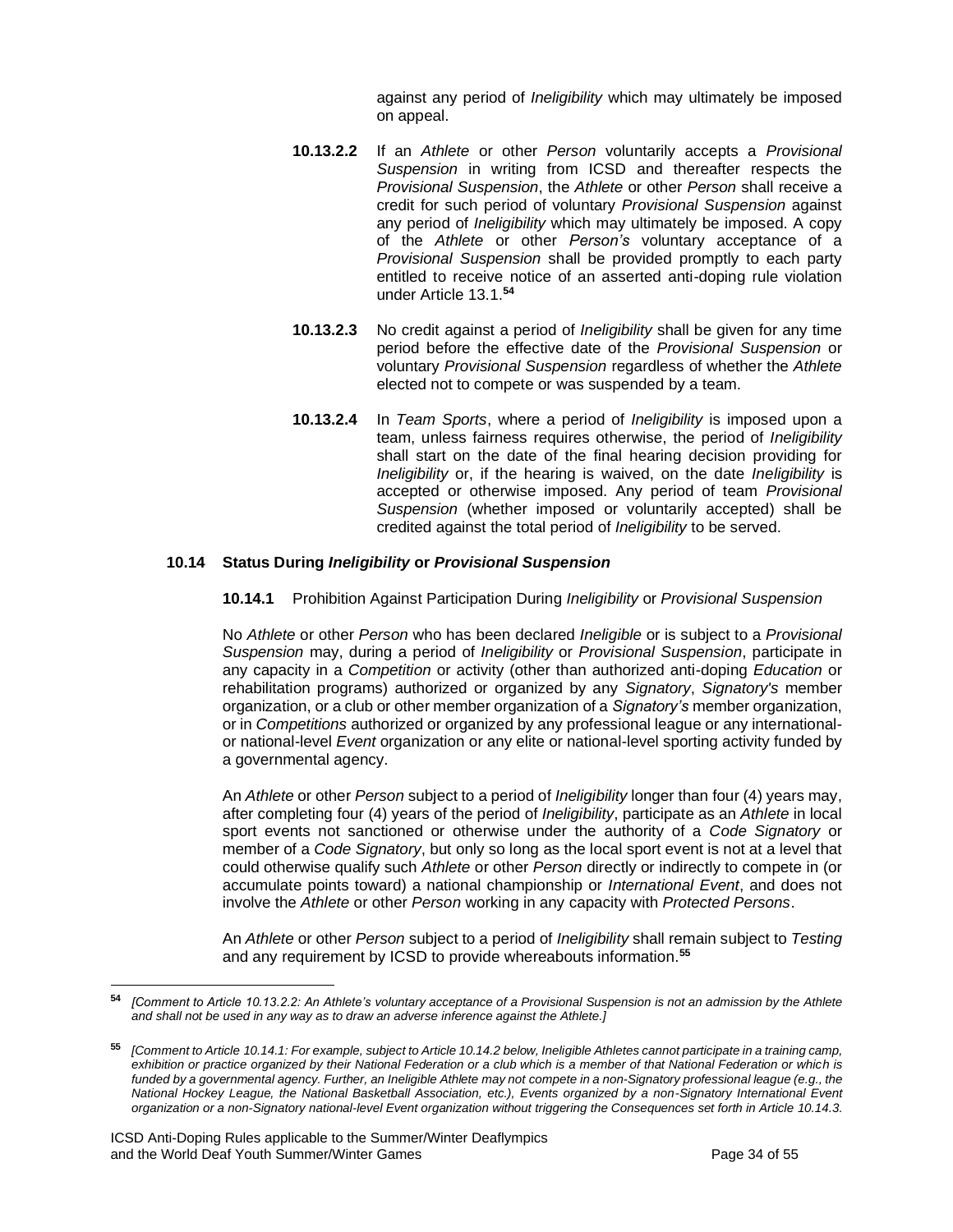#### **10.14.2** Return to Training

As an exception to Article 10.14.1, an *Athlete* may return to train with a team or to use the facilities of a club or other member organization of a *Signatory's* member organization during the shorter of: (1) the last two months of the *Athlete's* period of *Ineligibility*, or (2) the last one-quarter of the period of *Ineligibility* imposed.**<sup>56</sup>**

#### **10.14.3** Violation of the Prohibition of Participation During *Ineligibility* or *Provisional Suspension*

Where an *Athlete* or other *Person* who has been declared *Ineligible* violates the prohibition against participation during *Ineligibility* described in Article 10.14.1, the results of such participation shall be *Disqualified* and a new period of *Ineligibility* equal in length to the original period of *Ineligibility* shall be added to the end of the original period of *Ineligibility*. The new period of *Ineligibility*, including a reprimand and no period of *Ineligibility*, may be adjusted based on the *Athlete* or other *Person's* degree of *Fault* and other circumstances of the case. The determination of whether an *Athlete* or other *Person* has violated the prohibition against participation, and whether an adjustment is appropriate, shall be made by the *Anti-Doping Organization* whose *Results Management*led to the imposition of the initial period of *Ineligibility*. This decision may be appealed under Article 12.

An *Athlete* or other *Person* who violates the prohibition against participation during a *Provisional Suspension* described in Article 10.14.1 shall receive no credit for any period of *Provisional Suspension* served and the results of such participation shall be *Disqualified*.

Where an *Athlete Support Person* or other *Person* assists a *Person* in violating the prohibition against participation during *Ineligibility* or a *Provisional Suspension*, ICSD shall impose sanctions for a violation of Article 2.9 for such assistance.

## **10.14.4** Withholding of Financial Support during *Ineligibility*

In addition, for any anti-doping rule violation not involving a reduced sanction as described in Article 10.5 or 10.6, some or all sport-related financial support or other sport-related benefits received by such *Person* will be withheld by ICSD.

## **10.15 Automatic Publication of Sanction**

A mandatory part of each sanction shall include automatic publication, as provided in Article 13.3.

# <span id="page-34-0"></span>**ARTICLE 11** *CONSEQUENCES* **TO TEAMS**

## **11.1** *Testing* **of** *Team Sport***s**

*The term "activity" also includes, for example, administrative activities, such as serving as an official, director, officer, employee, or volunteer of the organization described in this Article. Ineligibility imposed in one sport shall also be recognized by other sports (see Article 14.1, Automatic Binding Effect of Decisions). An Athlete or other Person serving a period of Ineligibility is prohibited from coaching or serving as an Athlete Support Person in any other capacity at any time during the period of Ineligibility, and doing so could also result in a violation of Article 2.10 by another Athlete. Any performance standard accomplished during a period of Ineligibility shall not be recognized by ICSD for any purpose.]*

**<sup>56</sup>** *[Comment to Article 10.14.2: In many Team Sports and some individual sports (e.g., ski jumping and gymnastics), Athletes cannot effectively train on their own so as to be ready to compete at the end of the Athlete's period of Ineligibility. During the training period described in this Article, an Ineligible Athlete may not compete or engage in any activity described in Article 10.14.1 other than training.]*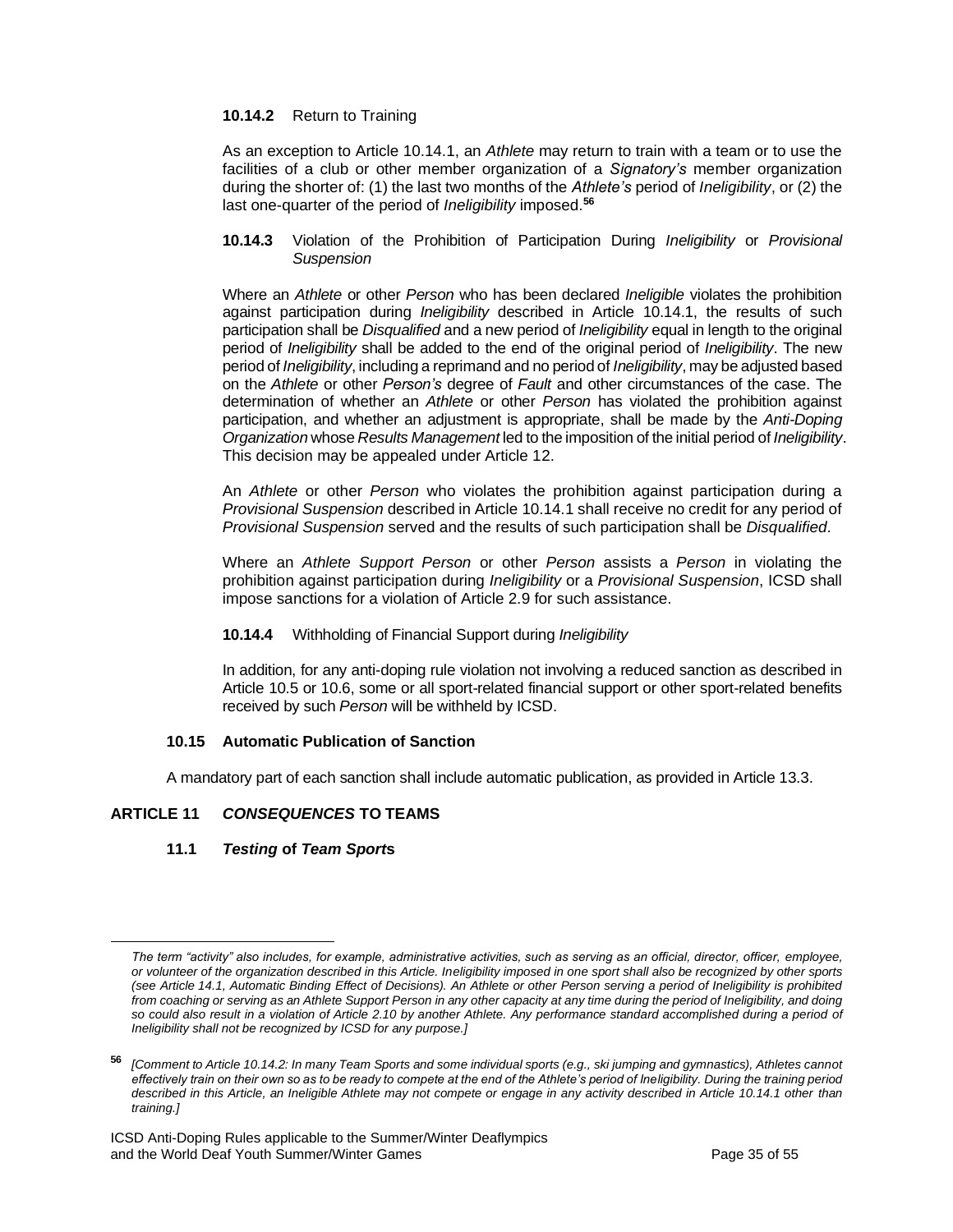Where more than one (1) member of a team in a *Team Sport* has been notified of an anti-doping rule violation under Article 7 in connection with an *Event*, ICSD shall conduct appropriate *Target Testing* of the team during the *Event Period*.

## **11.2** *Consequences* **for** *Team Sport***s**

If more than two (2) members of a team in a *Team Sport* are found to have committed an antidoping rule violation during an *Event Period*, the ICSD's Hearing Panel shall impose an appropriate sanction on the team (e.g., loss of points, *Disqualification* from a *Competition* or *Event*, or other sanction) in addition to any *Consequences* imposed upon the individual *Athletes* committing the anti-doping rule violation.

## **11.3** *Consequences* **for Teams in sports which are not** *Team Sports*

If one or more members of a team in a sport, which is not a *Team Sport* but where awards are given to teams, is found to have committed an anti-doping rule violation during the *Event*, the ICSD's Hearing Panel shall apply the rules of the relevant International Federation to determine the *Consequences* on the team (e.g., loss of points, *Disqualification* from a *Competition*, *Event* or the *Event*, or other *Consequences*), in addition to any *Consequences* imposed pursuant to these Anti-Doping Rules on the individual *Athlete(s)* found to have committed the anti-doping rule violation.

Should the relevant International Federation not have such rules or, if in the ICSD's Hearing Panel's discretion, the rules of the relevant International Federation do not adequately protect the integrity of the *Competition*, the ICSD's Hearing Panel shall have the authority to determine the *Consequences* for the team, including the *Disqualification* of the team's results in any *Competition* or *Event* or any other *Consequences*. The ICSD's Hearing Panel may only take such action in circumstances when one or more members of a team are found to have committed an anti-doping rule violation and, in the Panel's discretion, the violation may have affected the results of the team in the concerned *Competition(s)* or *Event(s)*.

## <span id="page-35-0"></span>**ARTICLE 12** *RESULTS MANAGEMENT***: APPEALS <sup>57</sup>**

## **12.1 Decisions Subject to Appeal**

Decisions made under the *Code* or these Anti-Doping Rules may be appealed as set forth below in Articles 12.2 through 12.6 or as otherwise provided in these Anti-Doping Rules, the *Code* or *International Standards*. Such decisions shall remain in effect while under appeal unless the appellate body orders otherwise.

#### **12.1.1** Scope of Review Not Limited

The scope of review on appeal includes all issues relevant to the matter and is expressly not limited to the issues or scope of review before the initial decision maker. Any party to the appeal may submit evidence, legal arguments and claims that were not raised in the first instance hearing so long as they arise from the same cause of action or same general facts or circumstances raised or addressed in the first instance hearing.**<sup>58</sup>**

**<sup>57</sup>** *[Comment to Article 12: The object of the Code is to have anti-doping matters resolved through fair and transparent internal processes with a final appeal. Anti-doping decisions by Anti-Doping Organizations are made transparent in Article 13. Specified Persons and organizations, including WADA, are then given the opportunity to appeal those decisions. Note that the definition of interested Persons and organizations with a right to appeal under Article 12 does not include Athletes, or their National Federations, who might benefit from having another competitor Disqualified.]*

**<sup>58</sup>** *[Comment to Article 12.1.1: The revised language is not intended to make a substantive change to the 2015 Code, but rather for clarification. For example, where an Athlete was charged in the first instance hearing only with Tampering but the same conduct could also constitute Complicity, an appealing party could pursue both Tampering and Complicity charges against the Athlete in the appeal.]*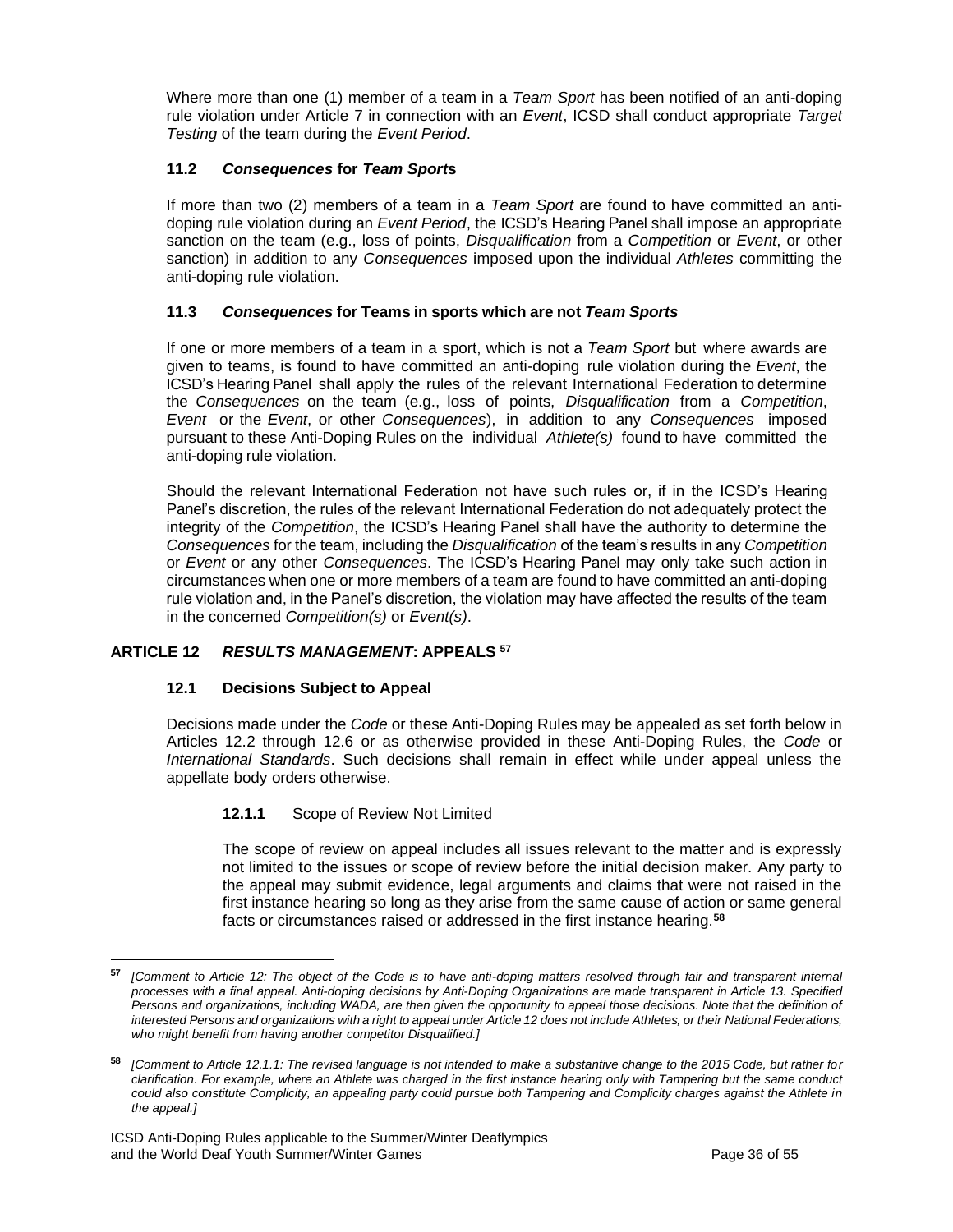## **12.1.2** *CAS* Shall Not Defer to the Findings Being Appealed

In making its decision, *CAS* shall not give deference to the discretion exercised by the body whose decision is being appealed.**<sup>59</sup>**

**12.1.3** *WADA* Not Required to Exhaust Internal Remedies

Where *WADA* has a right to appeal under Article 12 and no other party has appealed a final decision within the ICSD's process, *WADA* may appeal such decision directly to *CAS* without having to exhaust other remedies in the ICSD's process.**<sup>60</sup>**

#### **12.2 Appeals from Decisions Regarding Anti-Doping Rule Violations,** *Consequences***,**  *Provisional Suspensions***, Implementation of Decisions and Authority**

A decision that an anti-doping rule violation was committed, a decision imposing *Consequences* or not imposing *Consequences* for an anti-doping rule violation, or a decision that no anti-doping rule violation was committed; a decision that an anti-doping rule violation proceeding cannot go forward for procedural reasons (including, for example, prescription); a decision by *WADA* not to grant an exception to the six-months notice requirement for a retired *Athlete* to return to competition under Article 5.6.1; a decision by *WADA* assigning *Results Management* under Article 7.1 of the *Code*; a decision by ICSD not to bring forward an *Adverse Analytical Finding* or an *Atypical Finding* as an anti-doping rule violation, or a decision not to go forward with an anti-doping rule violation after an investigation in accordance with the *International Standard* for *Results Management*; a decision to impose, or lift, a *Provisional Suspension* as a result of a *Provisional Hearing*; ICSD's failure to comply with Article 7.4; a decision that ICSD lacks authority to rule on an alleged anti-doping rule violation or its *Consequences*; a decision to suspend, or not suspend, *Consequences* or to reinstate, or not reinstate, *Consequences* under Article 10.7.1; failure to comply with Articles 7.1.4 and 7.1.5 of the *Code*; failure to comply with Article 10.8.1; a decision under Article 10.14.3; a decision by ICSD not to implement another *Anti-Doping Organization's* decision under Article 14; and a decision under Article 27.3 of the *Code* may be appealed exclusively as provided in this Article 12.2.

- **12.2.1** In cases arising from participation in ICSD's *Event*, the decision may be appealed exclusively to *CAS*. **61**
- **12.2.2** *Persons* Entitled to Appeal

The following parties shall have the right to appeal to *CAS*: (a) the *Athlete* or other *Person* who is the subject of the decision being appealed; (b) the other party to the case in which the decision was rendered; (c) the relevant International Federation; (d) the *National Anti-Doping Organization* of the *Person's* country of residence or countries where the *Person* is a national or license holder; (e) the International Olympic Committee or International Paralympic Committee, as applicable, where the decision may have an effect in relation to the Olympic Games or Paralympic Games, including decisions affecting eligibility for the Olympic Games or Paralympic Games; and (f) *WADA*.

**<sup>59</sup>** *[Comment to Article 12.1.2: CAS proceedings are de novo. Prior proceedings do not limit the evidence or carry weight in the hearing before CAS.]*

**<sup>60</sup>** *[Comment to Article 12.1.3: Where a decision has been rendered before the final stage of ICSD's process (for example, a first hearing) and no party elects to appeal that decision to the next level of ICSD's process (e.g., the Managing Board), then WADA may bypass the remaining steps in ICSD's internal process and appeal directly to CAS.]*

**<sup>61</sup>** *[Comment to Article 12.2.1: CAS decisions are final and binding except for any review required by law applicable to the annulment or enforcement of arbitral awards.]*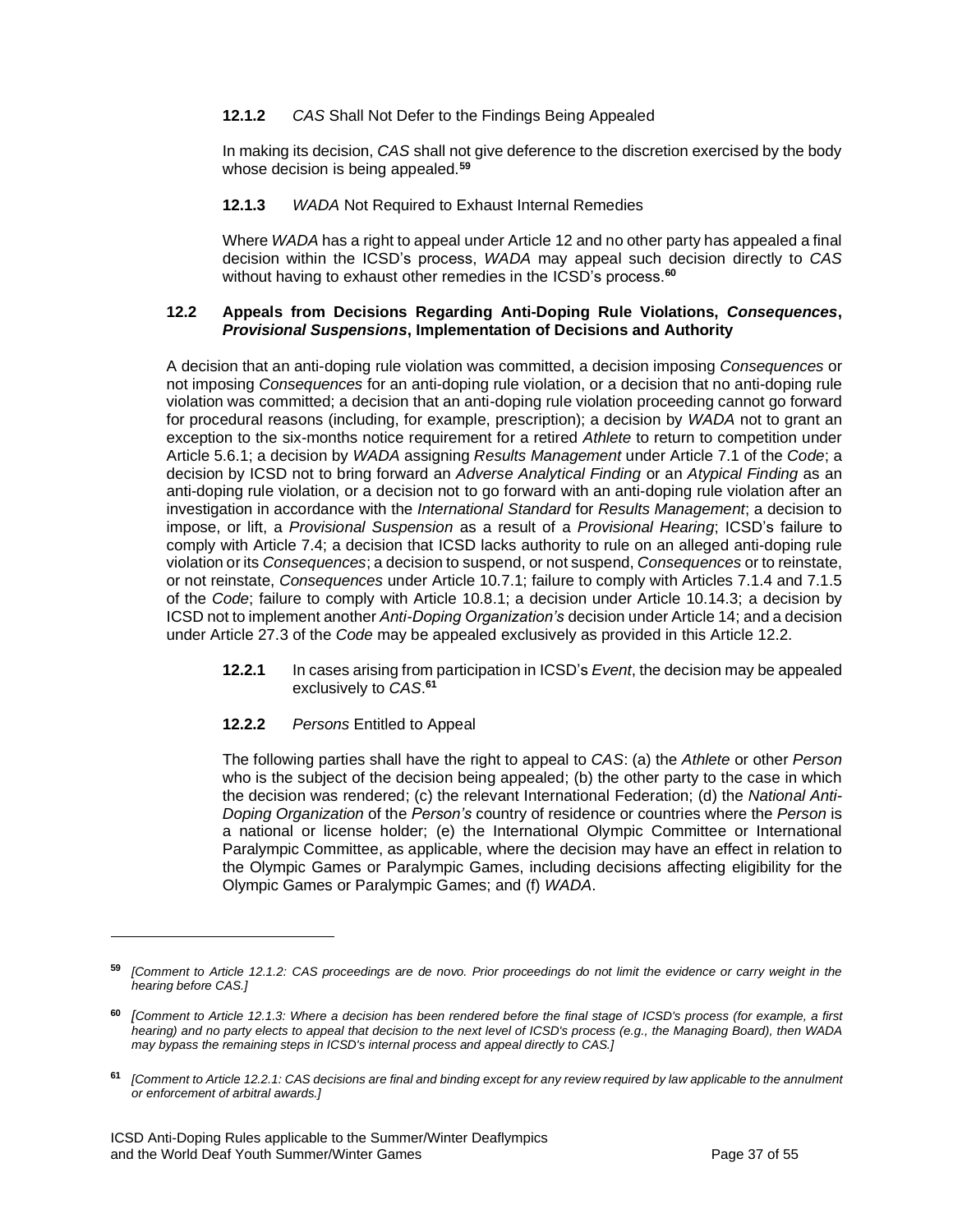## **12.2.3** Duty to Notify

All parties to any *CAS* appeal must ensure that *WADA* and all other parties with a right to appeal have been given timely notice of the appeal.

## **12.2.4** Appeal from Imposition of *Provisional Suspension*

Notwithstanding any other provision herein, the only *Person* who may appeal from the imposition of a *Provisional Suspension* is the *Athlete* or other *Person* upon whom the *Provisional Suspension* is imposed.

## **12.2.5** Cross Appeals and other Subsequent Appeals Allowed**<sup>62</sup>**

Cross appeals and other subsequent appeals by any respondent named in cases brought to *CAS* under the *Code* are specifically permitted. Any party with a right to appeal under this Article 12 must file a cross appeal or subsequent appeal at the latest with the party's answer.

## **12.3 Failure to Render a Timely Decision by ICSD<sup>63</sup>**

Where, in a particular case, ICSD fails to render a decision with respect to whether an anti-doping rule violation was committed within a reasonable deadline set by *WADA*, *WADA* may elect to appeal directly to *CAS* as if ICSD had rendered a decision finding no anti-doping rule violation. If the *CAS* hearing panel determines that an anti-doping rule violation was committed and that *WADA* acted reasonably in electing to appeal directly to *CAS*, then *WADA's* costs and attorney fees in prosecuting the appeal shall be reimbursed to *WADA* by ICSD.

## **12.4 Appeals Relating to** *TUEs*

*TUE* decisions may be appealed exclusively as provided in Article 4.4.

## **12.5 Notification of Appeal Decisions**

ICSD shall promptly provide the appeal decision to the *Athlete* or other *Person* and to the other *Anti-Doping Organizations* that would have been entitled to appeal under Article 12.2.2 as provided under Article 13.

#### **12.6 Time for Filing Appeals<sup>64</sup>**

The time to file an appeal to *CAS* shall be twenty-one (21) days from the date of receipt of the decision by the appealing party. The above notwithstanding, the following shall apply in connection with appeals filed by a party entitled to appeal but which was not a party to the proceedings that led to the decision being appealed:

**<sup>62</sup>** *[Comment to Article 12.2.5: This provision is necessary because since 2011, CAS rules no longer permit an Athlete the right to cross appeal when an Anti-Doping Organization appeals a decision after the Athlete's time for appeal has expired. This provision permits a full hearing for all parties.]*

**<sup>63</sup>** *[Comment to Article 12.3: Given the different circumstances of each anti-doping rule violation investigation and Results Management process, it is not feasible to establish a fixed time period for ICSD to render a decision before WADA may intervene by appealing directly to CAS. Before taking such action, however, WADA will consult with ICSD and give ICSD an opportunity to explain why it has not yet rendered a decision.]*

**<sup>64</sup>** *[Comment to Article 12.6: Whether governed by CAS rules or these Anti-Doping Rules, a party's deadline to appeal does not begin running until receipt of the decision. For that reason, there can be no expiration of a party's right to appeal if the party has not received the decision.]*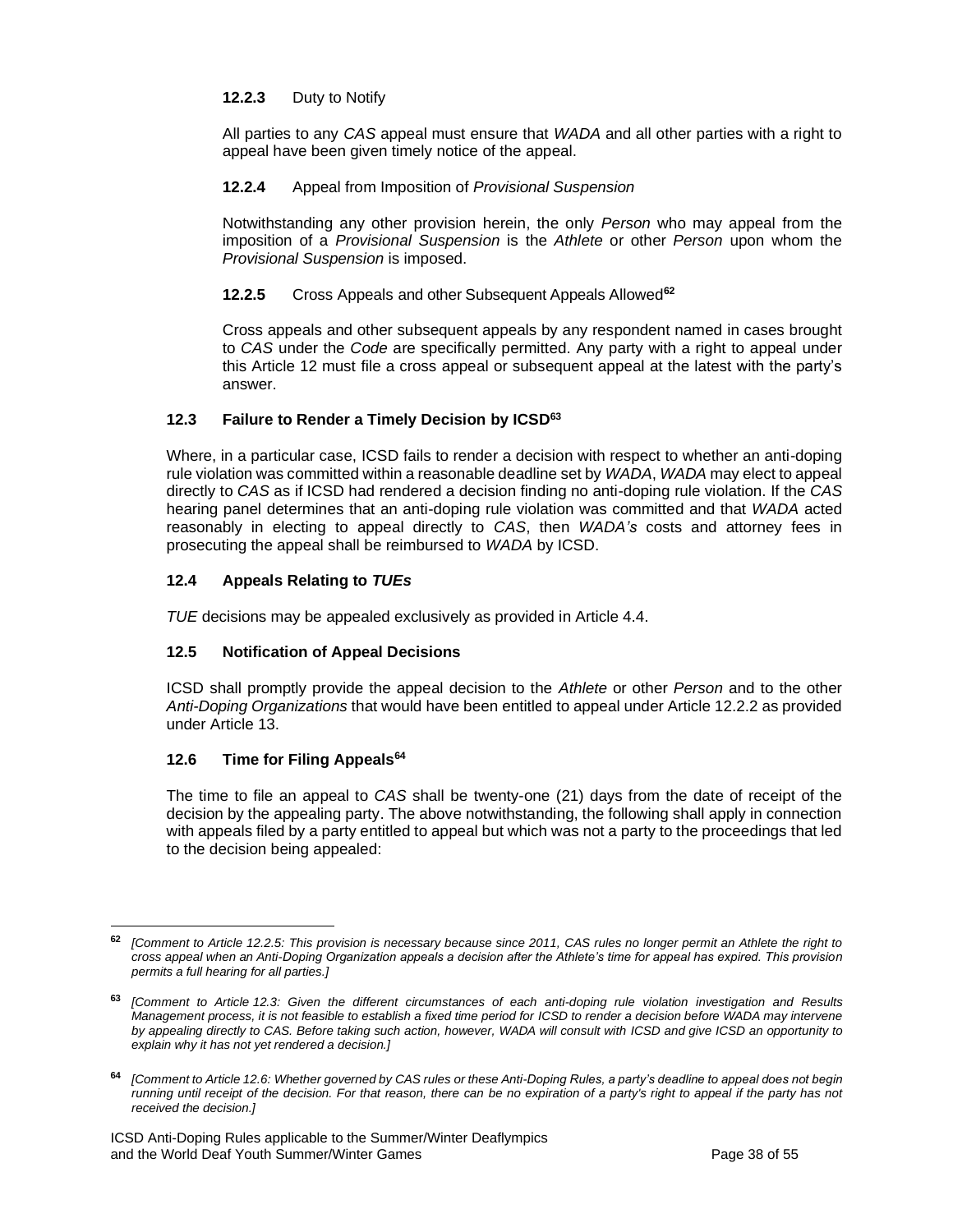- (a) Within fifteen (15) days from the notice of the decision, such party/ies shall have the right to request a copy of the full case file pertaining to the decision from the *Anti-Doping Organization* that had *Results Management* authority;
- (b) If such a request is made within the fifteen (15) day period, then the party making such request shall have twenty-one (21) days from receipt of the file to file an appeal to *CAS*.

The above notwithstanding, the filing deadline for an appeal filed by *WADA* shall be the later of:

- (a) Twenty-one (21) days after the last day on which any other party having a right to appeal could have appealed, or
- (b) Twenty-one (21) days after *WADA's* receipt of the complete file relating to the decision.

## <span id="page-38-0"></span>**ARTICLE 13 CONFIDENTIALITY AND REPORTING**

#### **13.1 Information Concerning** *Adverse Analytical Findings***,** *Atypical Findings***, and other Asserted Anti-Doping Rule Violations**

**13.1.1** Notice of Anti-Doping Rule Violations to *Athletes* and other *Persons*

Notice to *Athletes* or other *Persons* of anti-doping rule violations asserted against them shall occur as provided under Articles 7 and 13.

If at any point during *Results Management* up until the anti-doping rule violation charge, ICSD decides not to move forward with a matter, it must notify the *Athlete* or other *Person* (provided that the *Athlete* or other *Person* had been already informed of the ongoing *Results Management*).

**13.1.2** Notice of Anti-Doping Rule Violations to *National Anti-Doping Organizations*, International Federations and *WADA*

Notice of the assertion of an anti-doping rule violation to the *Athlete's* or other *Person's National Anti-Doping Organization*, International Federation and *WADA* shall occur as provided under Articles 7 and 13, simultaneously with the notice to the *Athlete* or other *Person*.

If at any point during *Results Management* up until the anti-doping rule violation charge, ICSD decides not to move forward with a matter, it must give notice (with reasons) to the *Anti-Doping Organizations* with a right of appeal under Article 12.2.2.

#### **13.1.3** Content of an Anti-Doping Rule Violation Notice

Notification of an anti-doping rule violation shall include: the *Athlete's* or other *Person's* name, country, sport and discipline within the sport, the *Athlete's* competitive level, whether the test was *In-Competition* or *Out-of-Competition*, the date of *Sample* collection, the analytical result reported by the laboratory, and other information as required by the *International Standard* for *Results Management*.

Notification of anti-doping rule violation other than under Article 2.1 shall also include the rule violated and the basis of the asserted violation.

## **13.1.4** Status Reports

Except with respect to investigations which have not resulted in a notice of an anti-doping rule violation pursuant to Article 13.1.1, the *Athlete's* or other *Person's National Anti-Doping Organization*, International Federation and *WADA* shall be regularly updated on the status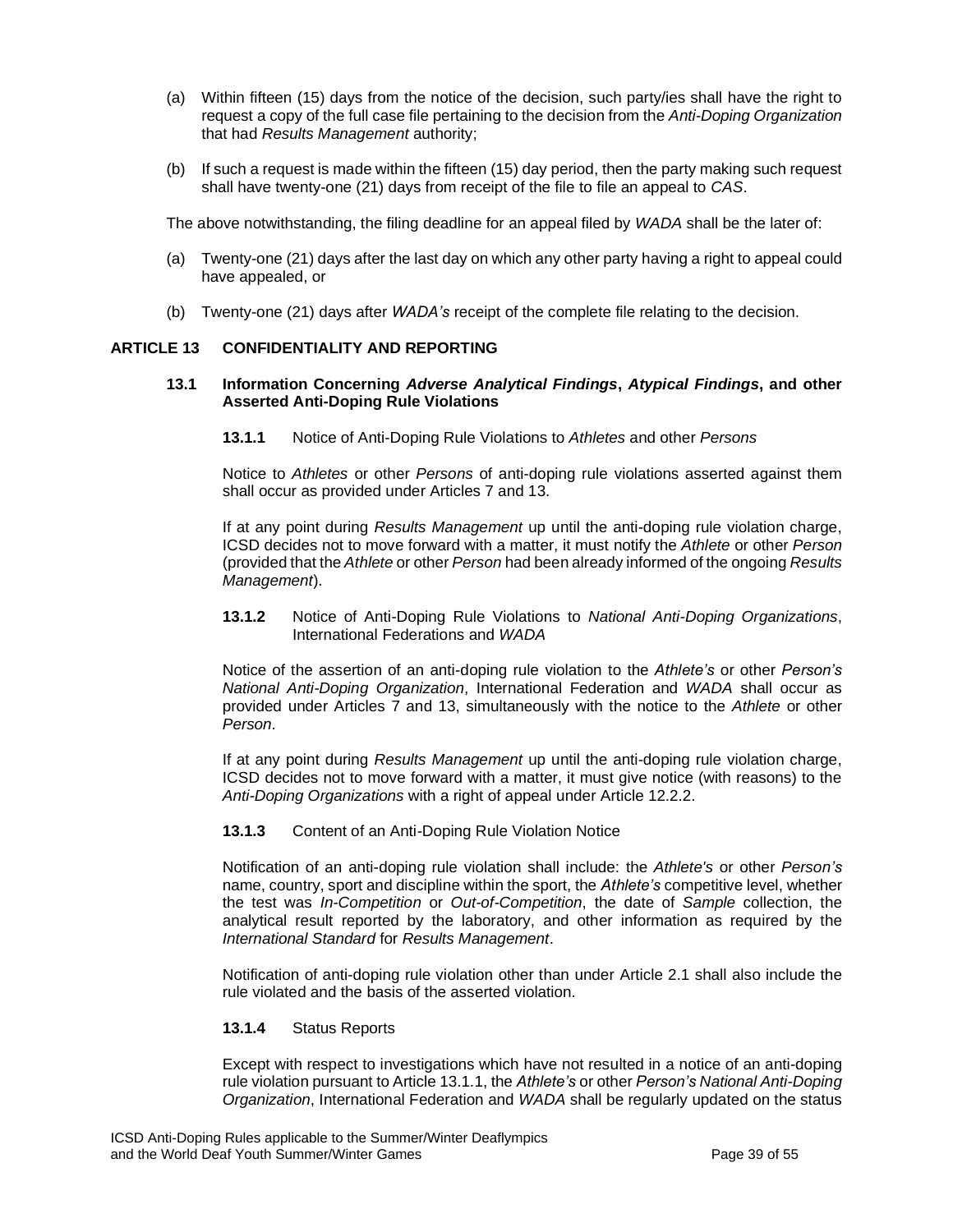and findings of any review or proceedings conducted pursuant to Article 7, 8 or 12 and shall be provided with a prompt written reasoned explanation or decision explaining the resolution of the matter.

## **13.1.5** Confidentiality

The recipient organizations shall not disclose this information beyond those *Persons* with a need to know (which would include the appropriate personnel at the applicable *National Olympic Committee*, *National Federation*, and team in a *Team Sport*) until ICSD has made *Public Disclosure* as permitted by Article 13.3.

## **13.1.6** Protection of Confidential Information by an Employee or Agent of ICSD

ICSD shall ensure that information concerning *Adverse Analytical Findings*, *Atypical Findings*, and other asserted anti-doping rule violations remains confidential until such information is *Publicly Disclosed* in accordance with Article 13.3. ICSD shall ensure that its employees (whether permanent or otherwise), contractors, agents, consultants, and *Delegated Third Parties* are subject to a fully enforceable contractual duty of confidentiality and to fully enforceable procedures for the investigation and disciplining of improper and/or unauthorized disclosure of such confidential information.

## **13.2 Notice of Anti-Doping Rule Violation or Violations of** *Ineligibility* **or** *Provisional Suspension* **Decisions and Request for Files**

- **13.2.1** Anti-doping rule violation decisions or decisions related to violations of *Ineligibility* or *Provisional Suspension* rendered pursuant to Article 7.6, 8.2, 10.5, 10.6, 10.7, 10.14.3 or 12.5, shall include the full reasons for the decision, including, if applicable, a justification for why the maximum potential sanction was not imposed. Where the decision is not in English or French, ICSD shall provide an English or French summary of the decision and the supporting reasons.
- **13.2.2** An *Anti-Doping Organization* having a right to appeal a decision received pursuant to Article 13.2.1 may, within fifteen (15) days of receipt, request a copy of the full case file pertaining to the decision.

## **13.3** *Public Disclosure*

- **13.3.1** After notice has been provided to the *Athlete* or other *Person* in accordance with the *International Standard* for *Results Management*, and to the applicable *Anti-Doping Organizations* in accordance with Article 13.1.2, the identity of any *Athlete* or other *Person* who is notified of a potential anti-doping rule violation, the *Prohibited Substance* or *Prohibited Method* and the nature of the violation involved, and whether the *Athlete* or other *Person* is subject to a *Provisional Suspension*, may be *Publicly Disclosed* by ICSD.
- **13.3.2** No later than twenty (20) days after it has been determined in an appellate decision under Article 12.2.1, or such appeal has been waived, or a hearing in accordance with Article 8 has been waived, or the assertion of an anti-doping rule violation has not otherwise been timely challenged, or the matter has been resolved under Article 10.8, or a new period of *Ineligibility*, or reprimand, has been imposed under Article 10.14.3, ICSD must *Publicly Disclose* the disposition of the anti-doping matter, including the sport, the anti-doping rule violated, the name of the *Athlete* or other *Person* committing the violation, the *Prohibited Substance* or *Prohibited Method* involved (if any) and the *Consequences* imposed. ICSD must also *Publicly Disclose* within twenty (20) days the results of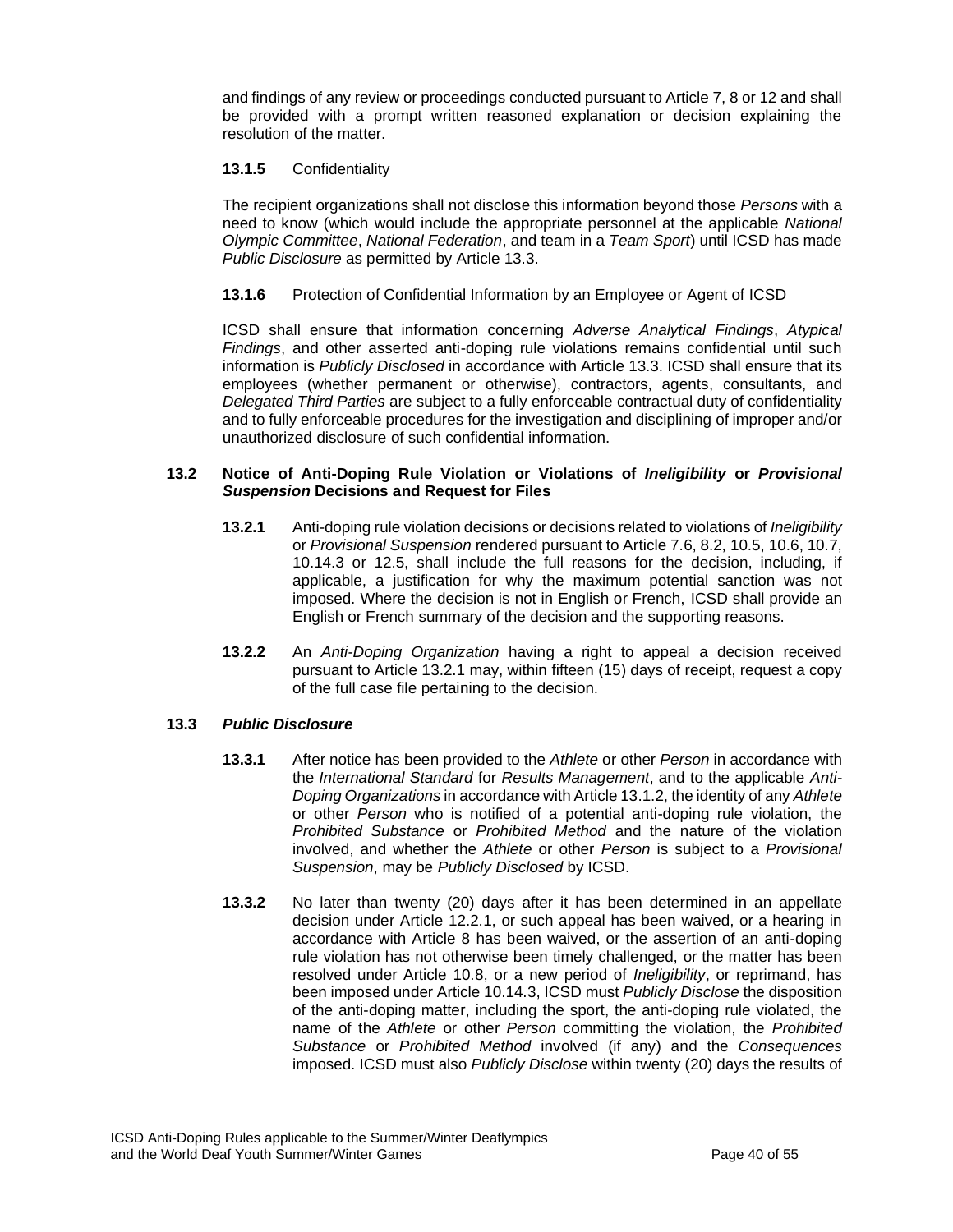appellate decisions concerning anti-doping rule violations, including the information described above.**<sup>65</sup>**

- **13.3.3** After an anti-doping rule violation has been determined to have been committed in an appellate decision under Article 12.2.1 or such appeal has been waived, or in a hearing in accordance with Article 8 or where such hearing has been waived, or the assertion of an anti-doping rule violation has not otherwise been timely challenged, or the matter has been resolved under Article 10.8, ICSD may make public such determination or decision and may comment publicly on the matter.
- **13.3.4** In any case where it is determined, after a hearing or appeal, that the *Athlete* or other *Person* did not commit an anti-doping rule violation, the fact that the decision has been appealed may be *Publicly Disclosed*. However, the decision itself and the underlying facts may not be *Publicly Disclosed* except with the consent of the *Athlete* or other *Person* who is the subject of the decision. ICSD shall use reasonable efforts to obtain such consent, and if consent is obtained, ICSD shall *Publicly Disclose* the decision in its entirety or in such redacted form as the *Athlete* or other *Person* may approve.
- **13.3.5** Publication shall be accomplished at a minimum by placing the required information on ICSD's website and leaving the information up for the longer of one (1) month or the duration of any period of *Ineligibility*.
- **13.3.6** Except as provided in Articles 13.3.1 and 13.3.3, no *Anti-Doping Organization*, *National Federation*, or *WADA-*accredited laboratory, or any official of any such body, shall publicly comment on the specific facts of any pending case (as opposed to general description of process and science) except in response to public comments attributed to, or based on information provided by the *Athlete*, other *Person* or their entourage or other representatives.
- **13.3.7** The mandatory *Public Disclosure* required in Article 13.3.2 shall not be required where the *Athlete* or other *Person* who has been found to have committed an anti-doping rule violation is a *Minor*,a *Protected Person* or a *Recreational Athlete*. Any optional *Public Disclosure* in a case involving a *Minor*, *Protected Person* or *Recreational Athlete* shall be proportionate to the facts and circumstances of the case.

## **13.4 Statistical Reporting**

ICSD shall, after each *Event* under its jurisdiction, publish publicly a general statistical report of its *Doping Control* activities, with a copy provided to *WADA*. ICSD may also publish reports showing the name of each *Athlete* tested and the date of each *Testing*.

## **13.5** *Doping Control* **Information Database and Monitoring of Compliance**

To enable *WADA* to perform its compliance monitoring role and to ensure the effective use of resources and sharing of applicable *Doping Control* information among *Anti-Doping Organizations*, ICSD shall report to *WADA* through *ADAMS Doping Control*-related information, including, in particular:

- (a) *Athlete Biological Passport* data for *International-Level Athletes* and *National-Level Athletes*,
- (b) Whereabouts information for *Athletes* including those in *Registered Testing Pools*,

**<sup>65</sup>** *[Comment to Article 13.3.2: Where Public Disclosure as required by Article 13.3.2 would result in a breach of other applicable*  laws, ICSD's failure to make the Public Disclosure will not result in a determination of non-compliance with Code as set forth in *Article 4.2 of the International Standard for the Protection of Privacy and Personal Information.]*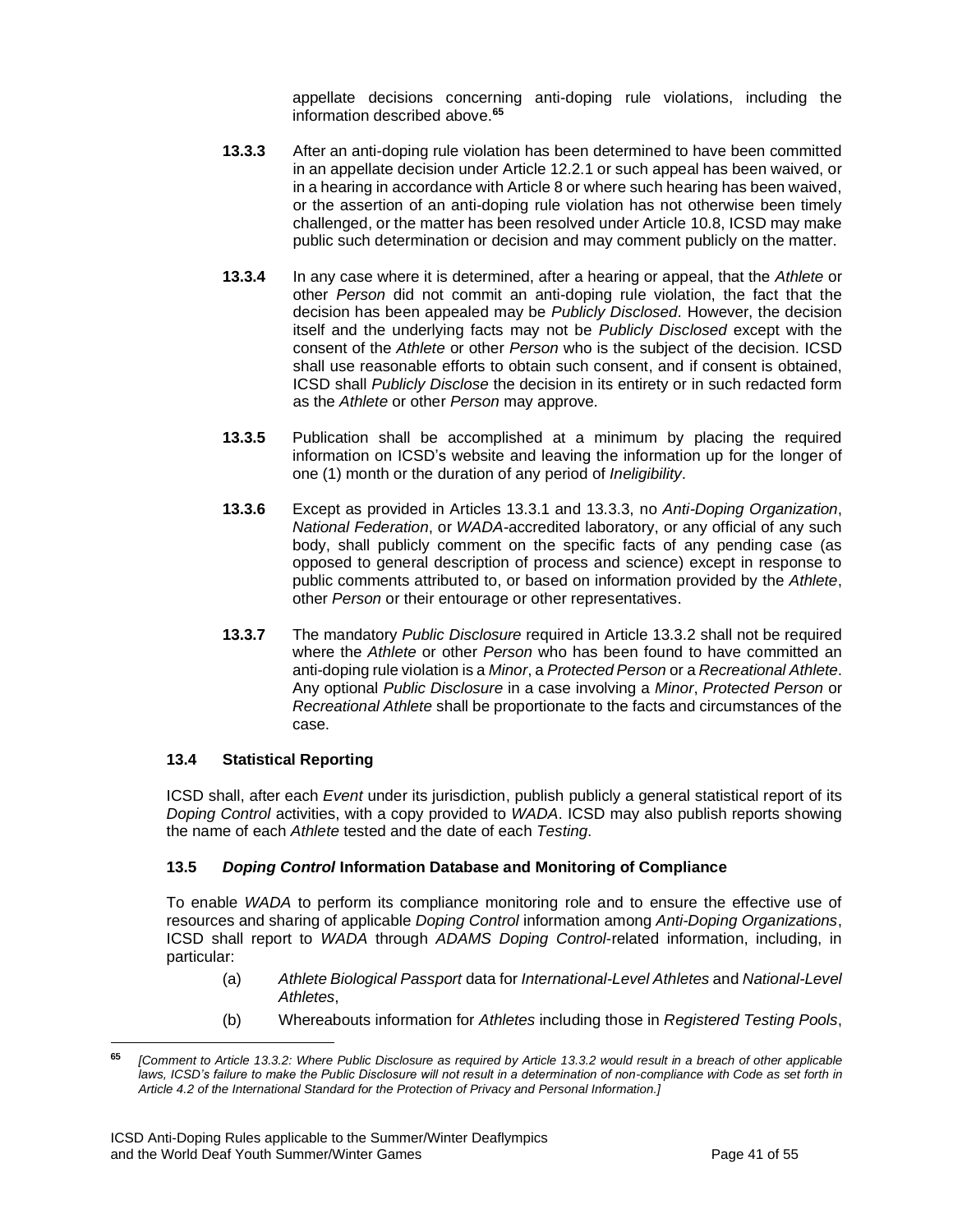- (c) *TUE* decisions, and
- (d) *Results Management* decisions,

as required under the applicable *International Standard(s)*.

- **13.5.1** To facilitate coordinated test distribution planning, avoid unnecessary duplication in *Testing* by various *Anti-Doping Organizations*, and to ensure that *Athlete Biological Passport* profiles are updated, ICSD shall report all *In-Competition* and *Out-of-Competition* tests to *WADA* by entering the *Doping Control* forms into *ADAMS* in accordance with the requirements and timelines contained in the *International Standard* for *Testing* and Investigations.
- **13.5.2** To facilitate *WADA's* oversight and appeal rights for *TUEs*, ICSD shall report all *TUE* applications, decisions and supporting documentation using *ADAMS* in accordance with the requirements and timelines contained in the *International Standard* for *Therapeutic Use Exemptions*.
- **13.5.3** To facilitate *WADA's* oversight and appeal rights for *Results Management*, ICSD shall report the following information into *ADAMS* in accordance with the requirements and timelines outlined in the *International Standard* for *Results Management*: (a) notifications of anti-doping rule violations and related decisions for *Adverse Analytical Findings*; (b) notifications and related decisions for other anti-doping rule violations that are not *Adverse Analytical Findings*; (c) whereabouts failures; and (d) any decision imposing, lifting or reinstating a *Provisional Suspension*.
- **13.5.4** The information described in this Article will be made accessible, where appropriate and in accordance with the applicable rules, to the *Athlete*, the *Athlete's National Anti-Doping Organization* and International Federation, and any other *Anti-Doping Organizations* with *Testing* authority over the *Athlete*.

## **13.6 Data Privacy**

- **13.6.1** ICSD may collect, store, process or disclose personal information relating to *Athletes* and other *Persons* where necessary and appropriate to conduct its *Anti-Doping Activities* under the *Code*, the *International Standards* (including specifically the *International Standard* for the Protection of Privacy and Personal Information), these Anti-Doping Rules, and in compliance with applicable law.
- **13.6.2** Without limiting the foregoing, ICSD shall:
	- (a) Only process personal information in accordance with a valid legal ground;
	- (b) Notify any *Participant* or *Person* subject to these Anti-Doping Rules, in a manner and form that complies with applicable laws and the *International Standard* for the Protection of Privacy and Personal Information, that their personal information may be processed by ICSD and other *Persons* for the purpose of the implementation of these Anti-Doping Rules;
	- (c) Ensure that any third-party agents (including any Delegated Third Party) with whom ICSD shares the personal information of any Participant or Person is subject to appropriate technical and contractual controls to protect the confidentiality and privacy of such information.

## <span id="page-41-0"></span>**ARTICLE 14 IMPLEMENTATION OF DECISIONS**

## **14.1 Automatic Binding Effect of Decisions by** *Signatory Anti-Doping Organizations*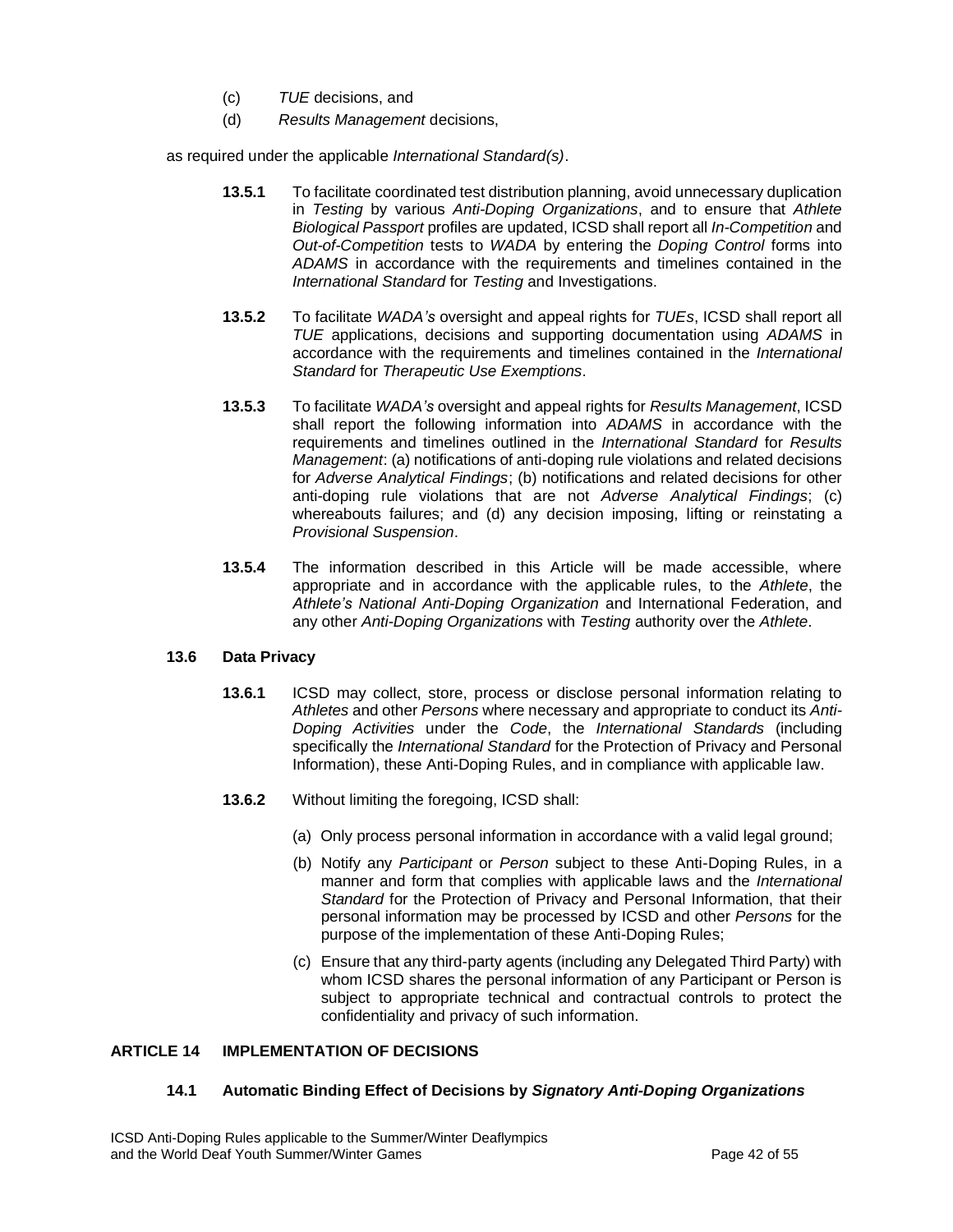- **14.1.1** A decision of an anti-doping rule violation made by a *Signatory Anti-Doping Organization*, an appellate body (Article 13.2.2 of the *Code*) or *CAS* shall, after the parties to the proceeding are notified, automatically be binding beyond the parties to the proceeding upon ICSD, as well as every *Signatory* in every sport with the effects described below:
	- **14.1.1.1** A decision by any of the above-described bodies imposing a *Provisional Suspension* (after a *Provisional Hearing* has occurred or the *Athlete* or other *Person* has either accepted the *Provisional Suspension* or has waived the right to a *Provisional Hearing*, expedited hearing or expedited appeal offered in accordance with Article 7.4.3) automatically prohibits the *Athlete* or other *Person* from participation (as described in Article 10.14.1) in all sports within the authority of any *Signatory* during the *Provisional Suspension*.
	- **14.1.1.2** A decision by any of the above-described bodies imposing a period of *Ineligibility* (after a hearing has occurred or been waived) automatically prohibits the *Athlete* or other *Person* from participation (as described in Article 10.14.1) in all sports within the authority of any *Signatory* for the period of *Ineligibility*.
	- **14.1.1.3** A decision by any of the above-described bodies accepting an antidoping rule violation automatically binds all *Signatories*.
	- **14.1.1.4** A decision by any of the above-described bodies to *Disqualify* results under Article 10.10 for a specified period automatically *Disqualifies* all results obtained within the authority of any *Signatory* during the specified period.
- **14.1.2** ICSD shall recognize and implement a decision and its effects as required by Article 14.1.1, without any further action required, on the earlier of the date ICSD receives actual notice of the decision or the date the decision is placed into *ADAMS*.
- **14.1.3** A decision by an *Anti-Doping Organization*, an appellate body or *CAS* to suspend, or lift, *Consequences* shall be binding upon ICSD, as well as each *Signatory*, without any further action required, on the earlier of the date ICSD receives actual notice of the decision or the date the decision is placed into *ADAMS*.
- **14.1.4** Notwithstanding any provision in Article 14.1.1, however, a decision of an antidoping rule violation by a *Major Event Organization* made in an expedited process during an *Event* shall not be binding on ICSD or other *Signatories* unless the rules of the *Major Event Organization* provide the *Athlete* or other *Person* with an opportunity to an appeal under non-expedited procedures.**<sup>66</sup>**

# **14.2 Implementation of Other Decisions by** *Anti-Doping Organizations*

**<sup>66</sup>** *[Comment to Article 14.1.4: By way of example, where the rules of the Major Event Organization give the Athlete or other Person the option of choosing an expedited CAS appeal or a CAS appeal under normal CAS procedure, the final decision or adjudication by the Major Event Organization is binding on other Signatories regardless of whether the Athlete or other Person chooses the expedited appeal option.]*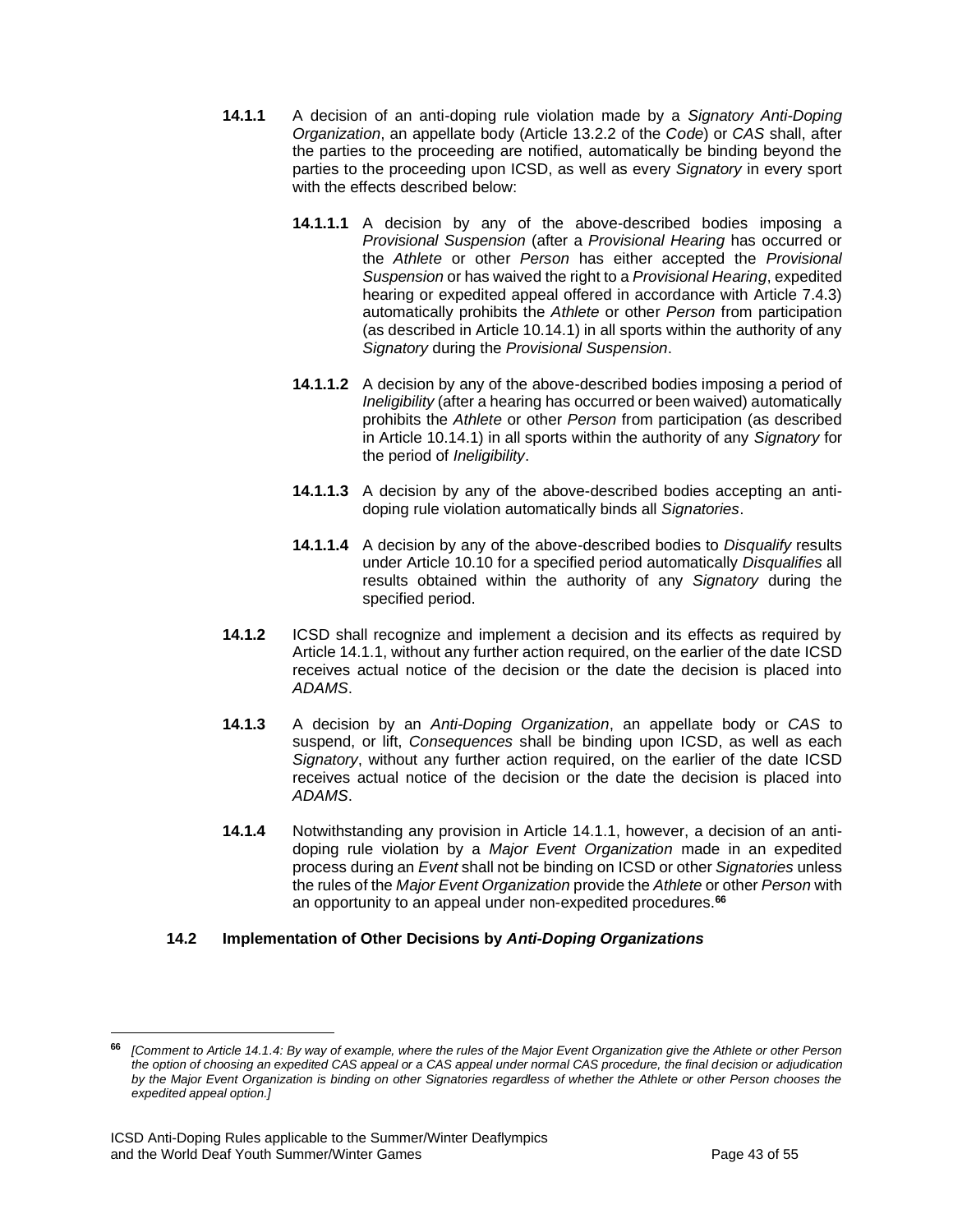ICSD may decide to implement other anti-doping decisions rendered by *Anti-Doping Organizations* not described in Article 14.1.1 above, such as a *Provisional Suspension* prior to a *Provisional Hearing* or acceptance by the *Athlete* or other *Person*. **67**

## **14.3 Implementation of Decisions by Body that is not a** *Signatory*

An anti-doping decision by a body that is not a *Signatory* to the *Code* shall be implemented by ICSD, if ICSD finds that the decision purports to be within the authority of that body and the anti-doping rules of that body are otherwise consistent with the *Code*. **68**

## <span id="page-43-0"></span>**ARTICLE 15 STATUTE OF LIMITATIONS**

No anti-doping rule violation proceeding may be commenced against an *Athlete* or other *Person* unless he or she has been notified of the anti-doping rule violation as provided in Article 7, or notification has been reasonably attempted, within ten (10) years from the date the violation is asserted to have occurred.

## <span id="page-43-1"></span>**ARTICLE 16** *EDUCATION*

ICSD shall plan, implement, evaluate and promote *Education* in line with the requirements of Article 18.2 of the *Code* and the *International Standard* for *Education*.

## <span id="page-43-2"></span>**ARTICLE 17 ADDITIONAL ROLES AND RESPONSIBILITIES OF ICSD**

- **17.1** In addition to the roles and responsibilities described in Article 20.6 of the *Code* for *Major Event Organizations*, ICSD shall report to *WADA* on ICSD's compliance with the *Code* and *International Standards* in accordance with Article 24.1.2 of the *Code*.
- **17.2** Subject to applicable law, and in accordance with Article 20.6.5 of the *Code*, all ICSD board members, directors, officers, and those employees (andthose of appointed *Delegated Third Parties*) who are involved in any aspect of *Doping Control*, must sign a form provided by the ICSD, agreeing to be bound by these Anti-Doping Rules as *Persons* in conformity with the *Code* for direct and intentional misconduct.
- **17.3** Subject to applicable law, and in accordance with Article 20.6.6 of the *Code*, any ICSD employee who is involved in *Doping Control* (other than authorized anti-doping *Education*  or rehabilitation programs) must sign a statement provided by ICSD confirming that they are not *Provisionally Suspended* or serving a period of *Ineligibility* and have not been directly or intentionally engaged in conduct within the previous six (6) years which would

**<sup>67</sup>** *[Comment to Articles 14.1 and 14.2: Anti-Doping Organization decisions under Article 14.1 are implemented automatically by other Signatories without the requirement of any decision or further action on the Signatories' part. For example, when a National Anti-Doping Organization decides to Provisionally Suspend an Athlete, that decision is given automatic effect at the International Federation level. To be clear, the "decision" is the one made by the National Anti-Doping Organization, there is not a separate decision to be made by the International Federation. Thus, any claim by the Athlete that the Provisional Suspension was improperly imposed can only be asserted against the National Anti-Doping Organization. Implementation of Anti-Doping Organizations' decisions under Article 14.2 is subject to each Signatory's discretion. A Signatory's implementation of a decision under Article 14.1 or Article 14.2 is not appealable separately from any appeal of the underlying decision. The extent of recognition of TUE decisions of other Anti-Doping Organizations shall be determined by Article 4.4 and the International Standard for Therapeutic Use Exemptions.]*

**<sup>68</sup>** *[Comment to Article 14.3: Where the decision of a body that has not accepted the Code is in some respects Code compliant and in other respects not Code compliant, Signatories should attempt to apply the decision in harmony with the principles of the Code. For example, if in a process consistent with the Code a non-Signatory has found an Athlete to have committed an anti-doping rule violation on account of the presence of a Prohibited Substance in the Athlete's body but the period of Ineligibility applied is shorter than the period provided for in the Code, then all Signatories should recognize the finding of an anti-doping rule violation and the Athlete's National Anti-Doping Organization should conduct a hearing consistent with Article 8 to determine whether the longer period of Ineligibility provided in the Code should be imposed. A Signatory's implementation of a decision or its decision not to implement a decision under Article 14.3, is appealable under Article 12.]*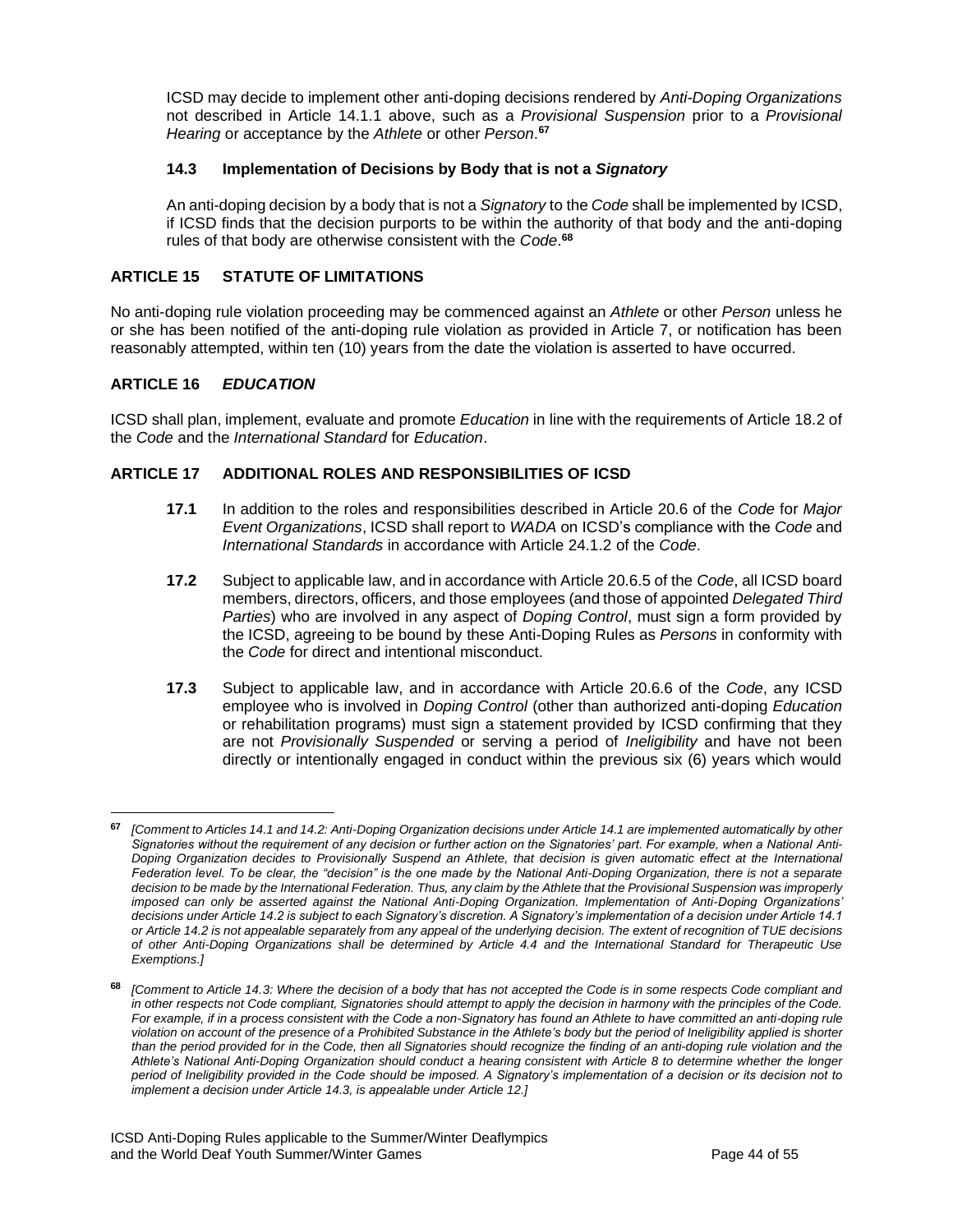have constituted a violation of anti-doping rules if *Code*-compliant rules had been applicable to them.

## <span id="page-44-0"></span>**ARTICLE 18 ADDITIONAL ROLES AND RESPONSIBILITIES OF** *ATHLETES*

- **18.1** To be knowledgeable of and comply with these Anti-Doping Rules.
- **18.2** To be available for *Sample* collection at all times.**<sup>69</sup>**
- **18.3** To take responsibility, in the context of anti-doping, for what they ingest and *Use*.
- **18.4** To inform medical personnel of their obligation not to *Use Prohibited Substance*s and *Prohibited Method*s and to take responsibility to make sure that any medical treatment received does not violate these Anti-Doping Rules.
- **18.5** To disclose to ICSD any decision by a non-*Signatory* finding that the *Athlete* committed an anti-doping rule violation within the previous ten (10) years.
- **18.6** To cooperate with *Anti-Doping Organizations* investigating anti-doping rule violations.

Failure by any *Athlete* to cooperate in full with *Anti-Doping Organizations* investigating antidoping rule violations may result in a charge of misconduct under ICSD's disciplinary rules.

- **18.7** To disclose the identity of their *Athlete Support Personnel* upon request by ICSD, or any other *Anti-Doping Organization* with authority over the *Athlete*.
- **18.8** Offensive conduct towards a *Doping Control* official or other *Person* involved in *Doping Control* by an *Athlete*, which does not otherwise constitute *Tampering*, may result in a charge of misconduct under ICSD's disciplinary rules.

#### <span id="page-44-1"></span>**ARTICLE 19 ADDITIONAL ROLES AND RESPONSIBILITIES OF** *ATHLETE SUPPORT PERSONNEL*

- **19.1** To be knowledgeable of and comply with these Anti-Doping Rules.
- **19.2** To cooperate with the *Athlete Testing* program.
- **19.3** To use their influence on *Athlete* values and behavior to foster anti-doping attitudes.
- **19.4** To disclose to ICSD any decision by a non-*Signatory* finding that they committed an antidoping rule violation within the previous ten (10) years.
- **19.5** To cooperate with *Anti-Doping Organizations* investigating anti-doping rule violations.

Failure by any *Athlete Support Personnel* to cooperate in full with *Anti-Doping Organizations* investigating anti-doping rule violations may result in a charge of misconduct under ICSD's disciplinary rules.

**19.6** *Athlete Support Personnel* shall not *Use*or *Possess*any *Prohibited Substance* or *Prohibited Method* without valid justification.

Any such Use or Possession may result in a charge of misconduct under ICSD's disciplinary rules.

**<sup>69</sup>** *[Comment to Article 18.2: With due regard to an Athlete's human rights and privacy, legitimate anti-doping considerations sometimes require Sample collection late at night or early in the morning. For example, it is known that some Athletes Use low doses of EPO during these hours so that it will be undetectable in the morning.]*

ICSD Anti-Doping Rules applicable to the Summer/Winter Deaflympics and the World Deaf Youth Summer/Winter Games Page 45 of 55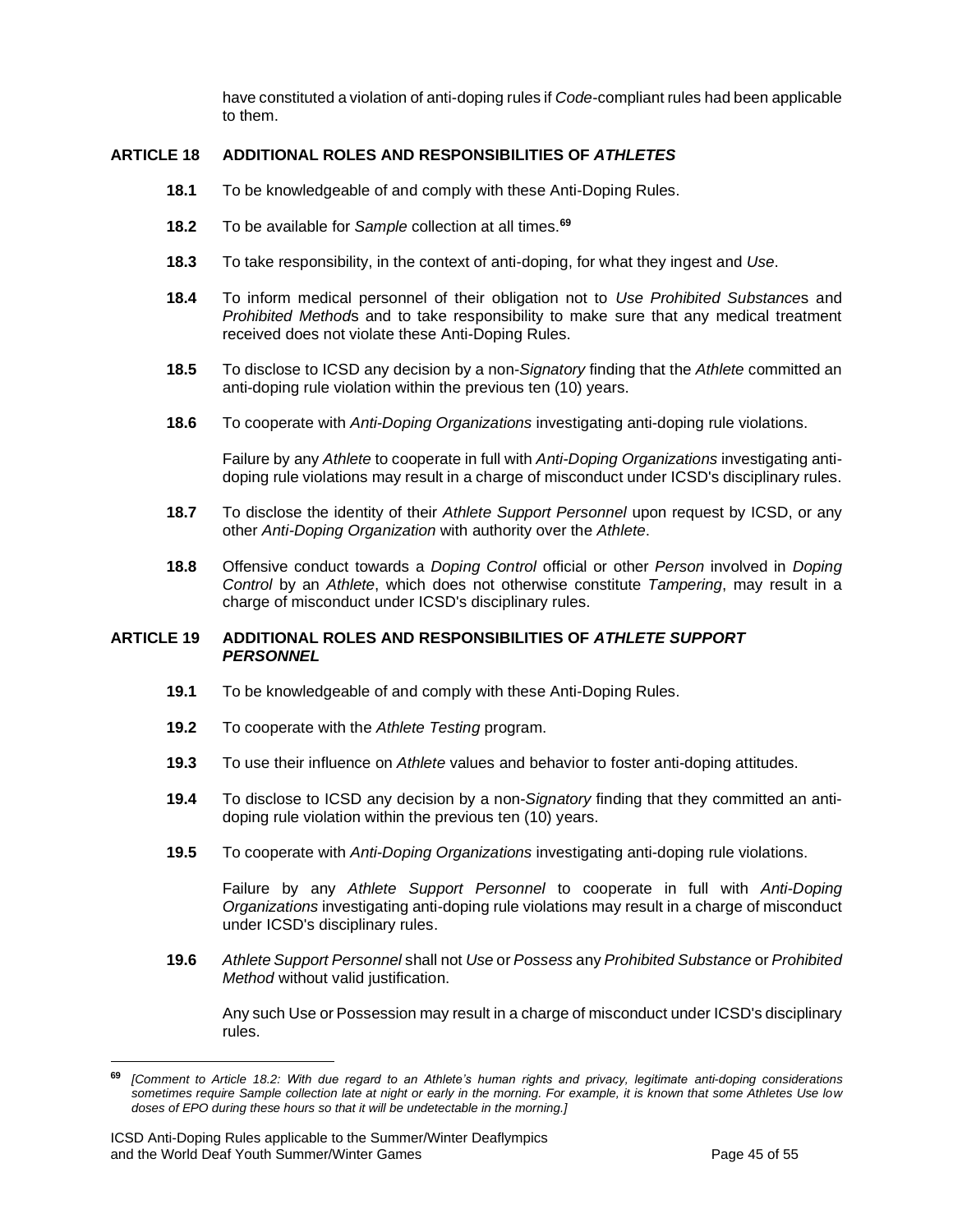**19.7** Offensive conduct towards a *Doping Control* official or other *Person* involved in *Doping Control* by *Athlete Support Personnel*, which does not otherwise constitute *Tampering*, may result in a charge of misconduct under ICSD's disciplinary rules.

#### <span id="page-45-0"></span>**ARTICLE 20 ADDITIONAL ROLES AND RESPONSIBILITIES OF OTHER** *PERSONS* **SUBJECT TO THESE ANTI-DOPING RULES**

- **20.1** To be knowledgeable of and comply with these Anti-Doping Rules.
- **20.2** To disclose to ICSD any decision by a non-*Signatory* finding that they committed an antidoping rule violation within the previous ten (10) years.
- **20.3** To cooperate with *Anti-Doping Organizations* investigating anti-doping rule violations.

Failure by any other Person subject to these Anti-Doping Rules to cooperate in full with Anti-Doping Organizations investigating anti-doping rule violations may result in a charge of misconduct under ICSD's disciplinary rules.

- **20.4** Not to *Use* or *Possess* any *Prohibited Substance* or *Prohibited Method* without valid justification.
- **20.5** Offensive conduct towards a *Doping Control* official or other *Person* involved in *Doping Control* by a *Person*, which does not otherwise constitute *Tampering*, may result in a charge of misconduct under ICSD's disciplinary rules.

#### <span id="page-45-1"></span>**ARTICLE 21 INTERPRETATION OF THE** *CODE*

- **21.1** The official text of the *Code* shall be maintained by *WADA* and shall be published in English and French. In the event of any conflict between the English and French versions, the English version shall prevail.
- **21.2** The comments annotating various provisions of the *Code* shall be used to interpret the *Code*.
- **21.3** The *Code*shall be interpreted as an independent and autonomous text and not by reference to the existing law or statutes of the *Signatories* or governments.
- **21.4** The headings used for the various Parts and Articles of the *Code* are for convenience only and shall not be deemed part of the substance of the *Code* or to affect in any way the language of the provisions to which they refer.
- **21.5** Where the term "days" is used in the *Code* or an *International Standard*, it shall mean calendar days unless otherwise specified.
- **21.6** The *Code* shall not apply retroactively to matters pending before the date the *Code* is accepted by a *Signatory* and implemented in its rules. However, pre-*Code* anti-doping rule violations would continue to count as "First violations" or "Second violations" for purposes of determining sanctions under Article 10 for subsequent post-*Code* violations.
- **21.7** The Purpose, Scope and Organization of the World Anti-Doping Program and the *Code*  and Appendix 1, Definitions, shall be considered integral parts of the *Code*.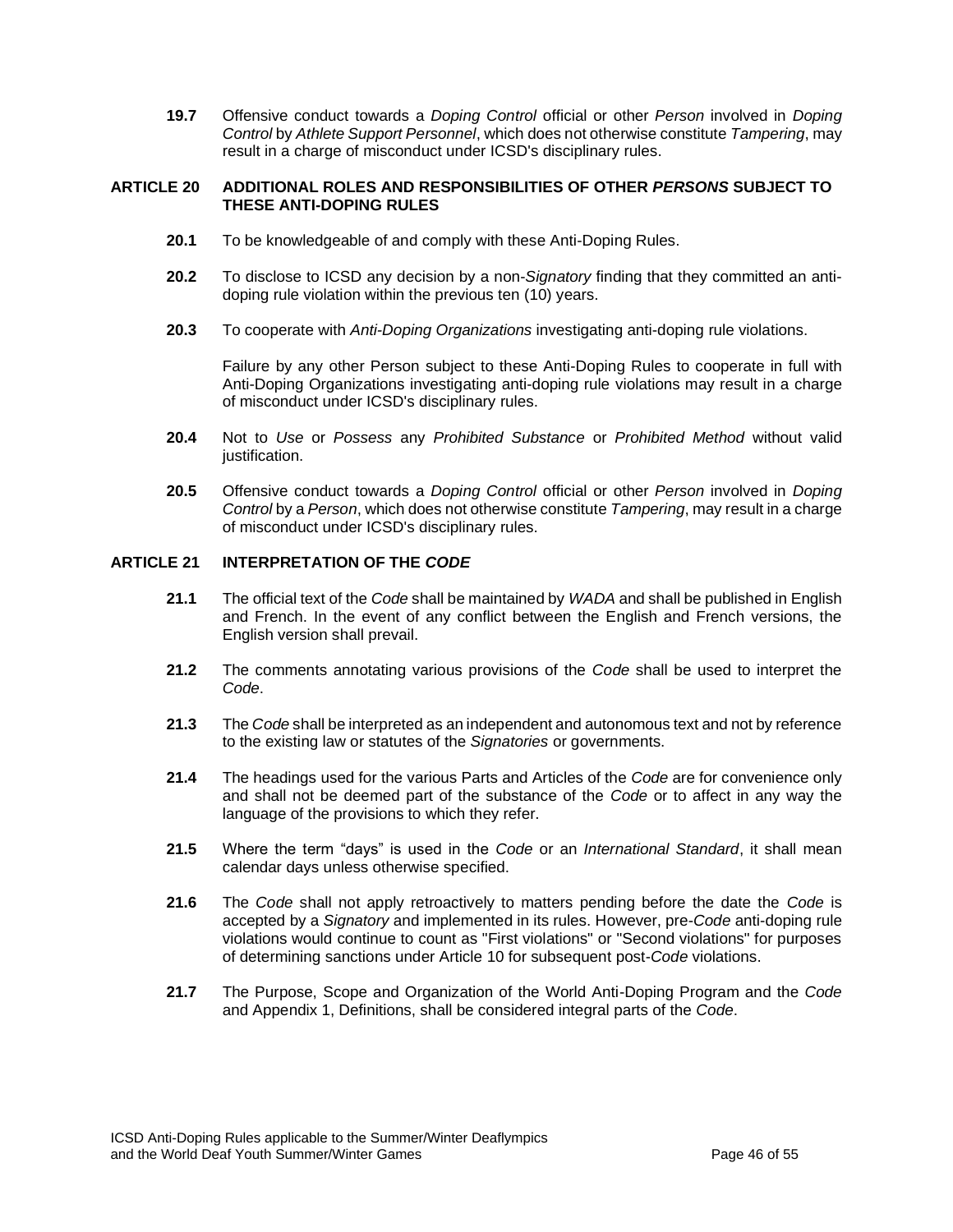## <span id="page-46-0"></span>**ARTICLE 22 FINAL PROVISIONS**

- **22.1** Where the term "days" is used in these Anti-Doping Rules, it shall mean calendar days unless otherwise specified.
- **22.2** These Anti-Doping Rules shall be interpreted as an independent and autonomous text and not by reference to existing law or statutes.
- **22.3** These Anti-Doping Rules have been adopted pursuant to the applicable provisions of the *Code* and the *International Standards* and shall be interpreted in a manner that is consistent with applicable provisions of the *Code* and the *International Standards*. The *Code* and the *International Standards* shall be considered integral parts of these Anti-Doping Rules and shall prevail in case of conflict.
- **22.4** The Introduction and Appendix 1 shall be considered integral parts of these Anti-Doping Rules.
- **22.5** The comments annotating various provisions of these Anti-Doping Rules shall be used to interpret these Anti-Doping Rules.
- **22.6** These Anti-Doping Rules shall enter into force on 01 January 2021.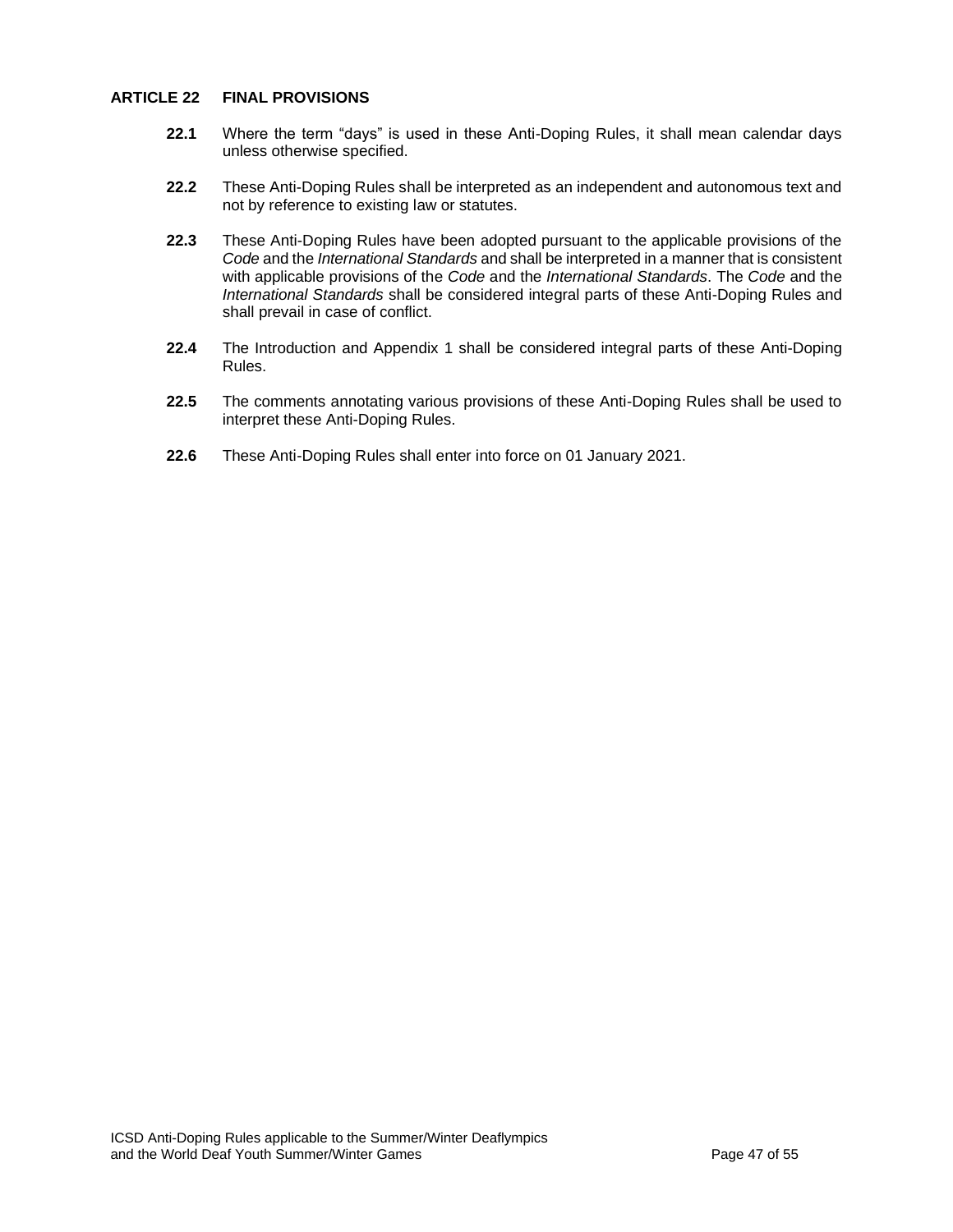## <span id="page-47-0"></span>**APPENDIX 1 DEFINITIONS<sup>70</sup>**

*ADAMS*: The Anti-Doping Administration and Management System is a Web-based database management tool for data entry, storage, sharing, and reporting designed to assist stakeholders and *WADA* in their antidoping operations in conjunction with data protection legislation.

*Administration*: Providing, supplying, supervising, facilitating, or otherwise participating in the *Use* or *Attempted Use* by another *Person* of a *Prohibited Substance* or *Prohibited Method*. However, this definition shall not include the actions of bona fide medical personnel involving a *Prohibited Substance* or *Prohibited Method Used* for genuine and legal therapeutic purposes or other acceptable justification and shall not include actions involving *Prohibited Substances* which are not prohibited in *Out-of-Competition Testing*  unless the circumstances as a whole demonstrate that such *Prohibited Substances* are not intended for genuine and legal therapeutic purposes or are intended to enhance sport performance.

*Adverse Analytical Finding*: A report from a *WADA*-accredited laboratory or other *WADA*-approved laboratory that, consistent with the *International Standard* for Laboratories, establishes in a *Sample* the presence of a *Prohibited Substance* or its *Metabolites* or *Markers* or evidence of the *Use* of a *Prohibited Method*.

*Adverse Passport Finding*: A report identified as an *Adverse Passport Finding* as described in the applicable *International Standards*.

*Aggravating Circumstances*: Circumstances involving, or actions by, an *Athlete* or other *Person* which may justify the imposition of a period of *Ineligibility* greater than the standard sanction. Such circumstances and actions shall include, but are not limited to: the *Athlete* or other *Person Used* or *Possessed* multiple *Prohibited Substances* or *Prohibited Methods*, *Used* or *Possessed* a *Prohibited Substance* or *Prohibited Method* on multiple occasions or committed multiple other anti-doping rule violations; a normal individual would be likely to enjoy the performance-enhancing effects of the anti-doping rule violation(s) beyond the otherwise applicable period of *Ineligibility*; the *Athlete* or *Person* engaged in deceptive or obstructive conduct to avoid the detection or adjudication of an anti-doping rule violation; or the *Athlete* or other *Person* engaged in *Tampering* during *Results Management*. For the avoidance of doubt, the examples of circumstances and conduct described herein are not exclusive and other similar circumstances or conduct may also justify the imposition of a longer period of *Ineligibility*.

*Anti-Doping Activities*: Anti-doping *Education* and information, test distribution planning, maintenance of a *Registered Testing Pool*, managing *Athlete Biological Passports*, conducting *Testing*, organizing analysis of *Samples*, gathering of intelligence and conduct of investigations, processing of *TUE* applications, *Results Management*, monitoring and enforcing compliance with any *Consequences* imposed, and all other activities related to anti-doping to be carried out by or on behalf of an *Anti-Doping Organization*, as set out in the *Code* and/or the *International Standards*.

*Anti-Doping Organization*: *WADA* or a *Signatory* that is responsible for adopting rules for initiating, implementing or enforcing any part of the *Doping Control* process. This includes, for example, the International Olympic Committee, the International Paralympic Committee, other *Major Event Organizations* that conduct *Testing* at their *Events*, International Federations, and *National Anti-Doping Organizations*.

*Athlete*: Any *Person* who competes in sport at the international level (as defined by each International Federation), or the national level (as defined by each *National Anti-Doping Organization)*. An *Anti-Doping Organization* has discretion to apply anti-doping rules to an *Athlete* who is neither an *International-Level Athlete* nor a *National-Level Athlete*, and thus to bring them within the definition of "*Athlete.*" In relation to *Athletes* who are neither *International-Level* nor *National-Level Athletes*, an *Anti-Doping Organization* may elect to: conduct limited *Testing* or no *Testing* at all; analyze *Samples* for less than the full menu of *Prohibited Substances*; require limited or no whereabouts information; or not require advance *TUEs*. However, if an Article 2.1, 2.3 or 2.5 anti-doping rule violation is committed by any *Athlete* over whom an *Anti-Doping Organization* has elected to exercise its authority to test and who competes below the international or

**<sup>70</sup>** *[Comment: Defined terms shall include their plural and possessive forms, as well as those terms used as other parts of speech.]*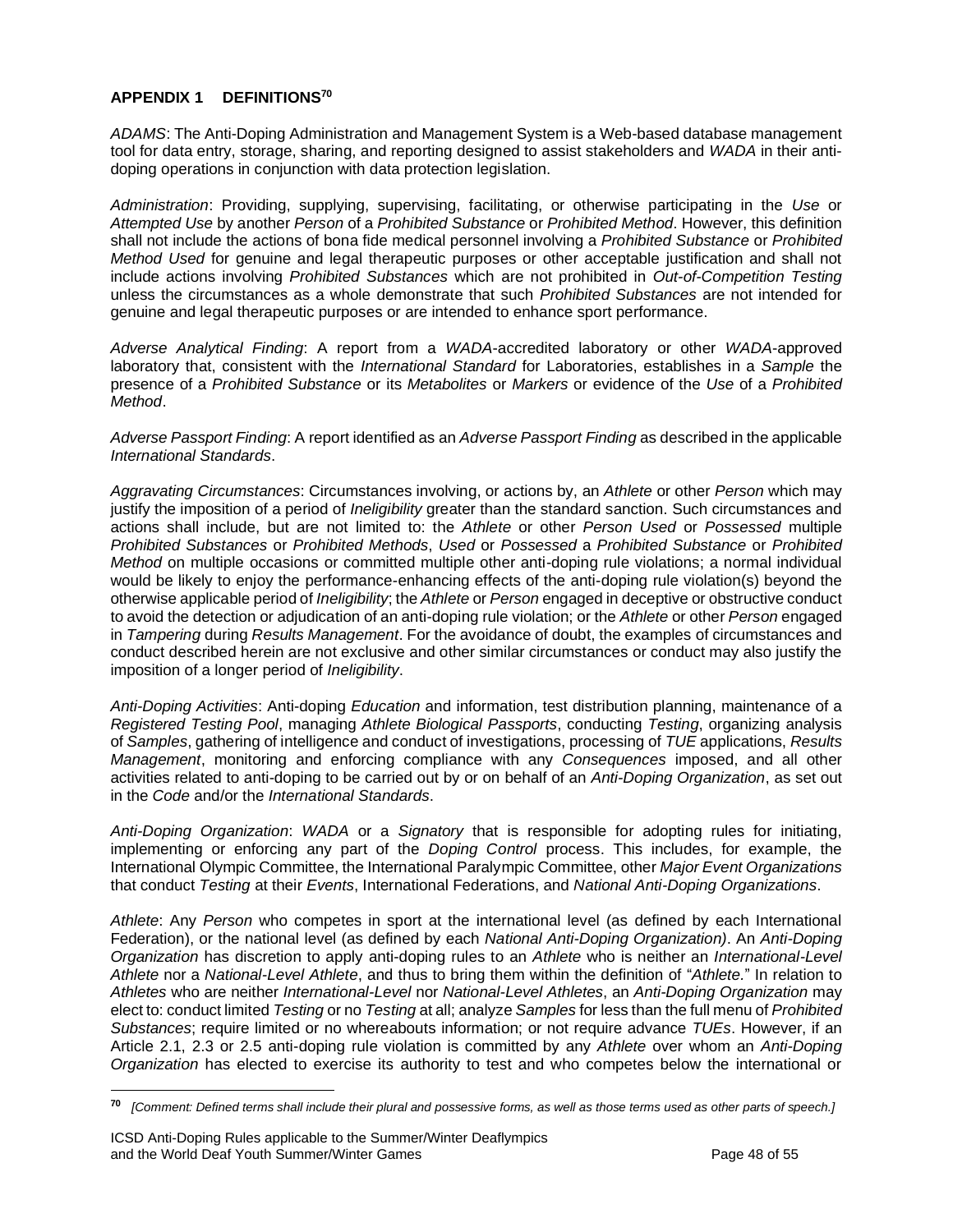national level, then the *Consequences* set forth in the *Code* must be applied. For purposes of Article 2.8 and Article 2.9 and for purposes of anti-doping information and *Education*, any *Person* who participates in sport under the authority of any *Signatory*, government, or other sports organization accepting the *Code* is an *Athlete*. **71**

*Athlete Biological Passport*: The program and methods of gathering and collating data as described in the *International Standard* for *Testing* and Investigations and *International Standard* for Laboratories.

*Athlete Support Personnel*: Any coach, trainer, manager, agent, team staff, official, medical, paramedical personnel, parent or any other *Person* working with, treating or assisting an *Athlete* participating in or preparing for sports *Competition*.

*Attempt*: Purposely engaging in conduct that constitutes a substantial step in a course of conduct planned to culminate in the commission of an anti-doping rule violation. Provided, however, there shall be no antidoping rule violation based solely on an *Attempt* to commit a violation if the *Person* renounces the *Attempt* prior to it being discovered by a third party not involved in the *Attempt*.

*Atypical Finding*: A report from a *WADA*-accredited laboratory or other *WADA*-approved laboratory which requires further investigation as provided by the *International Standard* for Laboratories or related *Technical Documents* prior to the determination of an *Adverse Analytical Finding*.

*Atypical Passport Finding*: A report described as an *Atypical Passport Finding* as described in the applicable *International Standards*.

*CAS*: The Court of Arbitration for Sport.

*Code*: The World Anti-Doping *Code*.

*Competition*: A single race, match, game or singular sport contest. For example, a basketball game or the finals of the Olympic 100-meter race in athletics. For stage races and other sport contests where prizes are awarded on a daily or other interim basis the distinction between a *Competition* and an *Event* will be as provided in the rules of the applicable International Federation.

*Consequences of Anti-Doping Rule Violations* ("*Consequences*"): An *Athlete's* or other *Person's* violation of an anti-doping rule may result in one or more of the following: (a) *Disqualification* means the *Athlete's* results in a particular *Competition* or *Event* are invalidated, with all resulting *Consequences* including forfeiture of any medals, points and prizes; (b) *Ineligibility* means the *Athlete* or other *Person* is barred on account of an anti-doping rule violation for a specified period of time from participating in any *Competition* or other activity or funding as provided in Article 10.14; (c) *Provisional Suspension* means the *Athlete* or other *Person* is barred temporarily from participating in any *Competition* or activity prior to the final decision at a hearing conducted under Article 8; (d) *Financial Consequences* means a financial sanction imposed for an antidoping rule violation or to recover costs associated with an anti-doping rule violation; and (e) *Public Disclosure* means the dissemination or distribution of information to the general public or *Persons* beyond those *Persons* entitled to earlier notification in accordance with Article 13. Teams in *Team Sports* may also be subject to *Consequences* as provided in Article 11.

*Contaminated Product*: A product that contains a *Prohibited Substance* that is not disclosed on the product label or in information available in a reasonable Internet search.

*Decision Limit*: The value of the result for a threshold substance in a *Sample*, above which an *Adverse Analytical Finding* shall be reported, as defined in the *International Standard* for Laboratories.

**<sup>71</sup>** *[Comment to Athlete: Individuals who participate in sport may fall in one of five (5) categories: 1) International-Level Athlete, 2) National-Level Athlete, 3) individuals who are not International- or National-Level Athletes but over whom the International Federation or National Anti-Doping Organization has chosen to exercise authority, 4) Recreational Athlete, and 5) individuals over whom no International Federation or National Anti-Doping Organization has, or has chosen to, exercise authority. All Internationaland National-Level Athletes are subject to the anti-doping rules of the Code, with the precise definitions of international and national level sport to be set forth in the anti-doping rules of the International Federations and National Anti-Doping Organizations.]*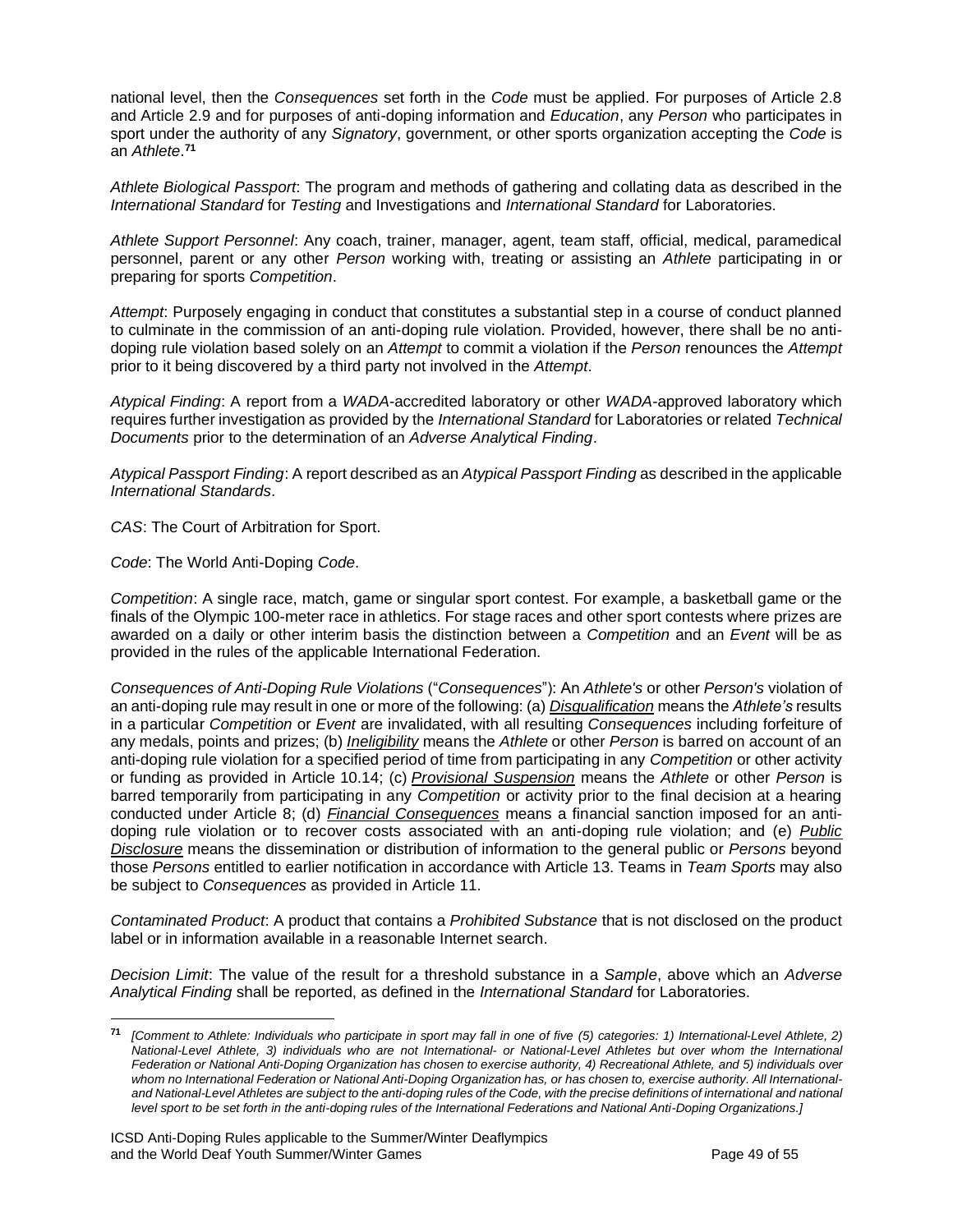*Delegated Third Party*: Any *Person* to which ICSD delegates any aspect of *Doping Control* or anti-doping *Education* programs including, but not limited to, third parties or other *Anti-Doping Organizations* that conduct *Sample* collection or other *Doping Control* services or anti-doping *Educational* programs for ICSD, or individuals serving as independent contractors who perform *Doping Control* services for ICSD (e.g., nonemployee *Doping Control* officers or chaperones). This definition does not include *CAS*.

*Disqualification*: See *Consequences of Anti-Doping Rule Violations* above.

*Doping Control*: All steps and processes from test distribution planning through to ultimate disposition of any appeal and the enforcement of *Consequences*, including all steps and processes in between, including, but not limited to *Testing*, investigations, whereabouts, *TUEs*, *Sample* collection and handling, laboratory analysis, *Results Management*, and investigations or proceedings relating to violations of Article 10.14 (Status During *Ineligibility* or *Provisional Suspension*).

*Education*: The process of learning to instill values and develop behaviors that foster and protect the spirit of sport, and to prevent intentional and unintentional doping.

*Event*: A series of individual *Competitions* conducted together under one ruling body (e.g., the Olympic Games, World Championships of an International Federation, or Pan American Games). For the purposes of these Anti-Doping Rules, the *Event* is Summer/Winter Deaflympics, or World Deaf Youth Summer/Winter Games.

*Event Period*: The period commencing on the date of the opening ceremony of the *Event* up until and including the day of the closing ceremony of the *Event*.

*Event Venues*: Those venues for which it is necessary to have an accreditation, ticket or permission from ICSD and any other areas that are specifically designated as such by ICSD.

*Fault*: *Fault* is any breach of duty or any lack of care appropriate to a particular situation. Factors to be taken into consideration in assessing an *Athlete's* or other *Person's* degree of *Fault* include, for example, the *Athlete's* or other *Person's* experience, whether the *Athlete* or other *Person* is a *Protected Person*, special considerations such as impairment, the degree of risk that should have been perceived by the *Athlete* and the level of care and investigation exercised by the *Athlete* in relation to what should have been the perceived level of risk. In assessing the *Athlete's* or other *Person's* degree of *Fault*, the circumstances considered must be specific and relevant to explain the *Athlete's* or other *Person's* departure from the expected standard of behavior. Thus, for example, the fact that an *Athlete* would lose the opportunity to earn large sums of money during a period of *Ineligibility*, or the fact that the *Athlete* only has a short time left in a career, or the timing of the sporting calendar, would not be relevant factors to be considered in reducing the period of *Ineligibility* under Article 10.6.1 or 10.6.2.**<sup>72</sup>**

*Financial Consequences*: See *Consequences of Anti-Doping Rule Violations* above.

*In-Competition*: The period commencing at 11:59 p.m. on the day before a *Competition* in which the *Athlete* is scheduled to participate through the end of such *Competition* and the *Sample* collection process related to such *Competition*. Provided, however, *WADA* may approve, for a particular sport, an alternative definition if an International Federation provides a compelling justification that a different definition is necessary for its sport; upon such approval by *WADA*, the alternative definition shall be followed by ICSD for that particular sport.**<sup>73</sup>**

**<sup>72</sup>** *[Comment to Fault: The criterion for assessing an Athlete's degree of Fault is the same under all Articles where Fault is to be considered. However, under Article 10.6.2, no reduction of sanction is appropriate unless, when the degree of Fault is assessed, the conclusion is that No Significant Fault or Negligence on the part of the Athlete or other Person was involved.]*

**<sup>73</sup>** *[Comment to In-Competition: Having a universally accepted definition for In-Competition provides greater harmonization among Athletes across all sports, eliminates or reduces confusion among Athletes about the relevant timeframe for In-Competition Testing, avoids inadvertent Adverse Analytical Findings in between Competitions during an Event and assists in preventing any potential performance enhancement benefits from Substances prohibited Out-of-Competition being carried over to the Competition period.]*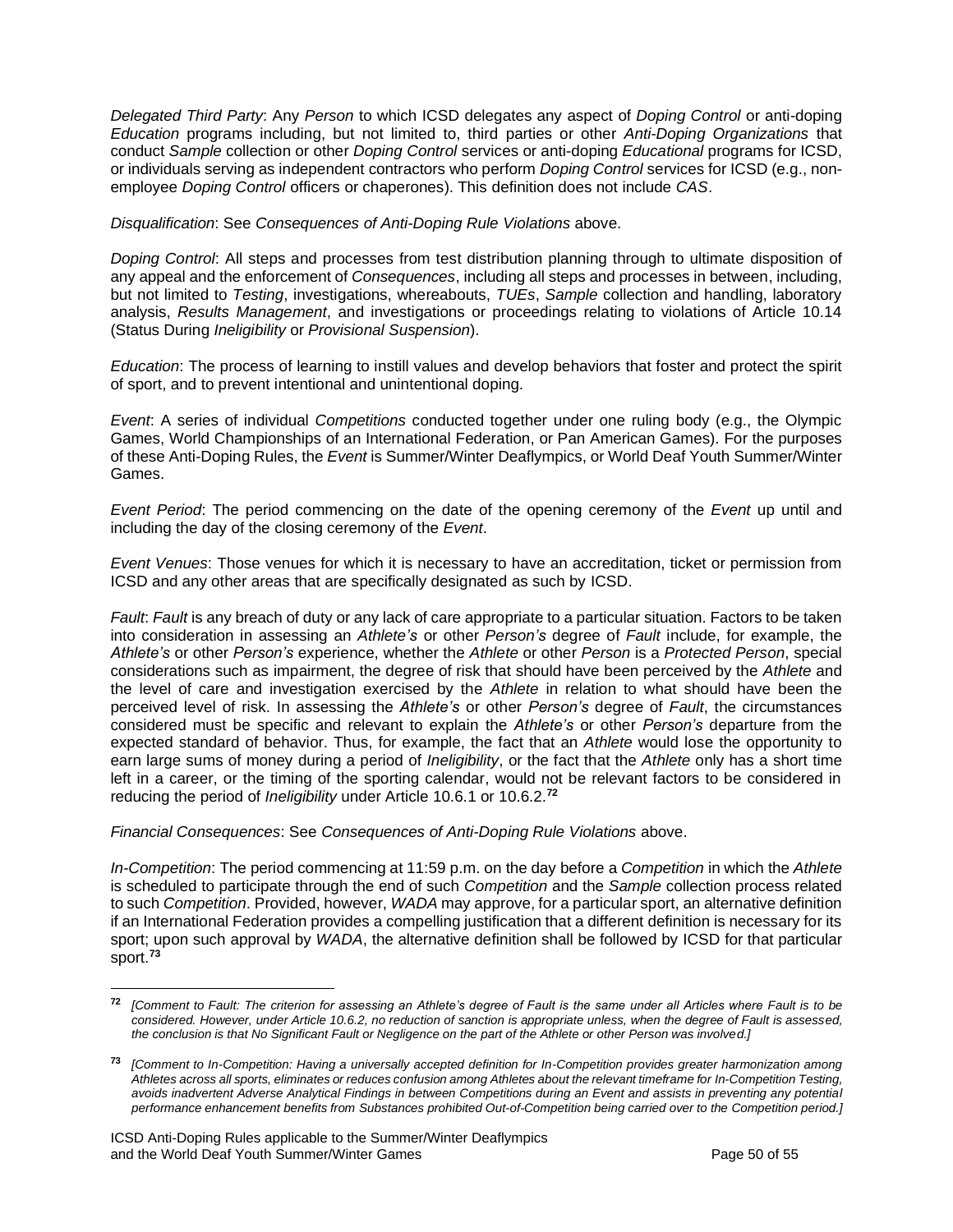*Independent Observer Program*: A team of observers and/or auditors, under the supervision of *WADA*, who observe and provide guidance on the *Doping Control* process prior to or during certain *Events* and report on their observations as part of *WADA's* compliance monitoring program.

*Individual Sport*: Any sport that is not a *Team Sport*.

*Ineligibility*: See *Consequences of Anti-Doping Rule Violations* above.

*Institutional Independence*: Hearing panels on appeal shall be fully independent institutionally from the *Anti-Doping Organization* responsible for *Results Management*. They must therefore not in any way be administered by, connected or subject to the *Anti-Doping Organization* responsible for *Results Management*.

*International Event*: An *Event* or *Competition* where the International Olympic Committee, the International Paralympic Committee, an International Federation, a *Major Event Organization*, or another international sport organization is the ruling body for the *Event* or appoints the technical officials for the *Event*.

*International-Level Athlete*: *Athletes* who compete in sport at the international level, as defined by each International Federation, consistent with the *International Standard* for *Testing* and Investigations.**<sup>74</sup>**

*International Standard*: A standard adopted by *WADA* in support of the *Code*. Compliance with an *International Standard* (as opposed to another alternative standard, practice or procedure) shall be sufficient to conclude that the procedures addressed by the *International Standard* were performed properly. *International Standards* shall include any *Technical Documents* issued pursuant to the *International Standard*.

*Major Event Organizations*: The continental associations of *National Olympic Committee*s and other international multi-sport organizations that function as the ruling body for any continental, regional or other *International Event*. For the purpose of these Anti-Doping Rules, the *Major Event Organization* is the International Committee of Sports for the Deaf.

*Marker*: A compound, group of compounds or biological variable(s) that indicates the *Use* of a *Prohibited Substance* or *Prohibited Method*.

*Metabolite*: Any substance produced by a biotransformation process.

*Minimum Reporting Level*: The estimated concentration of a *Prohibited Substance* or its *Metabolite(s)* or *Marker(s)* in a *Sample* below which *WADA*-accredited laboratories should not report that *Sample* as an *Adverse Analytical Finding*.

*Minor*: A natural *Person* who has not reached the age of eighteen (18) years.

*National Anti-Doping Organization*: The entity(ies) designated by each country as possessing the primary authority and responsibility to adopt and implement anti-doping rules, direct the collection of *Samples*, manage test results and conduct *Results Management* at the national level. If this designation has not been made by the competent public authority(ies), the entity shall be the country's *National Olympic Committee* or its designee.

*National Event*: A sport *Event* or *Competition* involving *International*- or *National-Level Athletes* that is not an *International Event*.

**<sup>74</sup>** *[Comment to International-Level Athlete: Consistent with the International Standard for Testing and Investigations, the International Federation is free to determine the criteria it will use to classify Athletes as International-Level Athletes, e.g., by ranking, by participation in particular International Events, by type of license, etc. However, it must publish those criteria in clear and concise form, so that Athletes are able to ascertain quickly and easily when they will become classified as International-Level Athletes. For*  example, if the criteria include participation in certain International Events, then the International Federation must publish a list of *those International Events.]*

ICSD Anti-Doping Rules applicable to the Summer/Winter Deaflympics and the World Deaf Youth Summer/Winter Games **Page 51** of 55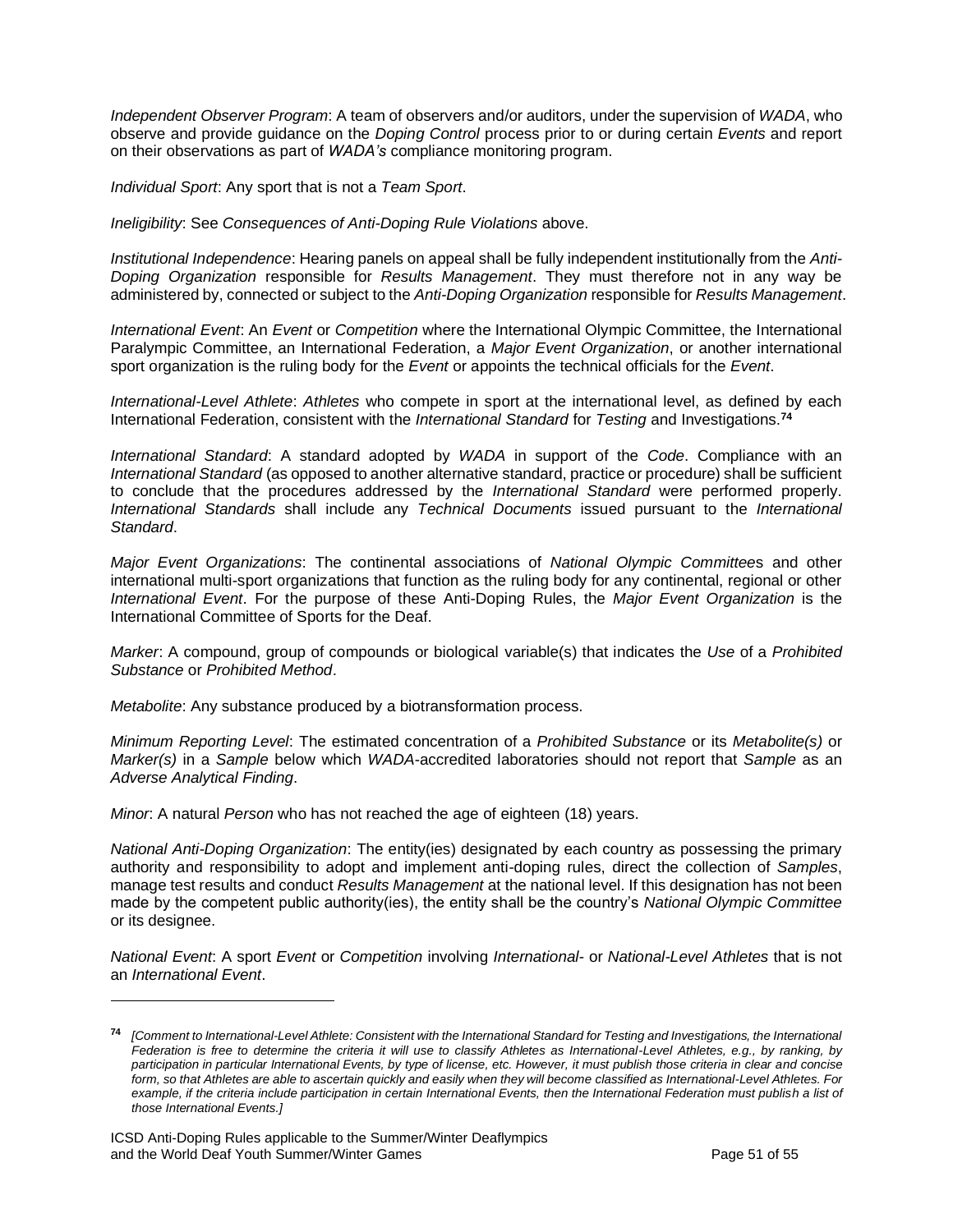*National Federation*: A national or regional entity which is a member of or is recognized by an International Federation as the entity governing the International Federation's sport in that nation or region.

*National-Level Athlete*: *Athletes* who compete in sport at the national level, as defined by each *National Anti-Doping Organization*, consistent with the *International Standard* for *Testing* and Investigations.

*National Olympic Committee*: The organization recognized by the International Olympic Committee. The term *National Olympic Committee* shall also include the National Sport Confederation in those countries where the National Sport Confederation assumes typical *National Olympic Committee* responsibilities in the anti-doping area.

*No Fault or Negligence*: The *Athlete* or other *Person's* establishing that he or she did not know or suspect, and could not reasonably have known or suspected even with the exercise of utmost caution, that he or she had *Used* or been administered the *Prohibited Substance* or *Prohibited Method* or otherwise violated an anti-doping rule. Except in the case of a *Protected Person* or *Recreational Athlete*, for any violation of Article 2.1, the *Athlete* must also establish how the *Prohibited Substance* entered the *Athlete's* system.

*No Significant Fault or Negligence*: The *Athlete* or other *Person's* establishing that any *Fault* or *Negligence*, when viewed in the totality of the circumstances and taking into account the criteria for *No Fault* or *Negligence*, was not significant in relationship to the anti-doping rule violation. Except in the case of a *Protected Person* or *Recreational Athlete*, for any violation of Article 2.1, the *Athlete* must also establish how the *Prohibited Substance* entered the *Athlete's* system.

*Operational Independence*: This means that (1) board members, staff members, commission members, consultants and officials of the *Anti-Doping Organization* with responsibility for *Results Management* or its affiliates (e.g., member federation or confederation), as well as any *Person* involved in the investigation and pre-adjudication of the matter cannot be appointed as members and/or clerks (to the extent that such clerk is involved in the deliberation process and/or drafting of any decision) of hearing panels of that *Anti-Doping Organization* with responsibility for *Results Management* and (2) hearing panels shall be in a position to conduct the hearing and decision-making process without interference from the *Anti-Doping Organization* or any third party. The objective is to ensure that members of the hearing panel or individuals otherwise involved in the decision of the hearing panel, are not involved in the investigation of, or decisions to proceed with, the case.

*Out-of-Competition*: Any period which is not *In-Competition*.

*Participant*: Any *Athlete* or *Athlete Support Person*.

*Person*: A natural *Person* or an organization or other entity.

*Possession*: The actual, physical *Possession*, or the constructive *Possession* (which shall be found only if the *Person* has exclusive control or intends to exercise control over the *Prohibited Substance* or *Prohibited Method* or the premises in which a *Prohibited Substance* or *Prohibited Method* exists); provided, however, that if the *Person* does not have exclusive control over the *Prohibited Substance* or *Prohibited Method* or the premises in which a *Prohibited Substance* or *Prohibited Method* exists, constructive *Possession* shall only be found if the *Person* knew about the presence of the *Prohibited Substance* or *Prohibited Method* and intended to exercise control over it. Provided, however, there shall be no anti-doping rule violation based solely on *Possession* if, prior to receiving notification of any kind that the *Person* has committed an antidoping rule violation, the *Person* has taken concrete action demonstrating that the *Person* never intended to have *Possession* and has renounced *Possession* by explicitly declaring it to an *Anti-Doping Organization*. Notwithstanding anything to the contrary in this definition, the purchase (including by any electronic or other means) of a *Prohibited Substance* or *Prohibited Method* constitutes *Possession* by the *Person* who makes the purchase. **75**

**<sup>75</sup>** *[Comment to Possession: Under this definition, anabolic steroids found in an Athlete's car would constitute a violation unless the Athlete establishes that someone else used the car; in that event, the Anti-Doping Organization must establish that, even though* 

ICSD Anti-Doping Rules applicable to the Summer/Winter Deaflympics and the World Deaf Youth Summer/Winter Games Page 52 of 55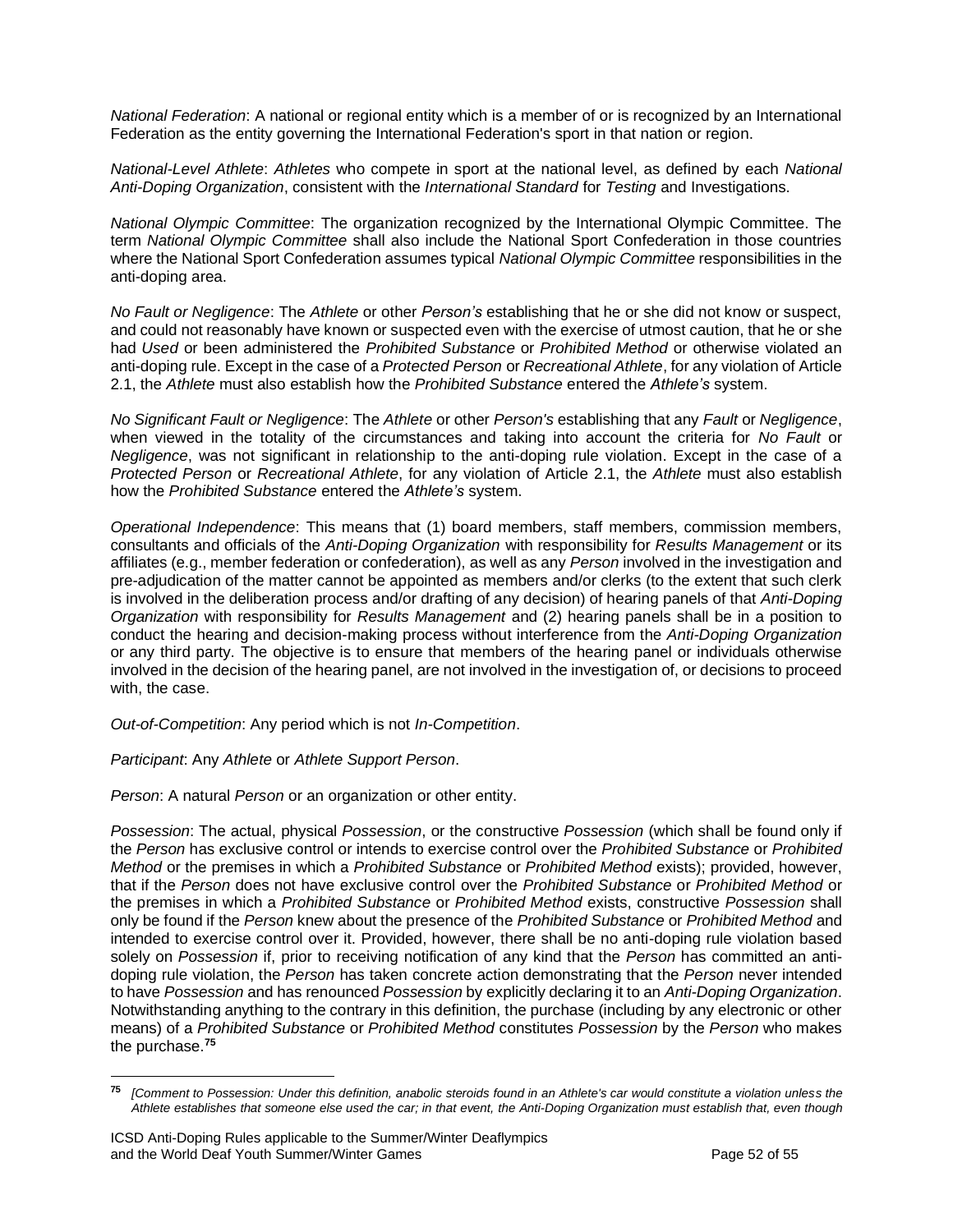*Prohibited List*: The list identifying the *Prohibited Substances* and *Prohibited Methods*.

*Prohibited Method*: Any method so described on the *Prohibited List*.

*Prohibited Substance*: Any substance, or class of substances, so described on the *Prohibited List*.

*Protected Person*: An *Athlete* or other natural *Person* who at the time of the anti-doping rule violation: (i) has not reached the age of sixteen (16) years; (ii) has not reached the age of eighteen (18) years and is not included in any *Registered Testing Pool* and has never competed in any *International Event* in an open category; or (iii) for reasons other than age has been determined to lack legal capacity under applicable national legislation.**<sup>76</sup>**

*Provisional Hearing*: For purposes of Article 7.4.3, an expedited abbreviated hearing occurring prior to a hearing under Article 8 that provides the *Athlete* with notice and an opportunity to be heard in either written or oral form.**<sup>77</sup>**

*Provisional Suspension*: See *Consequences of Anti-Doping Rule Violations* above.

*Publicly Disclose*: See *Consequences of Anti-Doping Rule Violations* above.

*Recreational Athlete*: A natural *Person* who is so defined by the relevant *National Anti-Doping Organization*; provided, however, the term shall not include any *Person* who, within the five (5) years prior to committing any anti-doping rule violation, has been an *International-Level Athlete* (as defined by each International Federation consistent with the *International Standard* for *Testing* and Investigations) or *National-Level Athlete* (as defined by each *National Anti-Doping Organization* consistent with the *International Standard* for *Testing* and Investigations), has represented any country in an *International Event* in an open category or has been included within any *Registered Testing Pool* or other whereabouts information pool maintained by any International Federation or *National Anti-Doping Organization*. **78**

*Regional Anti-Doping Organization*: A regional entity designated by member countries to coordinate and manage delegated areas of their national anti-doping programs, which may include the adoption and implementation of anti-doping rules, the planning and collection of *Samples*, the management of results, the review of *TUEs*, the conduct of hearings, and the conduct of *Educational* programs at a regional level.

*Registered Testing Pool*: The pool of highest-priority *Athletes* established separately at the international level by International Federations and at the national level by *National Anti-Doping Organizations*, who are subject to focused *In-Competition* and *Out-of-Competition Testing* as part of that International Federation's or *National Anti-Doping Organization's* test distribution plan and therefore are required to provide

the Athlete did not have exclusive control over the car, the Athlete knew about the anabolic steroids and intended to have control *over them. Similarly, in the example of anabolic steroids found in a home medicine cabinet under the joint control of an Athlete and spouse, the Anti-Doping Organization must establish that the Athlete knew the anabolic steroids were in the cabinet and that the Athlete intended to exercise control over them. The act of purchasing a Prohibited Substance alone constitutes Possession, even where, for example, the product does not arrive, is received by someone else, or is sent to a third party address.]*

**<sup>76</sup>** *[Comment to Protected Person: The Code treats Protected Persons differently than other Athletes or Persons in certain circumstances based on the understanding that, below a certain age or intellectual capacity, an Athlete or other Person may not possess the mental capacity to understand and appreciate the prohibitions against conduct contained in the Code. This would include, for example, a Paralympic Athlete with a documented lack of legal capacity due to an intellectual impairment. The term "open category" is meant to exclude competition that is limited to junior or age group categories.]*

**<sup>77</sup>** *[Comment to Provisional Hearing: A Provisional Hearing is only a preliminary proceeding which may not involve a full review of the*  facts of the case. Following a Provisional Hearing, the Athlete remains entitled to a subsequent full hearing on the merits of the *case. By contrast, an "expedited hearing", as that term is used in Article 7.4, is a full hearing on the merits conducted on an expedited time schedule.]*

**<sup>78</sup>** *[Comment to Recreational Athlete: The term "open category" is meant to exclude competition that is limited to junior or age group categories.]*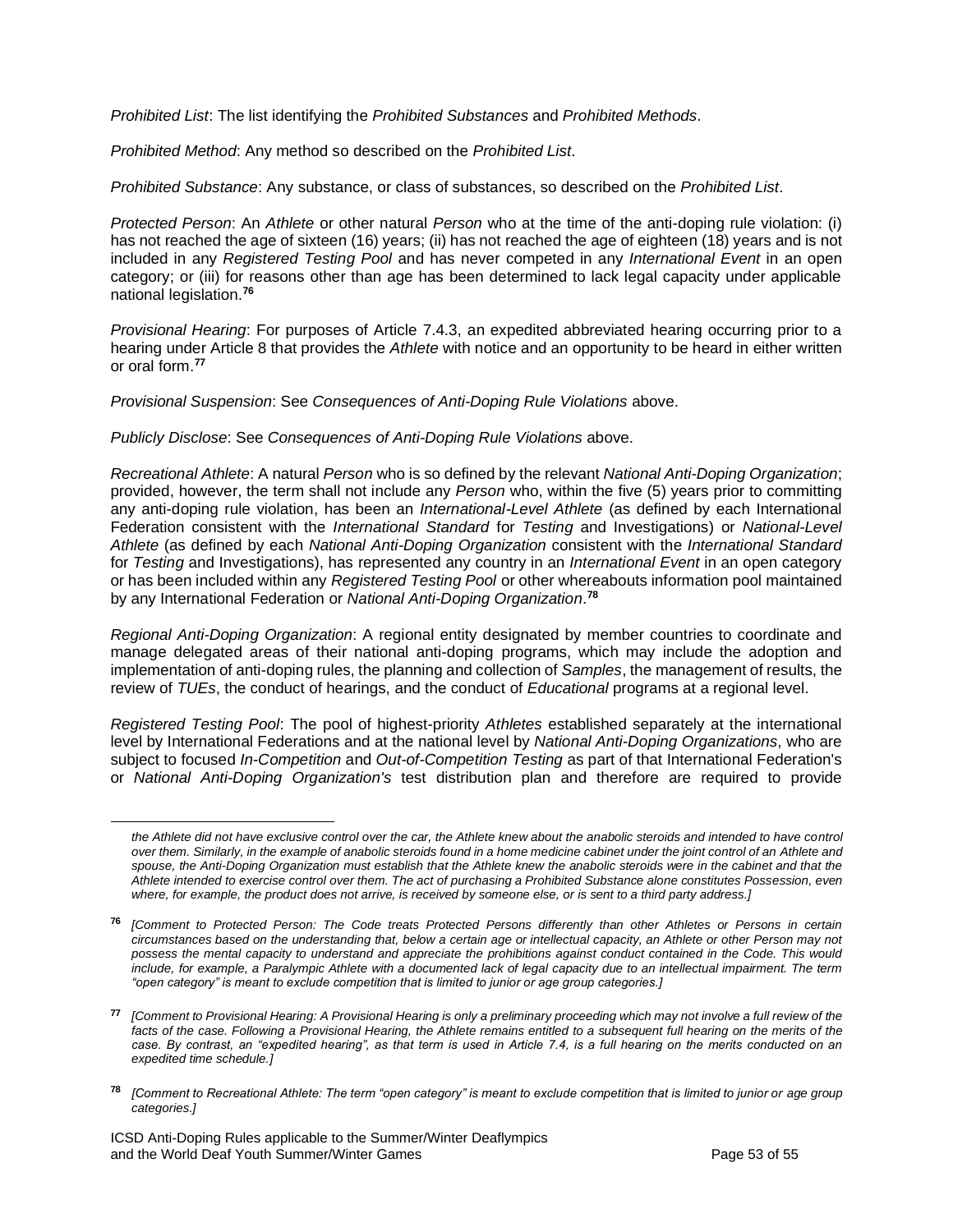whereabouts information as provided in Article 5.5 of the *Code* and the *International Standard* for *Testing*  and Investigations.

*Results Management*: The process encompassing the timeframe between notification as per Article 5 of the *International Standard* for *Results Management*, or in certain cases (e.g., *Atypical Finding*, *Athlete Biological Passport*, whereabouts failure), such pre-notification steps expressly provided for in Article 5 of the *International Standard* for *Results Management*, through the charge until the final resolution of the matter, including the end of the hearing process at first instance or on appeal (if an appeal was lodged).

*Sample* or *Specimen*: Any biological material collected for the purposes of *Doping Control*. **79**

*Signatories*: Those entities accepting the *Code* and agreeing to implement the *Code*, as provided in Article 23 of the *Code*.

*Specified Method*: See Article 4.2.2.

*Specified Substance*: See Article 4.2.2.

*Strict Liability*: The rule which provides that under Article 2.1 and Article 2.2, it is not necessary that intent, *Fault*, *Negligence*, or knowing *Use* on the *Athlete's* part be demonstrated by the *Anti-Doping Organization* in order to establish an anti-doping rule violation.

*Substance of Abuse*: See Article 4.2.3.

*Substantial Assistance*: For purposes of Article 10.7.1, a *Person* providing *Substantial Assistance* must: (1) fully disclose in a signed written statement or recorded interview all information he or she possesses in relation to anti-doping rule violations or other proceeding described in Article 10.7.1.1, and (2) fully cooperate with the investigation and adjudication of any case or matter related to that information, including, for example, presenting testimony at a hearing if requested to do so by an *Anti-Doping Organization* or hearing panel. Further, the information provided must be credible and must comprise an important part of any case or proceeding which is initiated or, if no case or proceeding is initiated, must have provided a sufficient basis on which a case or proceeding could have been brought.

*Tampering*: Intentional conduct which subverts the *Doping Control* process but which would not otherwise be included in the definition of *Prohibited Methods*. *Tampering* shall include, without limitation, offering or accepting a bribe to perform or fail to perform an act, preventing the collection of a *Sample*, affecting or making impossible the analysis of a *Sample*, falsifying documents submitted to an *Anti-Doping Organization* or *TUE* committee or hearing panel, procuring false testimony from witnesses, committing any other fraudulent act upon the *Anti-Doping Organization* or hearing body to affect *Results Management* or the imposition of *Consequences*, and any other similar intentional interference or *Attempted* interference with any aspect of *Doping Control*. **80**

*Target Testing*: Selection of specific *Athletes* for *Testing* based on criteria set forth in the *International Standard* for *Testing* and Investigations.

*Team Sport*: A sport in which the substitution of players is permitted during a *Competition*.

**<sup>79</sup>** *[Comment to Sample or Specimen: It has sometimes been claimed that the collection of blood Samples violates the tenets of certain religious or cultural groups. It has been determined that there is no basis for any such claim.]*

**<sup>80</sup>** *[Comment to Tampering: For example, this Article would prohibit altering identification numbers on a Doping Control form during Testing, breaking the B bottle at the time of B Sample analysis, altering a Sample by the addition of a foreign substance, or intimidating or attempting to intimidate a potential witness or a witness who has provided testimony or information in the Doping Control process. Tampering includes misconduct which occurs during the Results Management process. See Article 10.9.3.3. However, actions taken as part of a Person's legitimate defense to an anti-doping rule violation charge shall not be considered Tampering. Offensive conduct towards a Doping Control official or other Person involved in Doping Control which does not otherwise constitute Tampering shall be addressed in the disciplinary rules of sport organizations.]*